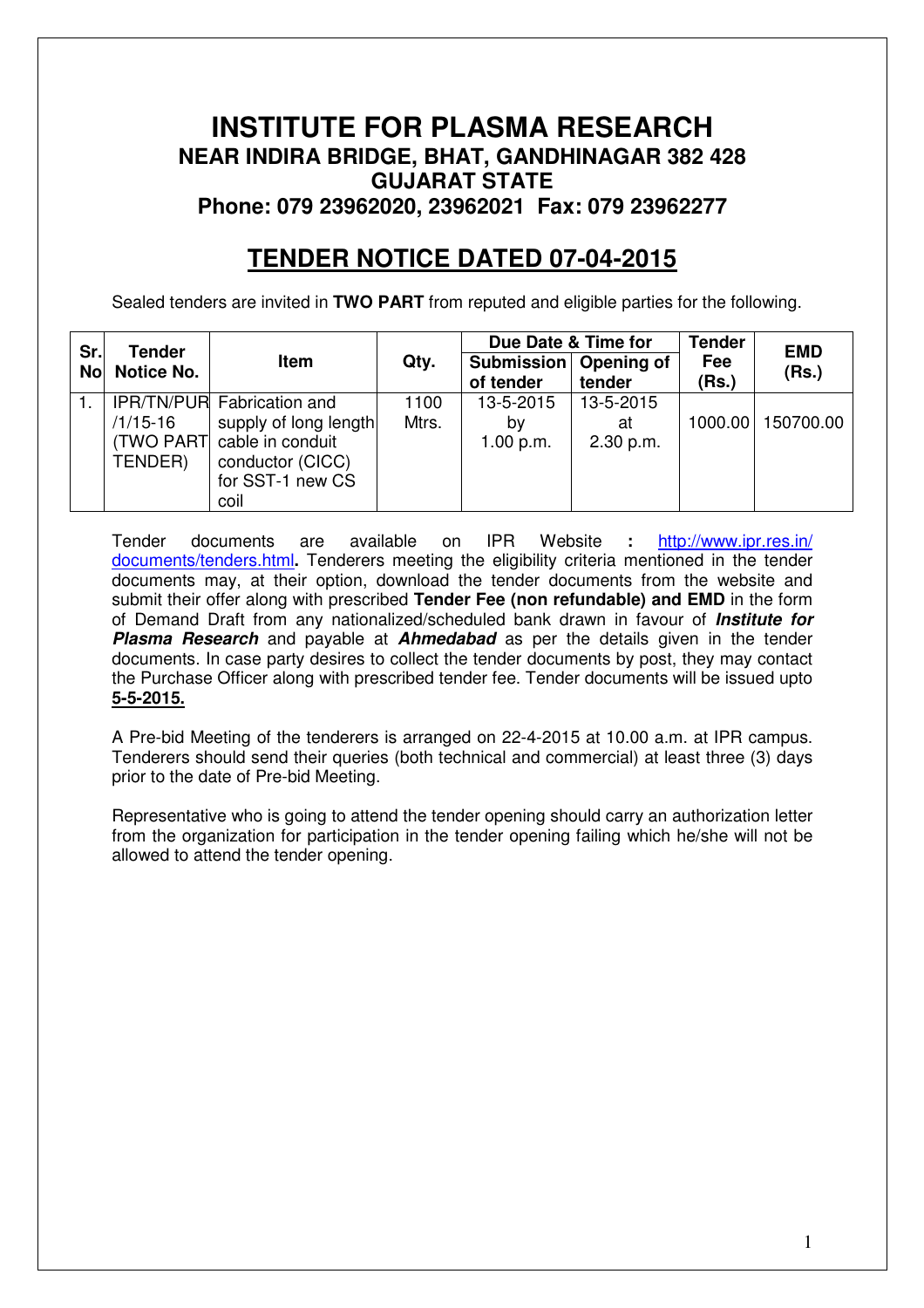# **TENDER NOTICE No.IPR/TN/PUR/1/15-16 DATED 07/04/2015 (TWO PART)**

**For Fabrication and supply of long length cable in conduit conductor (CICC) for SST-1 new CS coil – 1100 Mtrs.**

**NOTE: THIS IS A TWO PART TENDER. KINDLY SUBMIT TECHNO-COMMERCIAL BID (PART-A) AND PRICE BID (PART-B) SEPARATELY IN TWO DIFFERENT ENVELOPES SUPERSCRIBING TECHNICAL BID AND PRICE BID IN ONE SINGLE ENVELOPE** 

# **NOTE:**

- 1. Full details and specifications of the items and general instructions to be followed regarding submission of tenders are indicated in the tender documents.
- **2. Proof for fulfillment of eligibility criteria mentioned hereunder should be submitted along with the tender. If the tender is submitted without valid documents, we shall not consider your offer. Tenders received without proof of eligibility criteria will be rejected.**
- 3. Tender documents can also be obtained by submitting a written request to the Purchase Officer together with prescribed tender fee, provided that the eligibility criteria is fulfilled. Last date for issue of Tender documents is 05/05/2015.
- **4.** While requesting for Tender Documents, such request shall indicate **the "REQUEST FOR TENDER DOCUMENTS AGAINST TENDER NOTICE NO.IPR/TN/PUR/1/15-16 DATED 07/04/2015".**
- **5. The tender fee of Rs.1,000/- (non refundable) should be made in the form of DEMAND DRAFT issued by SBI/nationalized banks or any one of the scheduled banks mentioned in the bracket (Axis Bank, HDFC Bank, ICICI Bank and IDBI Bank) drawn in favour of Institute for Plasma Research and payable at Ahmedabad. Vendor's name and tender number shall be indicated on the reverse side of the Demand Draft.**
- **6. The scheduled banks approved by IPR are Axis Bank, HDFC Bank, ICICI Bank and IDBI Bank. No other scheduled banks except above are acceptable to IPR.**
- **7. DD should not be prior dated to the date of advertisement. Separate request letter and separate Demand Draft shall be sent for each tender.**
- **8. Those who use the downloaded tender documents from IPR Website may submit the prescribed Tender Fee keeping in a separate envelope along with the tender.**
- **9. Those who download the tender from website should furnish the details of firm, i.e. name and address of firm, contact person with phone number, email id and fax number etc. to IPR latest by 20/04/2015.**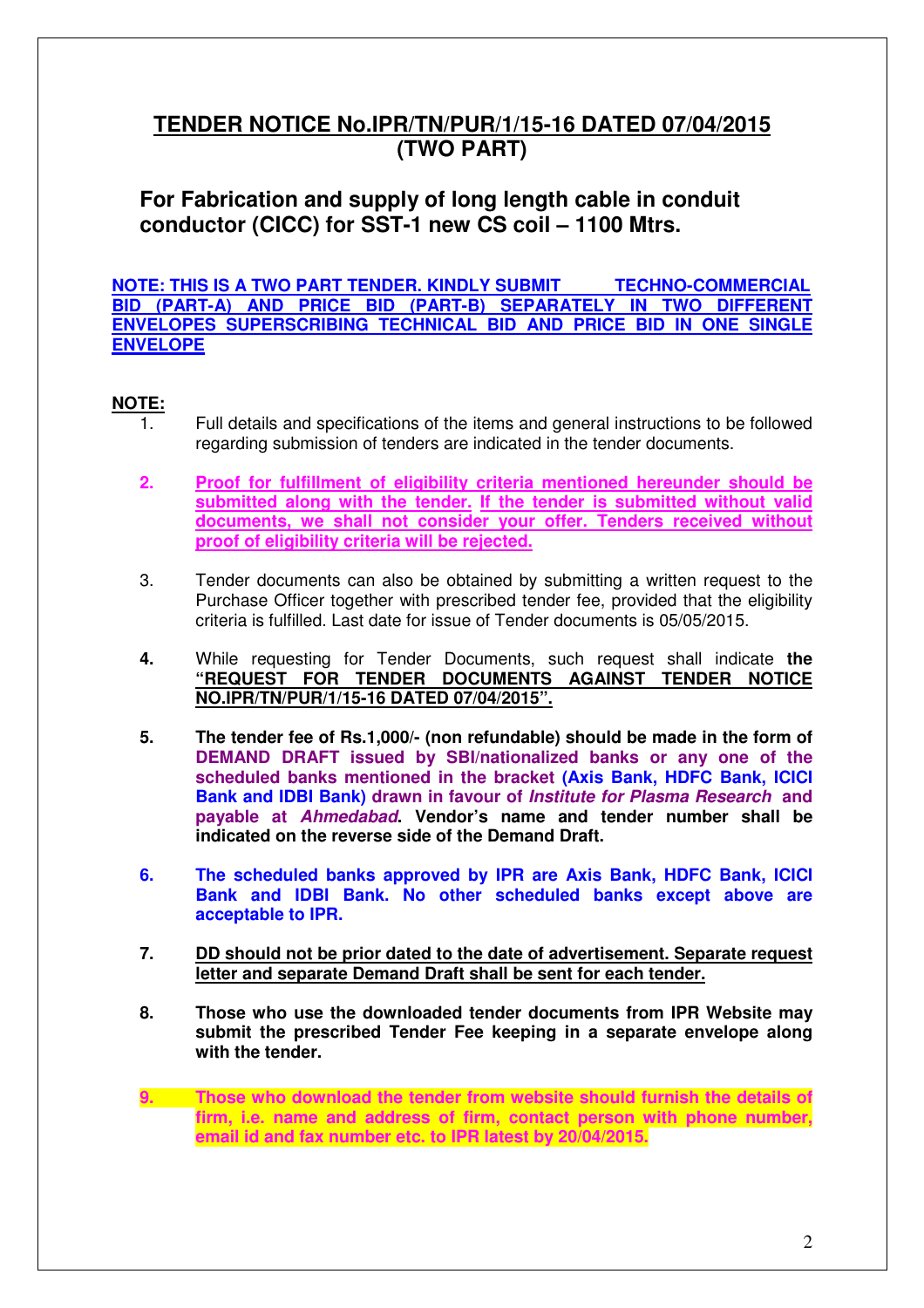- **10. A Pre-Bid Meeting is arranged on 22/04/2015 at 10.00 a.m. at IPR Campus for clarification/specification/reply to queries by the Tenderers. Tenderers should send their queries (both technical and commercial) at least three (3) days prior to the date of Pre-bid Meeting.**
- **11. Tenders received without the prescribed tender fee will be rejected.**
- 12. No request for the extension of due date will be considered.
- 13. Late/Delayed offers will not be accepted.
- 14. **Tender in a sealed envelope (Technical Bid, Commercial terms and conditions and EMD [Part-A] in one envelope and Price Bid [Part-B] in another envelope) superscribing the envelope with the above tender no., date, due date and brief description of tendered item should be submitted to the Purchase Officer at the above address by 1.00 p.m. on 13th May, 2015. Part-A (Technical Bid along with Tender Fee of Rs.1,000/-, commercial terms and conditions and EMD for Rs.1,50,700/-) received upto 1.00 p.m. on 13/05/2015 will be opened on the same day at 2.30 p.m. in the presence of attending tenderers.**
- 15. In the event of any date indicated above is a declared Holiday, the next working day shall become operative for the respective purpose mentioned herein.
- 16. IPR will not be responsible for any delay/loss of documents in transit.
- 17. Tenders received without the details asked for including proof of eligibility for participating in the tender may not be considered.
- 18. Tenderers should furnish/enclose full technical details/literature, delivery period and confirm the terms and conditions attached with the tender.
- **19. Those who do not meet with the eligibility criteria need not submit Tender.**
- 18. The Director, IPR reserves the right to accept or reject any offer in full or part thereof without assigning any reason thereof.
- **19. Quotations received without EMD will not be considered.**

#### **20. AUTHORITY LETTER**

- **a) Tenderers who wish to attend the tender opening should invariably carry an authorization letter from their company, failing which they will not be allowed to participate in the tender opening process. However a single participation is only allowed from each company**
- **b) The tenderers representative, who reaches the venue of the tender opening late, i.e. after the starting time specified for opening of the tenders, may not be allowed to take part in the tender opening. It should be noted that only one representative of each tenderer will be permitted to participate in the tender opening.**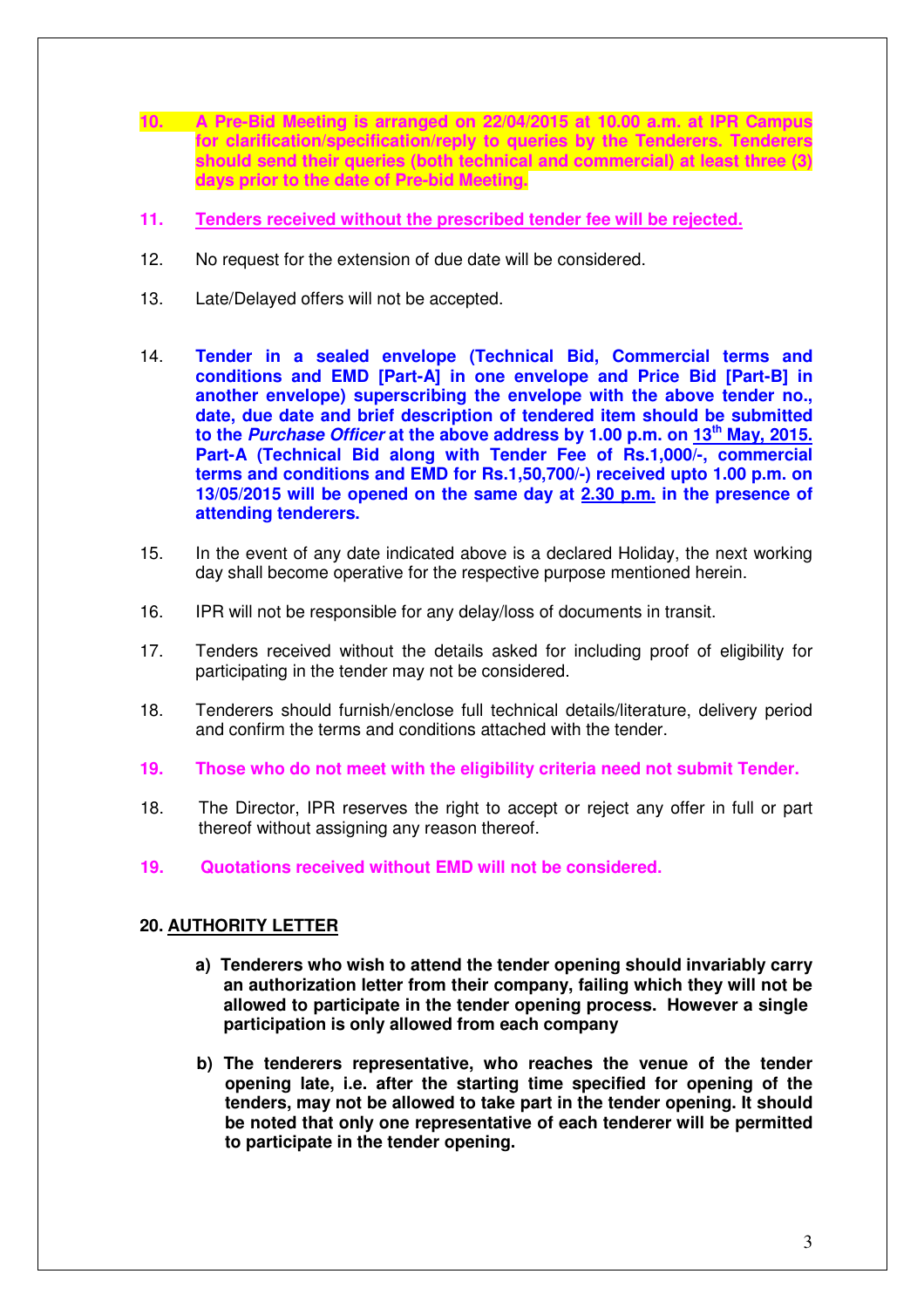# **ELIGIBILITY CRITERIA:**

Vendors must satisfy the following eligibility criteria to get his quotation selected for further evaluation. The vendor is required to submit the following elaborations/ details along with the quotation to get qualified for the tender. These documents are mandatory for the quote to be considered.

# **Vendor must provide supporting documents to meet following eligibility criteria**

- Vendor's overall profile to be submitted.
- Party must be a company registered in India for minimum five years.
- Party must have a working bay greater than 200 m long in order to generate a facility of conduiting. Necessary documents shall be furnished as a proof.
- Party must have well defined quality policy and program and must have required TUV and/ASME-U or similar certifications for welding.
- Party must have well defined organizational set-up for Quality Surveillance, Quality Assurance Plan, Quality Audit, Non-conformity Control and Reporting.
- The vendor must have an average annual turnover of not less than Rs.300 lakhs over the past three financial years (2011-2012 to 2013-2014). Audited financial statement of accounts for the above financial years to be submitted

The response to tender without submission of proof of above points will summarily be rejected without further communication.

**NOTE: Issue of tender documents does not mean that a vendor is qualified to submit tenders. IPR's decision to consider as to whether a vendor has met with the eligibility criteria is final.**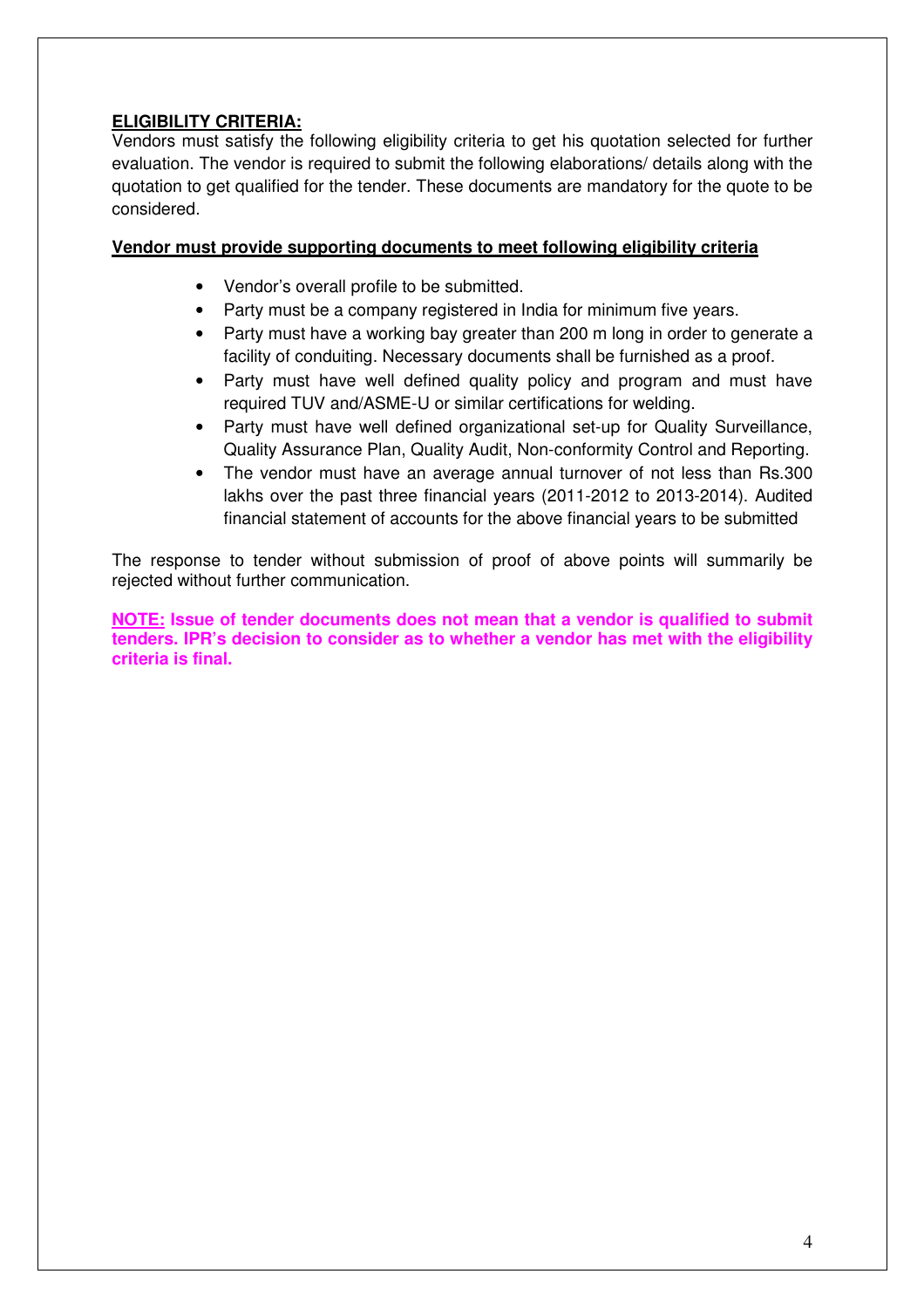# **PART-A (I)**

# **Fabrication and supply of Nb3Sn based CICC for SST-1 CS coil**

# **Contents**

# **ANNEXURE-A: TECHNICAL REQUIREMENTS FOR SST-1 CS CICC FOR LONGER LENGTH**

- 1. Introduction
- 2. Scope of work
- 3. Requirements for fabrication of Nb3Sn CICC for CS coil
- 4. Qualifications and Acceptance Tests

### **ANNEXURE-B: GENERAL TERMS AND CONDITIONS**

- 1. Responsibilities
- 2. Acceptance Criteria
- 3. Free Issue Material
- 4. Required Technical reports / Documents
- 5. Warranty

Annexure-1: Drawing for SST-1 CS CICC

Annexure-2: QAP guidelines by IPR (attached as separate document)

Annexure-3:

- a) Acceptance and qualification tests for SST-1 CS CICC prototype and samples
- b) Acceptance and qualification tests for SST-1 CS CICC Final CICC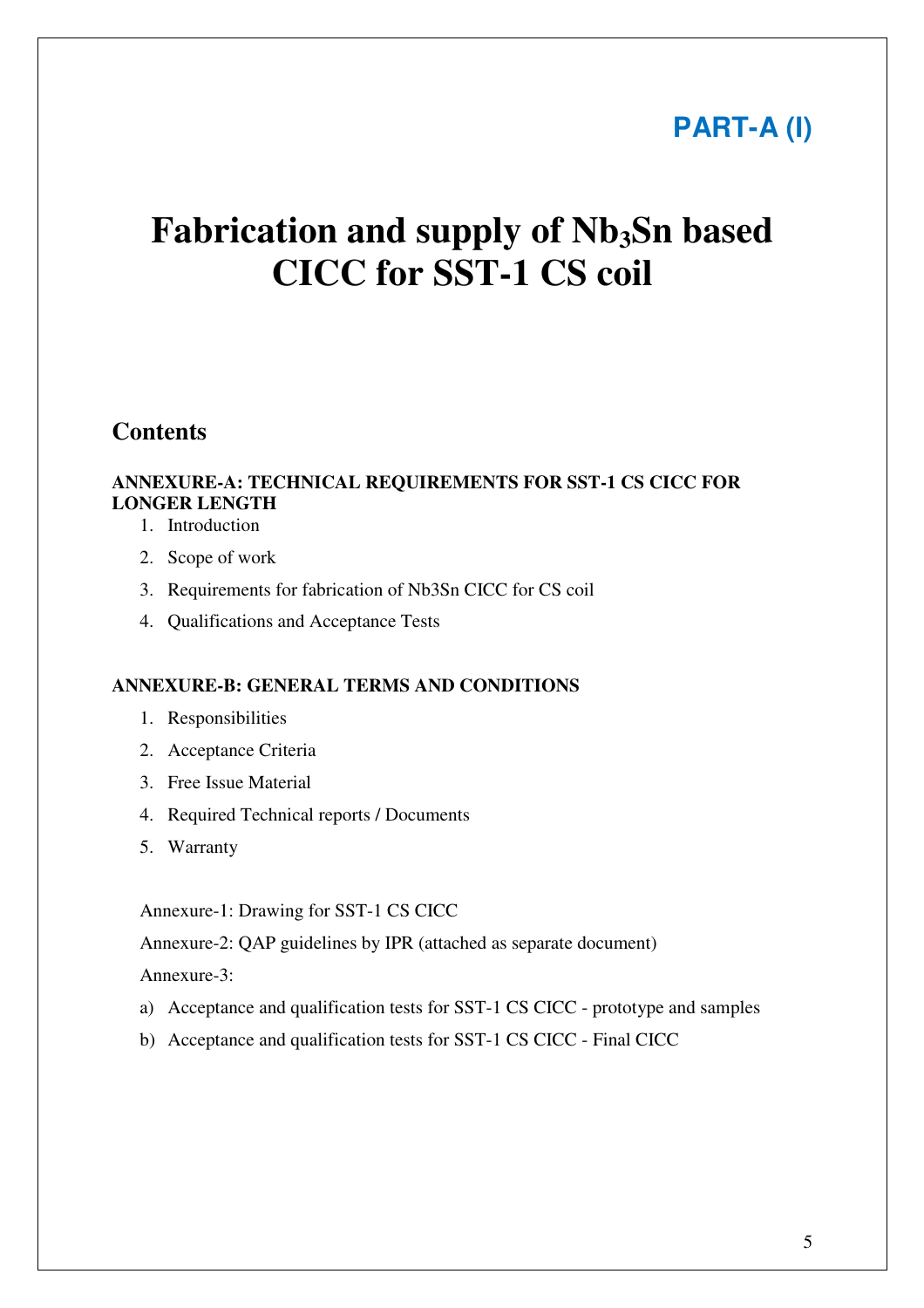# ANNEXURE A: TECHNICAL REQUIREMENTS FOR SST-1 CS CICCFOR LONGER LENGTH

# **1. Introduction**

 The superconducting central solenoid (CS) is intended to be used in Steady State Superconducting Tokamak (SST-1). The CS coil will be manufactured by employing Nb<sub>3</sub>Sn superconductor based cable-in-conduit-conductor (CICC). The Nb<sub>3</sub>Sn CICC would consist of superconducting strands ( $Nb<sub>3</sub>Sn$ ), OFE copper strands, a thin wrapping material (SS304L) and jacket material (SS316LN). Appropriate long lengths of CICC will be manufactured by inserting twisted superconducting cable inside SS316LN pipes. Thereafter the conduit with the twisted cable inside would be compacted circularly first and then would be swaged to the given dimensions as described under the technical specifications of this document. The fabricated CICC is required to be leak tight including at all locations of the intermediate tube-to-tube welding. The welding of each section of the tube must be qualified so as to ensure (a) the welding does not heat up the strand beneath more than  $200^{\circ}$  C at any time (b) the welding withstand a mechanical bending with radius better than 100 mm without any crack or fracture. The welding parameters are required to be optimized on short samples as per applicable ASTM standards wherever applicable. The vendor is also required to demonstrate the appropriateness of the entire conduiting set-up on a long prototype length of 100 m on a dummy twisted cable for other characterizations to be carried out by IPR. Only after the successful characterization of the long length of the dummy piece the actual fabrication of the long lengths of Nb3Sn CICC would commence.

IPR needs four single lengths of CICC measuring 215 m, 235 m, 245 m and 260 m respectively.

The cable design is that of the IPR. The work under this tender includes necessary facility generations towards realizing the CICC as described under the `technical section' and manufacturing the required lengths of Nb<sub>3</sub>Sn CICC as described above. The vendor would not be responsible for the final performance of the  $Nb<sub>3</sub>Sn$  CICC in SST-1 CS magnet but would be responsible for all the dimensional, mechanical, metallurgical and vacuum performance of the fabricated CICC as per the tender technical specifications. The SS 316 LN tubes, twisted strands of  $Nb<sub>3</sub>Sn$ , the SS foil and the copper strands will be provided as free issue materials (FIM) from IPR.

*The vendors are further encouraged to interact with IPR for better understanding and technical details of the project.* 

# **2. Scope of work**

The conceptual manufacturing plan of a typical CICC is given in Fig -1. Table-1 lists the materials to be used. These are schematics only. The vendor is free to propose their own schemes but satisfying IPR requirements both on the processes and facilities. However, the vendor must get it approved from IPR prior to finalization.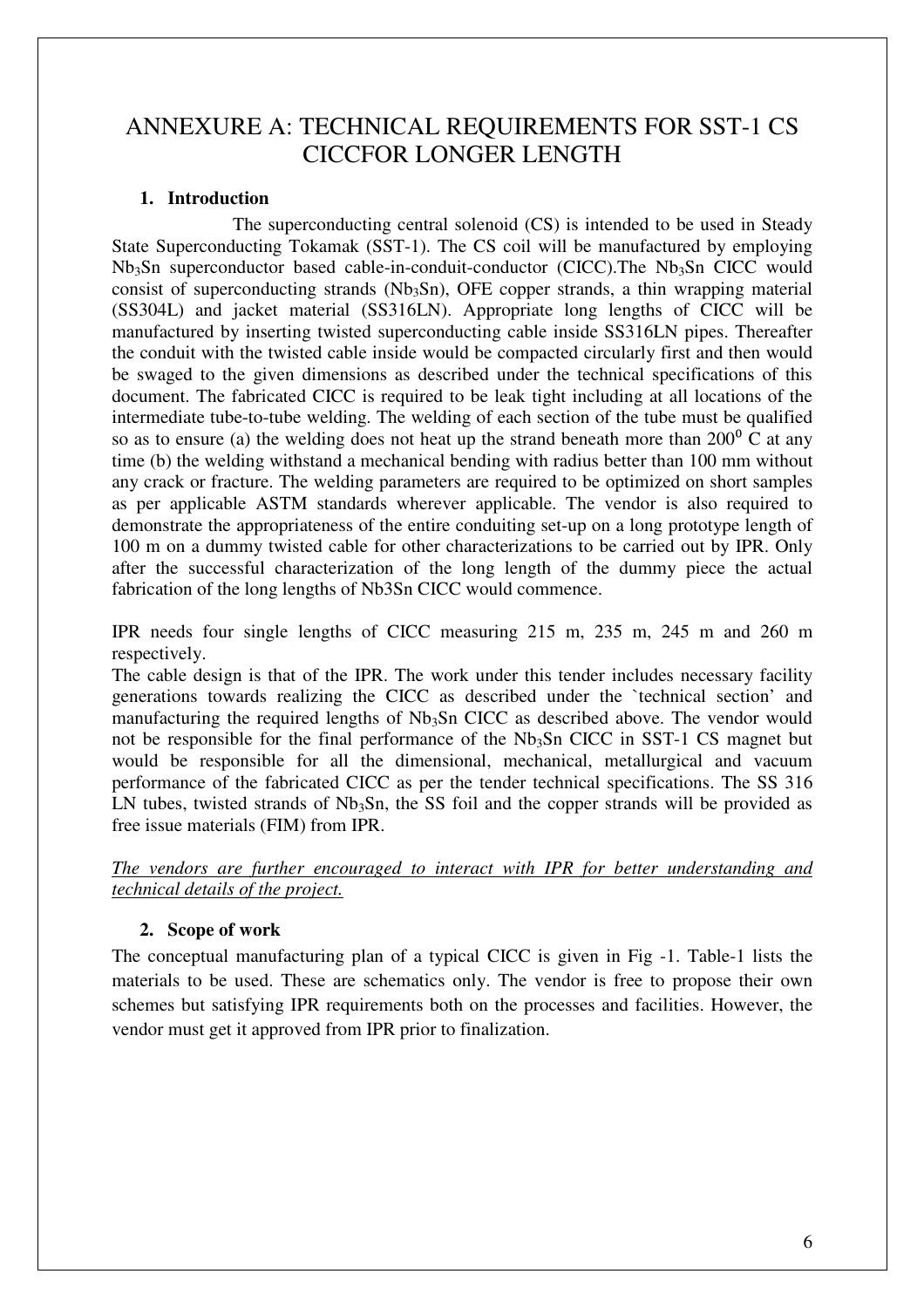

#### Figure 1. Conceptual plan for fabrication of SST-1 CS CICC

# **Material Details**

| Sr.No. | Component         | Material              |
|--------|-------------------|-----------------------|
|        | Conductor         | $Nb_3Sn + OFE$ Copper |
|        | Jacket material   | SS316LN               |
|        | Wrapping material | <b>SS304L</b>         |

Table 1. Materials for manufacturing of CS coil

The **Scope of Work** for this project for manufacturing of CICC (Annexure -1 shows the typical CICC Cross section) includes following:

- **1. Development** of Quality Control Plan, Quality Assurance Plan, Manufacturing and R&D Plan for fabrication of SST-1 CS CICC as per guidelines by IPR (Annexure -2).
- **2. Development of all facilities that is required to realize the long length of CICC as per the technical specifications as follows :** 
	- Conceptual plan for manufacturing of SST-1 CS coil CICC on the basis of fig.1
	- Listing of the design and engineering calculations involved.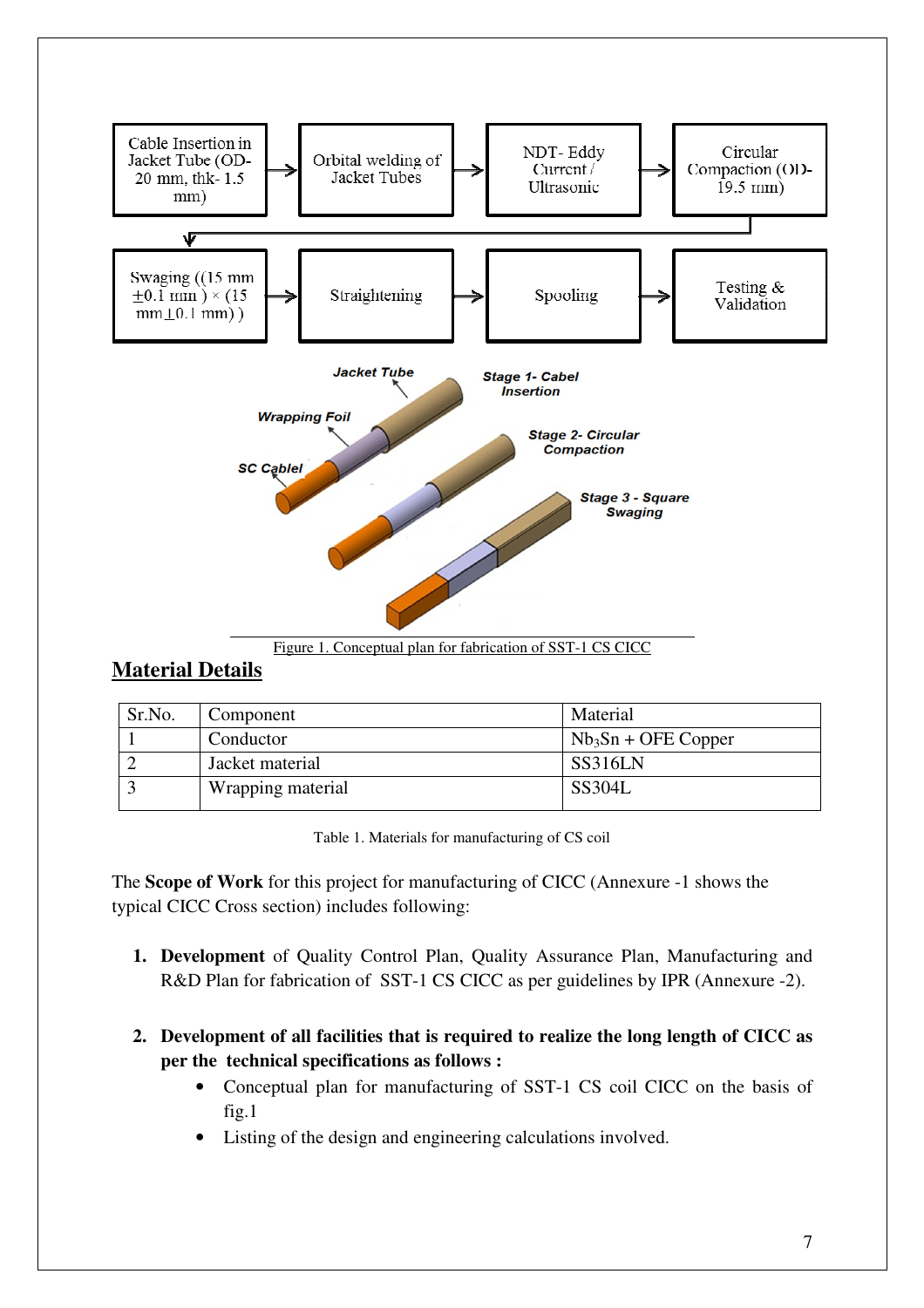- A brief functional description of the components of the jacketing line (to be used for the manufacturing of CICC).
- A brief proposal for manufacturing of long length CICC.
- A brief write-up on the critical methodologies and QAP/QCP foreseen in the manufacturing of the CICC.
- Identified critical areas that can have serious impact on the precession of the job to be carried out as per the baseline design. Party's proposed solutions for these problems.
- Codes and standards regularly followed by the party both in mechanical fabrication and automation controls.
- Detail project schedule including major milestone and critical review points and project execution strategy / Plan

# **3. Insertion of superconducting cable inside tubes**

- Generating drawings, manufacturing of required jigs and fixtures, manufacturing of appropriate facilities towards the insertion of cables inside tubes.
- Online insertion of superconducting cables inside the SS316LN tubes (nominal length of each tube - 6 m). The cable will be pulled through. Required pulling facility with monitoring will be required.

# **4. Welding of SS316LN tubes for manufacturing of long length CICC**

- Online welding (preferred orbital welding) of SS316LN pipes to manufacture required single length of CICC (Min -220 m, Max -260 m) without exceeding temperature on the conduit at a location 20 mm from the welding zone exceeding 200 C.
- Generating drawings and manufacturing of required jigs, fixtures, welding station appropriate for the online welding of successive tubes
- Development of weld procedure and weld parameters for welding SS316LN tube (OD -20 mm, thick -1.5 mm) to SS316LN tube (OD -20 mm, thick -1.5 mm)
- Optimization and verification of weld parameters on tube samples with respect to acceptance criteria of IPR (Annexure -3A or 3B).

# **5. Shaping and Sizing**

- The shaping and sizing of SS316LN tubes with SC cable to achieve required final dimensions of CICC ((15 mm  $\pm$  0.1 mm)  $\times$  (15 mm  $\pm$  0.1 mm))
- Circular compaction of SS316LN tubes from OD-20 mm (with cable inside) to OD - ~19.5 mm
- Square swaging of compacted tube (with cable inside) to  $((15 \text{ mm} \pm 0.1 \text{ mm}))$  $\times$  (15 mm  $\pm$  0.1 mm))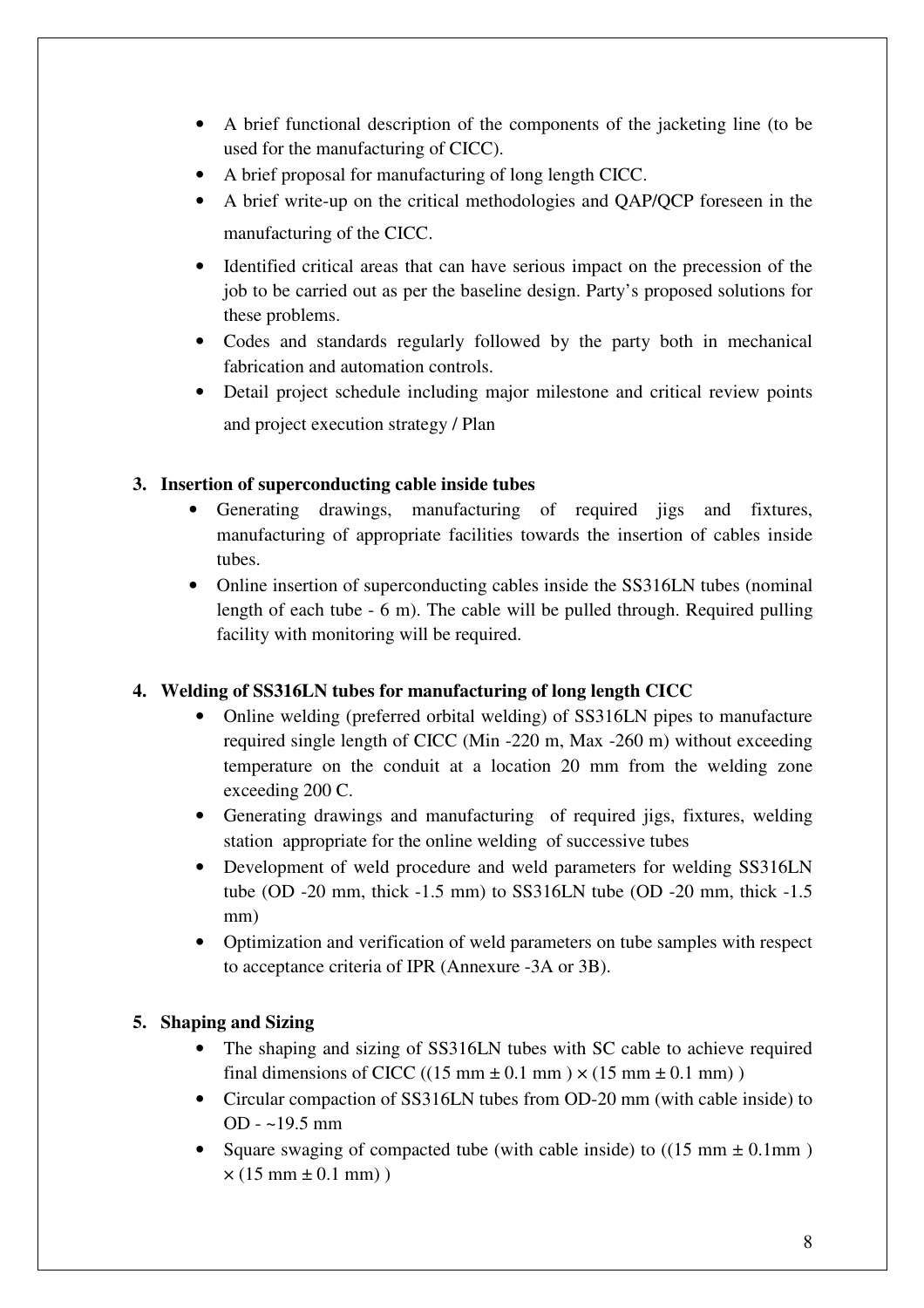- All the above operation should be done as continuous process / inline operation
- Generating drawings and manufacturing of required compaction and swaging unit appropriate for the inline shaping and sizing of jacket tubes

# **6. Spooling**

- Spooling of CICC on cylindrical drums (~OD -1.5 m, ~Height -1.5 m)
- Generating drawings and manufacturing of bending arrangement, fixtures for spooling of CICC

# **7. Manufacturing of long length CICC**

- **Prototype trial** for manufacturing of long length CICC (~100 m) with dummy cable. All the parameters for insertion, welding, compaction, swaging and spooling should be established and verified in this trial. The extensive process verification as well as samples characterization will be done before and during prototyping trials. The required testing and acceptance for prototype CICC will be done as per Annexure-3A.
- **Manufacturing of final CICC** in length as per IPR requirements (L1-215 m, L2-235 m, L3-245 m, L4-260 m). The required testing and acceptance for final CICC will be done as per Annexure-3B.

# **8. Testing and Dispatch**

• Testing and qualification of CICC as per IPR requirements for prototype and for final CICCs.(Annexure-3A & 3B)

The tasks foreseen in this project are given in Table 2. The mentioned task list is for understanding purpose. It may be modified as the project progresses. Further task may get added /deleted during execution of project.

| Sr.No          | <b>Task</b>                                                                          | Document to be<br>submitted                               | <b>Responsible</b><br>Party |
|----------------|--------------------------------------------------------------------------------------|-----------------------------------------------------------|-----------------------------|
| $\mathbf{1}$   | Technical specifications and requirements of<br><b>SST-1 CS CICC</b>                 | Technical specification<br>for CS coil                    | <b>IPR</b>                  |
| $\overline{2}$ | Conceptual fabrication report for manufacturing<br>of CS CICC                        | Concept manufacturing<br>report and Feasibility<br>Report | Vendor                      |
| 3              | Preparation of conceptual manufacturing plan,<br>R&D plan and QA/QA plan for CS CICC | Report and Plan                                           | Vendor                      |
| $\overline{4}$ | Technical review for manufacturing plan and<br>process for CS CICC                   | <b>Review Report</b>                                      | <b>IPR/Vendor</b>           |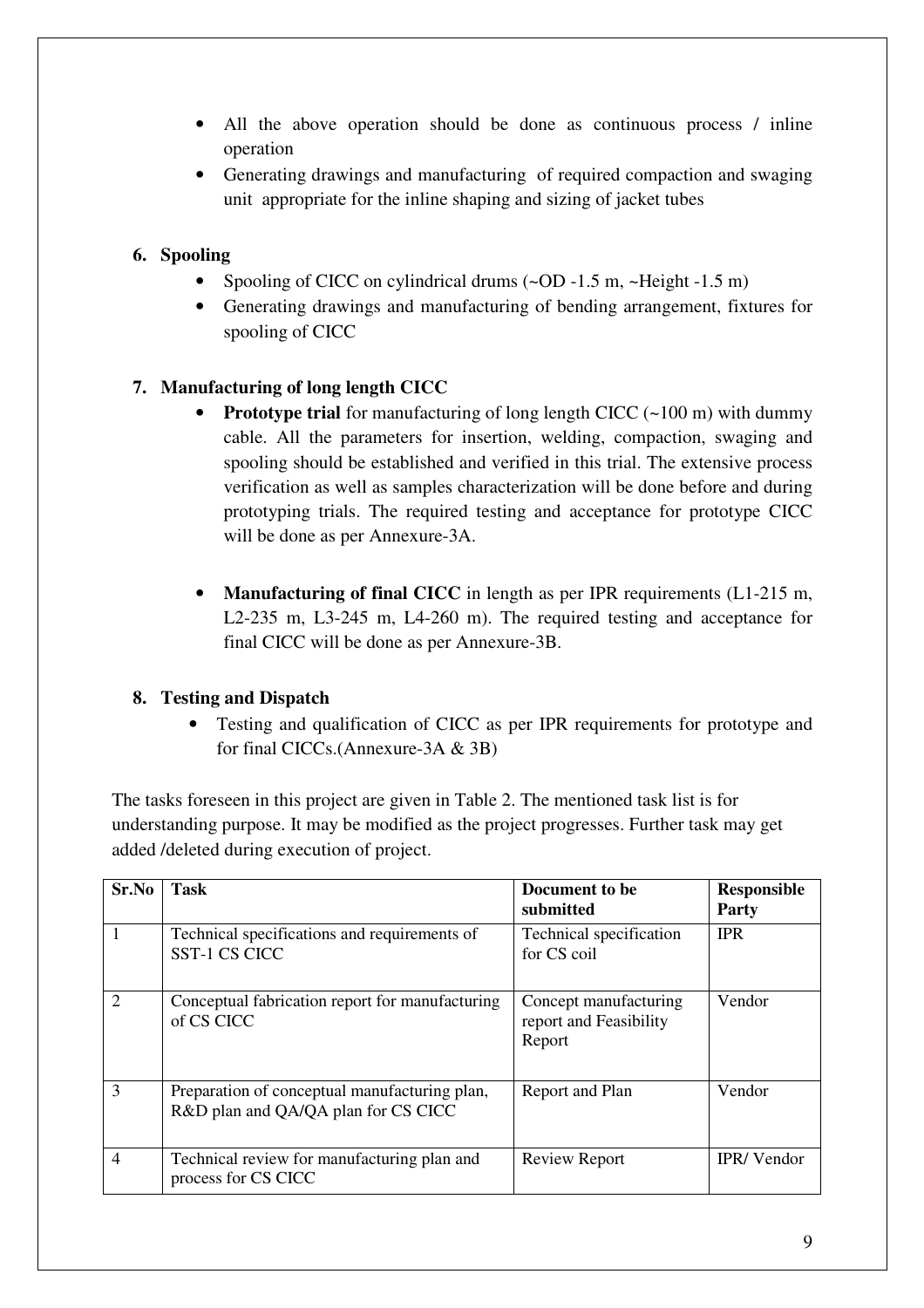| $\overline{5}$ | Preparation of detailed manufacturing plan,<br>QAP plan and R&D Plan for CS CICC         | Report and QAP Plan                           | Vendor     |
|----------------|------------------------------------------------------------------------------------------|-----------------------------------------------|------------|
| 6              | Welding trials on tubes and optimization                                                 | Report of trials and their                    | Vendor     |
| $\overline{7}$ | Compaction trials and process optimization                                               | optimization                                  |            |
| 8              | Swaging trials and process optimization                                                  |                                               |            |
| 9              | Bending and spooling trials                                                              |                                               |            |
| 10             | NDT trials and its optimization                                                          |                                               |            |
| 11             | Prototype trial for manufacturing of long length<br>$CICC$ (~100 m) using dummy SC cable | <b>Review Report</b>                          | IPR/Vendor |
|                | Technical review of trials and process<br>optimization                                   |                                               |            |
| 12             | Inline fabrication of CICC $(-260 \text{ m})$ in single<br>length                        | Manufacturing and<br><b>Inspection Report</b> | Vendor     |
| 13             | Inline fabrication of CICC $(-245 \text{ m})$ in single<br>length                        | Manufacturing and<br><b>Inspection Report</b> | Vendor     |
| 14             | Inline fabrication of CICC $(-235 \text{ m})$ in single<br>length                        | Manufacturing and<br><b>Inspection Report</b> | Vendor     |
| 15             | Inline fabrication of CICC $(-215 \text{ m})$ in single<br>length                        | Manufacturing and<br><b>Inspection Report</b> | Vendor     |
| 15             | Testing and qualification of CICCs                                                       | Test reports                                  | Vendor     |
| 16             | Technical review of testing and qualification                                            | Review Report                                 | <b>IPR</b> |
| 17             | Acceptance & dispatch clearance                                                          | Dispatch clearance                            | <b>IPR</b> |
| 18             | Dispatch of CICC to IPR                                                                  |                                               | Vendor     |

Table 2.List of tasks for manufacturing of CS coil

# **3. Requirements for fabrication of Nb3Sn CICC for CS coil**

# **A. Insertion of SC cables**

- $\triangleright$  The SC cable of  $\sim$  16.5 mm OD (made of twisted superconducting and copper strands with wrapping of SS foil) should be inserted inside SS316LN pipe in continuous mode ( $\Phi$  20 mm OD, 1.5 mm thick, will be provided by IPR).
- $\triangleright$  Pickling and cleaning of SS316LN tube should be done before insertion cable.
- $\triangleright$  There should be no damage to SC cable such as tearing of wrap, local pinching of strands and local bending of cables etc. during insertion of cable inside the tubes.
- $\triangleright$  Care should be taken that there should be no surface damage (such as dents etc.) to jacket tubes during insertion.
- $\triangleright$  Care should be taken to minimize the rotation of SC cable inside tube during insertion due to pulling force and stretching. The start portion and end portion of CICC will destructively examine for the same.
- All the QA/QC procedure should be followed as per QAP developed with respect to IPR guidelines (Annexure -2) during insertion operation.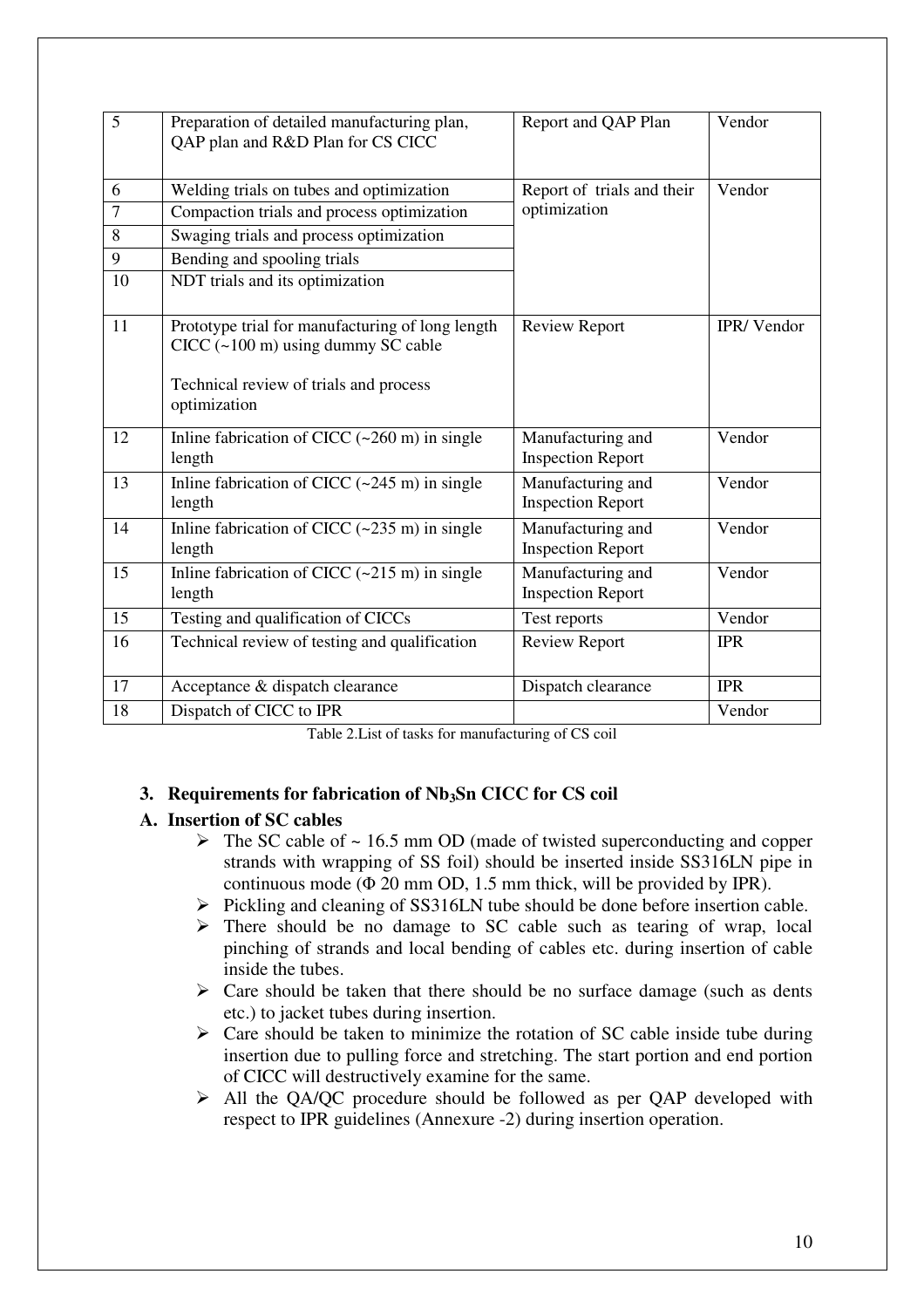# **B. Welding of jacket pipes (Orbital welding preferred)**

- $\triangleright$  The welding should be done with face to face butt joint for tube. No filler should be used for this operation (fuse welding). This operation should be done in line for manufacturing of long length CICCs.
- $\triangleright$  No damage should be done to SC cable during welding operation. The same will demonstrated on dummy cables for short samples. The temperature limit  $\sim$  (<200<sup>0</sup>C on SC cable) should be respected during welding of tubes (it can be optimized by trials)
- $\triangleright$  The required parameter such as welding current, voltage, cycles should be optimized for welding joint as per IPR requirements. It should be validated and verified on SS316LN tube samples.
- $\triangleright$  The essential characterization tests for weld joints (samples) will be done as mentioned in Annexure-3A
- $\triangleright$  The weld joint should be leak tight (3×10^-6 mbar l/s in sniffer mode, < 1×10^-7 mbarl/s in vacuum mode) even after compaction, swaging operation and heat treatment  $\omega$  650 °C for 200 hrs.
- All the QA/QC procedure should be followed as per QAP developed with respect to IPR guidelines (Annexure -2) during welding operation.

# **C. Compaction of jacketed cables**

- $\triangleright$  Compaction of jacket tube to required dimension (OD ~19.5 mm)
- All the QA/QC procedure should be followed as per QAP developed with respect to IPR guidelines (Annexure -2) during compaction operation.

# **D. Swaging of jacketed cables**

- Square swaging of jacket tubes to required dimension ((15 mm $\pm$  0.1mm)  $\times$ (15 mm± 0.1 mm) ) (Annexure -1 –Cross-section of CICC)
- All the QA/QC procedure should be followed as per QAP developed with respect to IPR guidelines (Annexure -2) during swaging operation.

# **E. Bending and spooling of CICC**

- $\triangleright$  No visual damage should be done to CICC during bending and spooling operation on required spool/drum (OD -1.5 m, Height -1.5 m).
- $\triangleright$  Required care should be taken to avoid twisting and surface damage to CICC during spooling.

# **F. Testing and Acceptance**

**As per Annexure 3A & 3B** 

# **G. Supply and Dispatch**

 $\triangleright$  The Nb<sub>3</sub>Sn CICC spools should be supplied in rigid wooden box for easy handling and its transfer.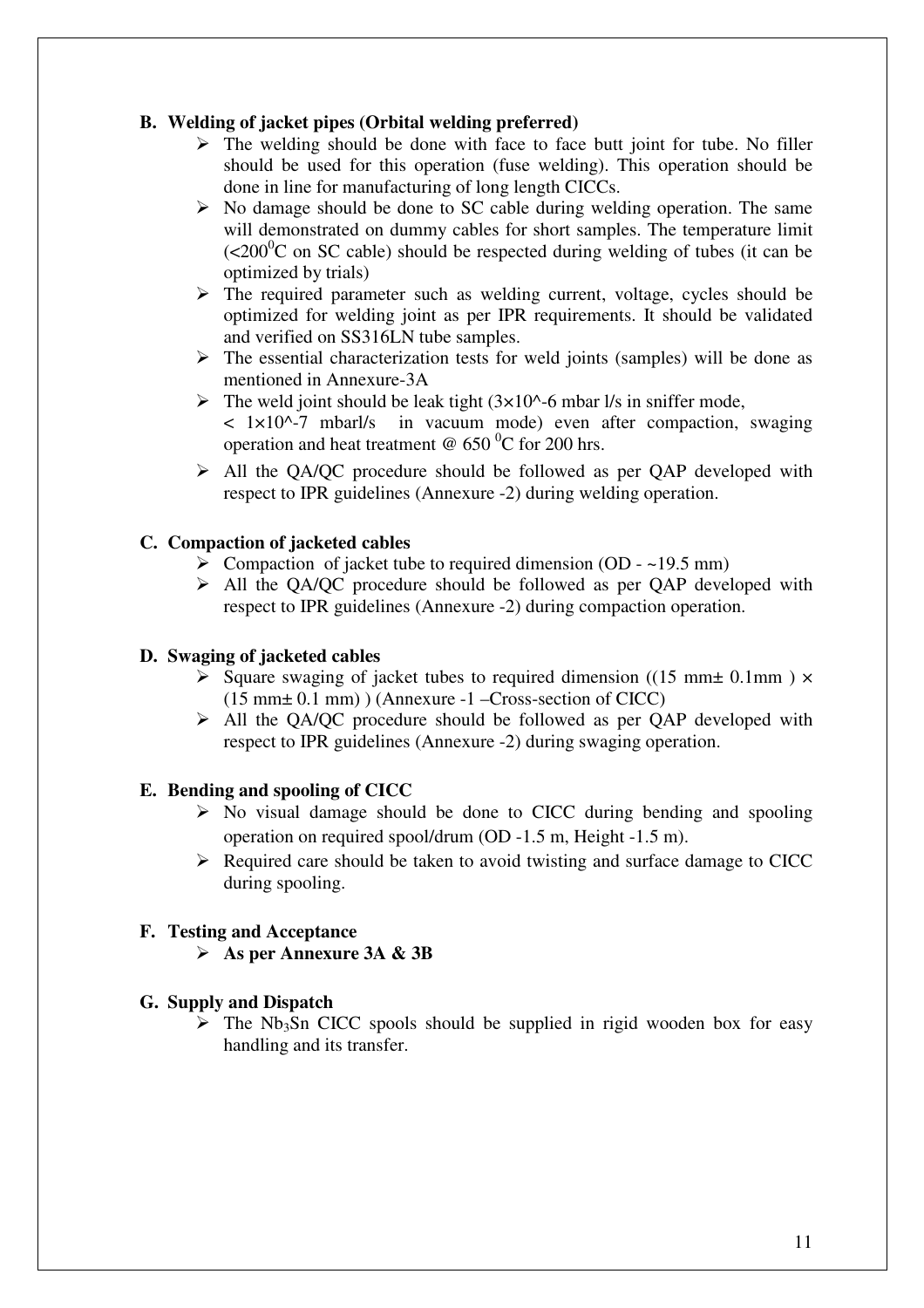# *4.* **Qualifications and Acceptance Tests**

 The details of test requirements and acceptance criteria's are mentioned in Annexure-3A and 3B. The satisfactory fulfillment of mentioned tests at each stage will be the critical acceptance criteria for CS CICC.

**Note: All the applicable standards (ASME for welding and NDE), (ASTM for mechanical and metallurgical testing) should be followed during this project. IPR and vendor will select the applicable standards during finalization of Quality control and quality assurance plan for this project.**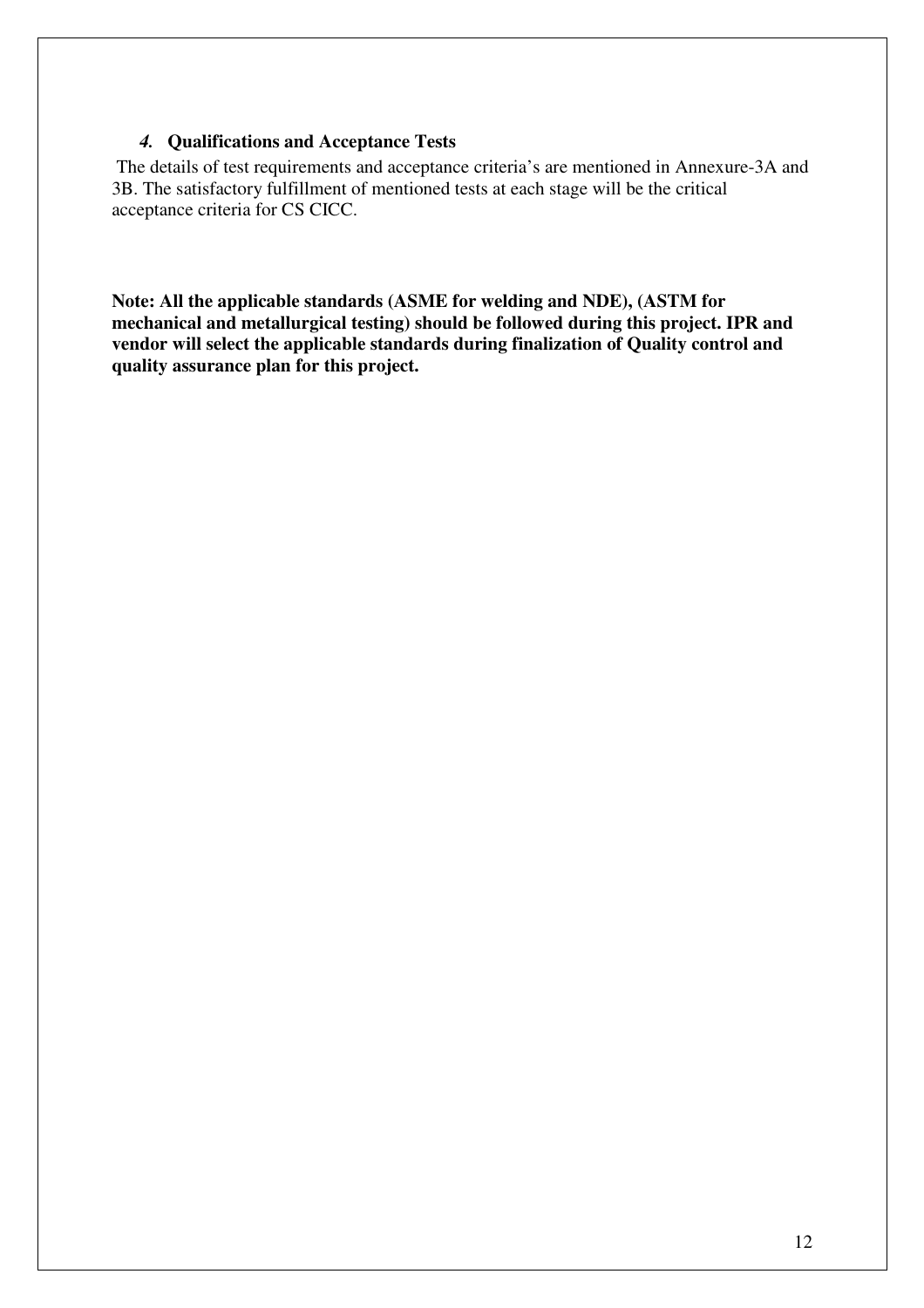# **ANNEXURE- B: GENERAL TERMS AND CONDITIONS**

- 1. Responsibilities
	- $\triangleright$  IPR will provide the FIM of the required quantity (to be agreed between IPR and vendor)
	- $\triangleright$  Vendor will be responsible for,
		- $\checkmark$  Handling SC cable carefully to avoid any damages
		- $\checkmark$  Welding of jacket tubes without damaging SC cable
		- Weld mechanical joints performance as per acceptance criteria  $-$  Annexure 3A & 3B
		- $\checkmark$  Sizing and shaping of CICC as per the specifications
		- $\checkmark$  Spooling of CICC and its dispatch to IPR
	- $\triangleright$  Jacketing line developed under this contract will be with vendor. Vendor can use this facility for other manufacturing works without compromising on machine/equipment performance. Vendor will give priority to IPR as and when required for CICC manufacturing in future.
- 2. Acceptance Criteria
	- $\triangleright$  Satisfactory trials and process optimization as per IPR requirements described in this document.
	- Satisfactory fulfillment of test requirements and acceptance as mentioned in Annexure -3A and 3B.
- 3. Free Issue Material

 The material mentioned in Table.3 by IPR. The necessary insurance, transfer cost for FIM etc. will be paid by vendor.

| Sr.No. Component | Material                 | Quantity                      | Approx. value     |
|------------------|--------------------------|-------------------------------|-------------------|
|                  |                          |                               | of $FIM(Rs.)$     |
| SC cable         | $Nb3Sn + Copper Cable +$ | $\sim$ 1100 m (Length)        | 3.5 crore         |
|                  | Wrapping foil            |                               |                   |
| Jacket tube      | <b>SS 316 LN</b>         | 185 No (6 m                   | 6 lakh            |
|                  |                          | each)                         |                   |
|                  |                          | <b>Total value of FIM Rs.</b> | <b>3.56 crore</b> |

Table 3. Free issue material for CICC fabrication

- 4. Required Technical reports / Documents
	- Manufacturing and R& D plan
	- Quality Assurance Plan and Quality Control Plan
	- $\checkmark$  Drawings of various station in manufacturing line
		- $\triangleright$  Insertion station
		- $\triangleright$  Welding station
		- $\triangleright$  Compaction unit and its dies
		- $\triangleright$  Swaging unit and its dies
		- $\triangleright$  Bending and straightening unit
		- $\triangleright$  Spooling drum
	- Detail report for R&D, trials and optimization for various processes
		- $\triangleright$  Insertion of cable in CICC
		- $\triangleright$  Welding of jacket tubes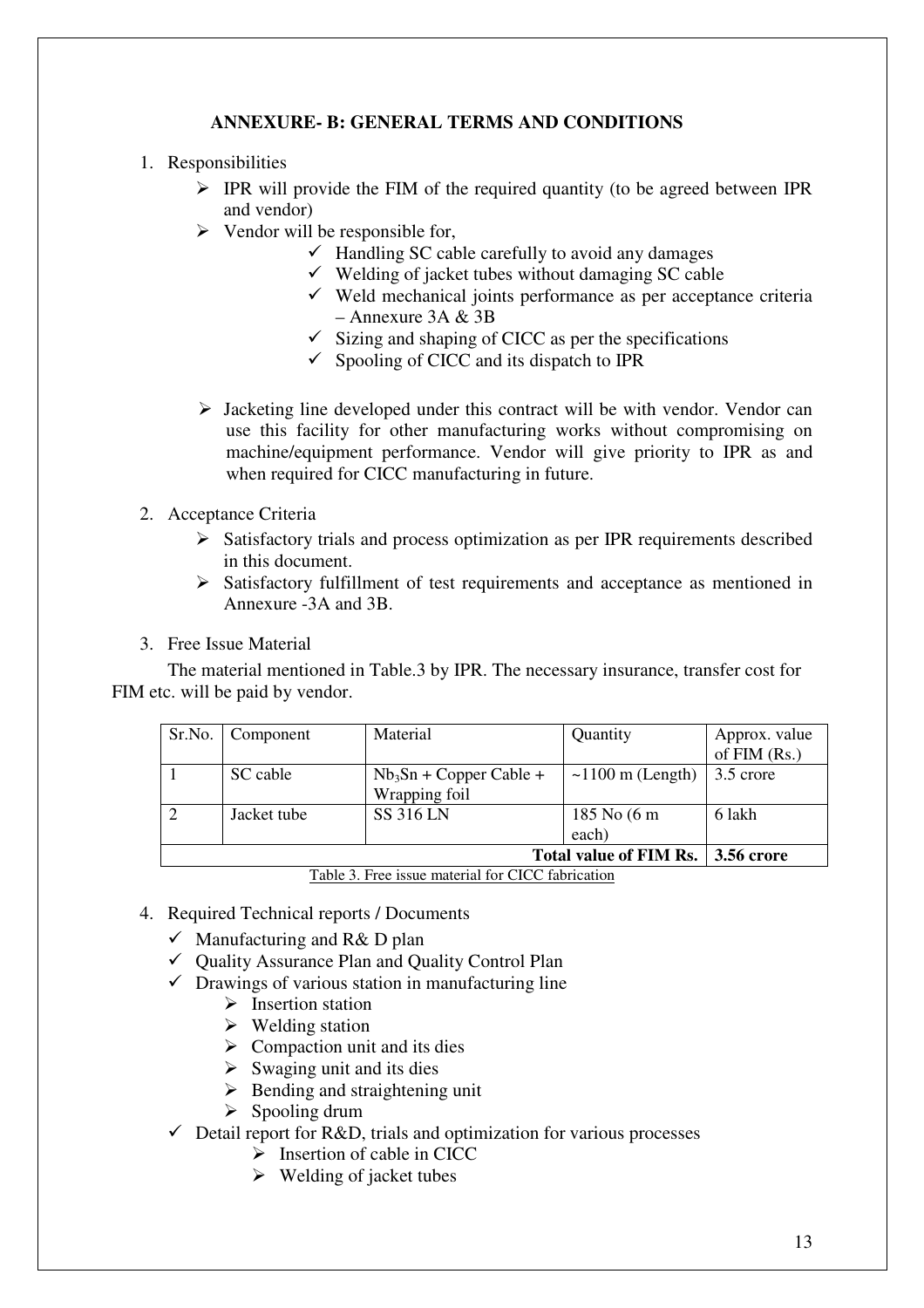- $\triangleright$  Compaction and swaging process.
- $\checkmark$  Inspection and qualification reports at various stages with respect to acceptance mention in Annexure -3A and 3B
- Detail report for qualification tests and acceptance test for SST-1 CS CICC.

### 5. Warranty

Vendor should agree for 12 months of warranty for the mechanical process carried out by him from the date of manufacture at purchaser's works or 15 months from the date of dispatch from supplier.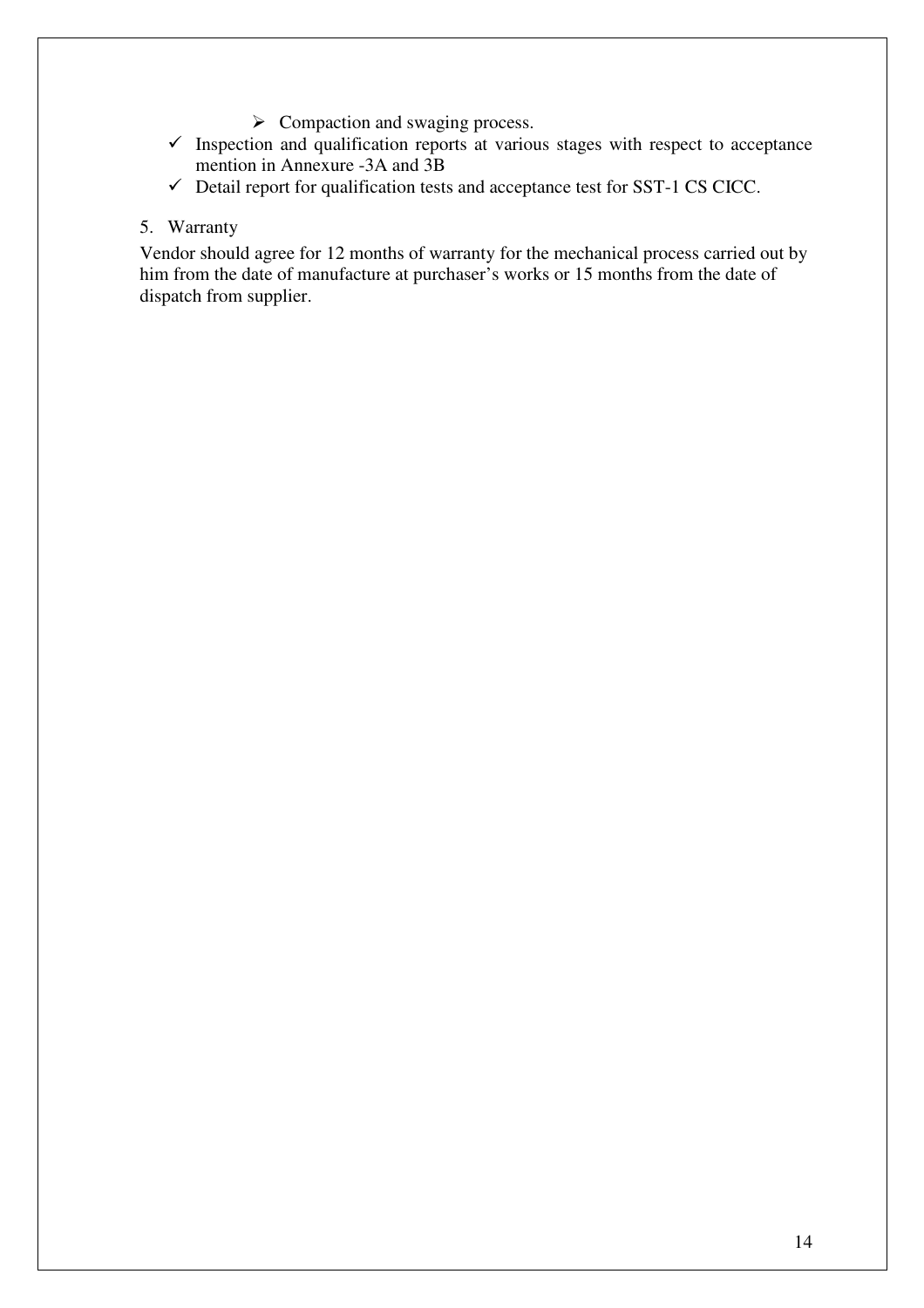# Annexure 1: Drawing for SST-1 CS CICC

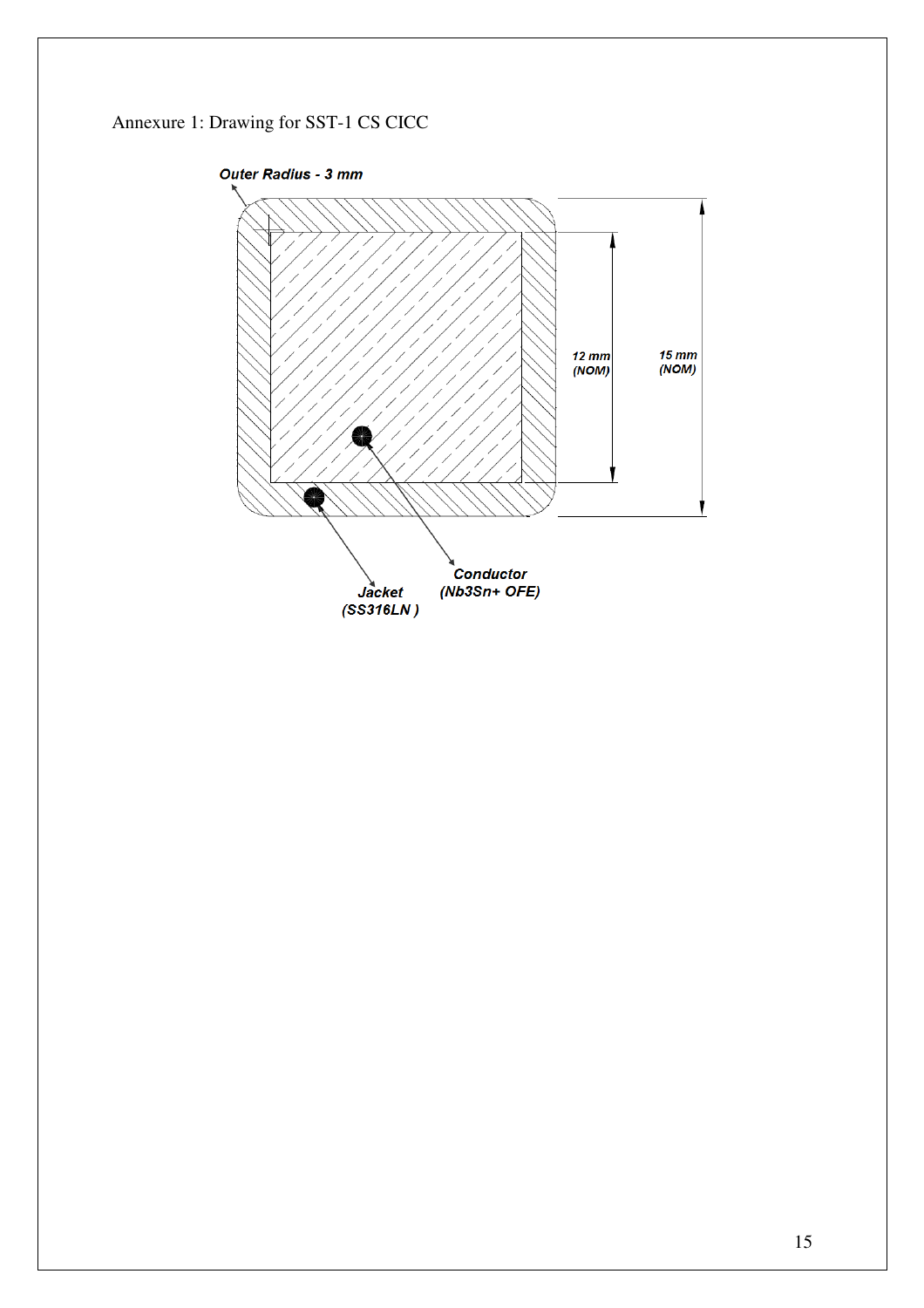Annexure 2: QAP guidelines by IPR (attached as separate document)

# **Quality Assurance Plan for Jacketing**

|                       | <b>Supplier Name</b>                           |                                 |                                                                          |                                                    |            |                             | Document No:                                                                                     |                                                  | QAP/CS/CICC/02 |            |                    |
|-----------------------|------------------------------------------------|---------------------------------|--------------------------------------------------------------------------|----------------------------------------------------|------------|-----------------------------|--------------------------------------------------------------------------------------------------|--------------------------------------------------|----------------|------------|--------------------|
|                       | Project title                                  |                                 | <b>CICC</b> for New CS Coil                                              |                                                    |            |                             | Contract No                                                                                      |                                                  |                |            |                    |
|                       | <b>Revision No</b>                             | $\theta$                        |                                                                          |                                                    |            |                             | Date:                                                                                            |                                                  | 6/4/2015       |            |                    |
|                       | Prepared By                                    |                                 |                                                                          |                                                    |            |                             | Accepted By:                                                                                     |                                                  |                |            |                    |
|                       |                                                |                                 |                                                                          |                                                    |            |                             |                                                                                                  |                                                  |                |            |                    |
| SI.<br>N <sub>0</sub> | <b>Characteristics/</b><br><b>Items</b>        | Categor<br>y of<br><b>Check</b> | <b>Type of Check</b>                                                     | Quantum/Frequenc Referen   Accepta  <br>y of Check |            | ce                          | nce<br>Docume Criteria                                                                           | <b>Record</b><br>Format                          | <b>Agency</b>  |            | <b>Remark</b><br>S |
|                       |                                                |                                 |                                                                          | contractor                                         | <b>IPR</b> | nt                          |                                                                                                  |                                                  | contractor     | <b>IPR</b> |                    |
|                       | Raw materials like<br>tubes, filler wire       | $\mathbf{B}$                    | Chemical, Physical,<br>Dimensional Check and Co-<br>relation with MTC's. | 100% per<br>heat per<br>size                       | 100%       | d<br>h. Spec.               | Approve   Approve<br>d<br>Drg./Tec Drg./Tec <br>h. Spec.                                         | <b>Test</b><br>Cert./<br>Check<br>test<br>report | $\mathbf{P}$   | W          |                    |
| $\overline{2}$        | <b>Welder process</b><br><b>Qualifications</b> |                                 |                                                                          |                                                    |            |                             |                                                                                                  |                                                  |                |            |                    |
| a                     | <b>Welding Procedure</b><br>Specifications     | $\mathcal{C}$                   | Verification                                                             | 100%                                               | 100%       | <b>ASME</b><br>Sec.IX/<br>d | <b>ASME</b><br>Sec.IX/<br>Approve   Approve<br>d<br>Drg./Tec   Drg./Tec  <br>h. Spec.   h. Spec. | Reports<br>as per<br><b>ASME</b><br>Sec.IX       | $\mathbf{P}$   | H          |                    |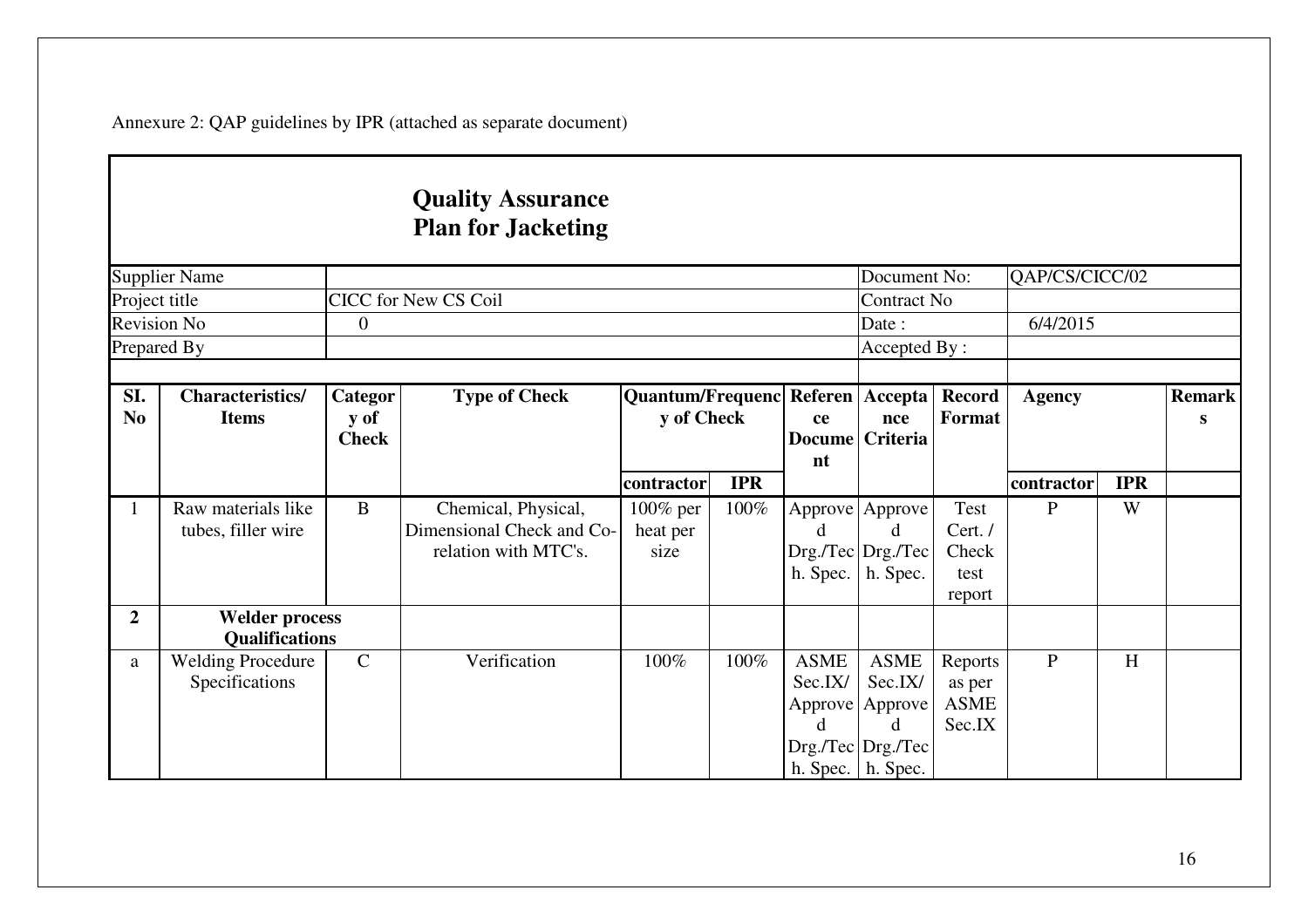| b              | Procedure<br><b>Qualification Report</b>                 | $\mathsf{C}$  | 100% Radiography &<br>Physical Testing at<br>Laboratory    | 100% | 100% | <b>ASME</b><br>Sec.IX/<br>d.<br>h. Spec. | <b>ASME</b><br>Sec.IX/<br>Approve Approve<br>$Drg./Tec$ $Drg./Tec$<br>h. Spec.                        | Reports<br>as per<br>${\rm ASME}$<br>Sec.IX | $\mathbf{P}$   | W            |  |
|----------------|----------------------------------------------------------|---------------|------------------------------------------------------------|------|------|------------------------------------------|-------------------------------------------------------------------------------------------------------|---------------------------------------------|----------------|--------------|--|
| $\mathbf{c}$   | <b>Welder Performance</b><br><b>Qualification Report</b> | $\mathcal{C}$ | Visual                                                     | 100% | 100% | <b>ASME</b><br>Sec.IX/<br>d.             | <b>ASME</b><br>Sec.IX/<br>Approve Approve<br>d.<br>$Drg./Tec$ $Drg./Tec$<br>h. Spec. $\vert$ h. Spec. | Reports<br>as per<br><b>ASME</b><br>Sec.IX  | ${\bf P}$      | W            |  |
| 3              | Cable Insertion                                          | $\mathsf{C}$  | Visual inspection                                          | 100% | 100% | d                                        | Approve Approve<br>$Drg./Tec$ $Drg./Tec$<br>h. Spec. $\vert$ h. Spec.                                 | $--$                                        | $\mathbf{P}$   | $\mathbf{P}$ |  |
| $\overline{4}$ | Orbital welding of<br>jacket tubes                       | $\mathbf{A}$  | visual & NDT inspection<br>(RT/UT/Eddy current<br>testing) | 100% | 100% | d.<br>h. Spec.                           | Approve Approve<br><sub>d</sub><br>$Drg./Tec$ Drg./Tec<br>h. Spec.                                    | Test<br>Cert./<br>Check<br>test<br>report   | $\overline{P}$ | W            |  |
| 5              | Compaction of SS<br>Tubes                                | $\mathbf{B}$  | visual & NDT inspection<br>(RT/UT/Eddy current<br>testing) | 100% | 100% | d.<br>h. Spec.                           | Approve Approve<br><sub>d</sub><br>$Drg./Tec$ $Drg./Tec$<br>h. Spec.                                  | Test<br>Cert. /<br>Check<br>test<br>report  | $\mathbf{P}$   | W            |  |
| 6              | Square swaging of<br>SS tubes                            | $\mathbf{A}$  | visual & NDT inspection<br>(RT/UT/Eddy current<br>testing) | 100% | 100% | d.<br>h. Spec.                           | Approve Approve<br><sub>d</sub><br>$Drg./Tec$ $Drg./Tec$<br>h. Spec.                                  | Test<br>Cert. /<br>Check<br>test<br>report  | ${\bf P}$      | W            |  |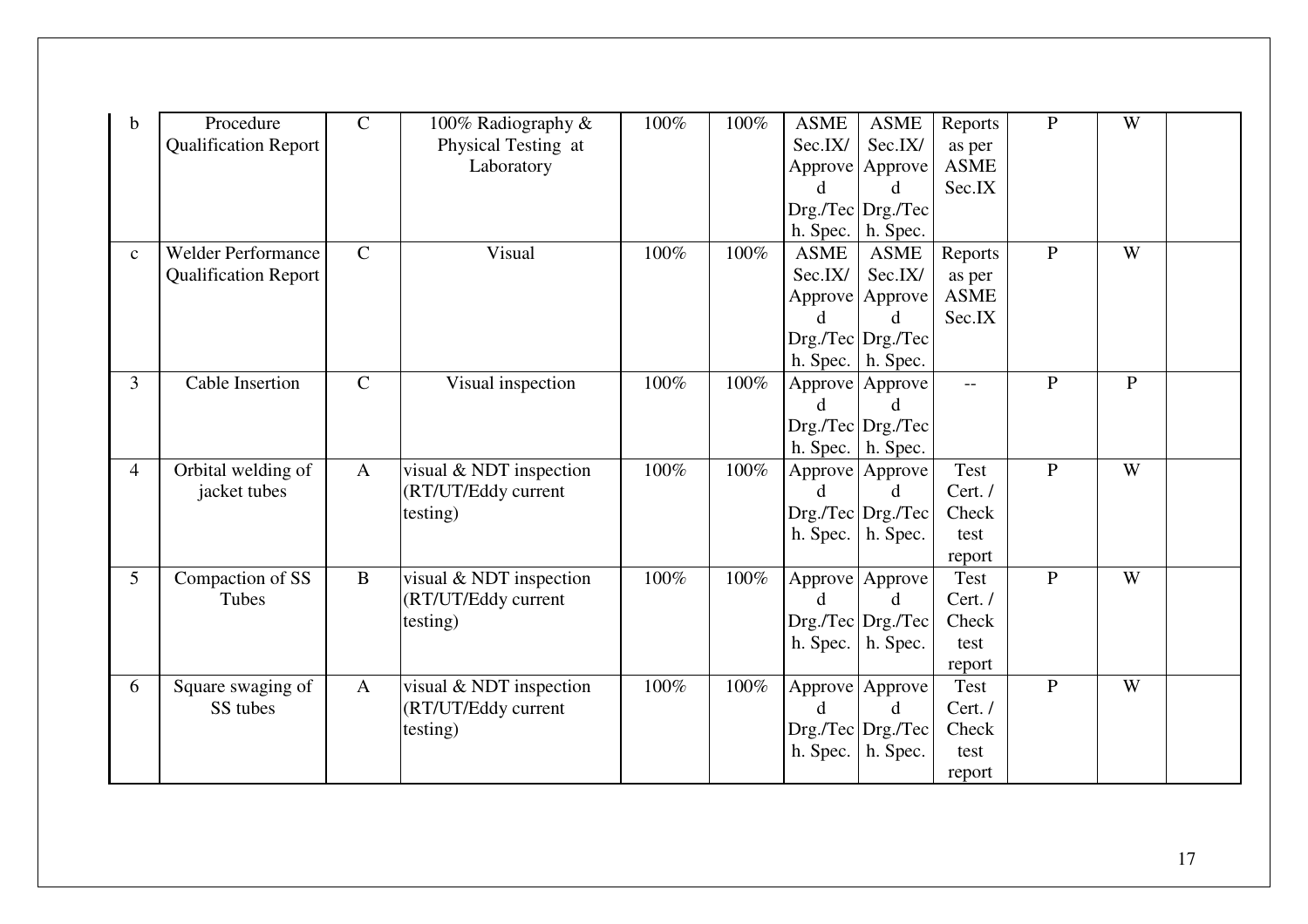| Spooling & Packing                                                 | B | spool wise length | 100% |                                            | đ<br>Drg./Tec Drg./Tec<br>h. Spec. $\vert$ h. Spec. | 100% Approve Approve Packing<br>list | P | W |  |
|--------------------------------------------------------------------|---|-------------------|------|--------------------------------------------|-----------------------------------------------------|--------------------------------------|---|---|--|
| Legend : $A -$<br><b>Critical</b><br><b>B</b> - Major<br>C - Minor |   |                   |      | Wwitness<br>R review<br>R/W Random witness |                                                     |                                      |   |   |  |
|                                                                    |   |                   |      | $H $ Hold<br>PPerform                      |                                                     |                                      |   |   |  |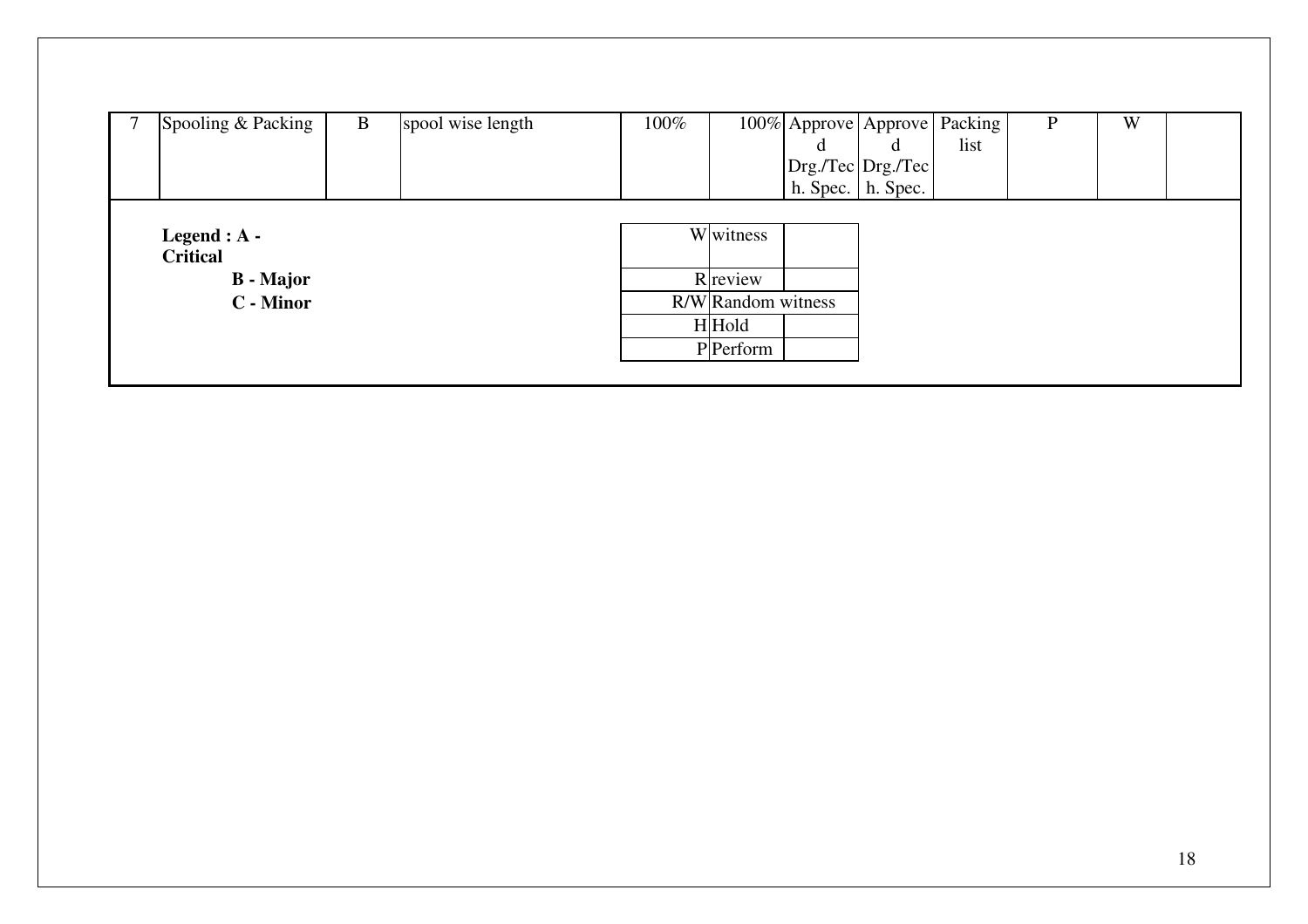# Annexure 3:

a) Acceptance and qualification tests for SST-1 CS CICC - prototype and samples

| Sr.No          | Process                 | a) Acceptance and quantication tests for $331$ -1 C3 CICC - prototype and samples<br>Tests / Qualification | Parameters / Requirement        |
|----------------|-------------------------|------------------------------------------------------------------------------------------------------------|---------------------------------|
|                |                         |                                                                                                            |                                 |
|                |                         |                                                                                                            |                                 |
| $\mathbf{1}$   | <b>Welding of Tubes</b> | Weld condition                                                                                             |                                 |
|                |                         |                                                                                                            |                                 |
|                | -(Welding of short      | Weld penetration                                                                                           | Satisfactory as per applicable  |
|                | samples of SS316LN      |                                                                                                            | <b>ASME</b> standard            |
|                | empty tubes)            | Weld strength                                                                                              | > Base metal                    |
|                |                         |                                                                                                            |                                 |
|                | -(Welding of short      | Weld overlap<br>✓                                                                                          | 365 degree                      |
|                | samples of SS316LN      |                                                                                                            |                                 |
|                | tubes with dummy cable) | Mechanical Characterization at Each                                                                        | UTM: 650 MPa @ RT min           |
|                |                         | stage before & after HT                                                                                    | YS: 450 MPa @ RT Min            |
|                |                         |                                                                                                            | Extension:35% @ RT min          |
|                |                         | $\checkmark$ Tensile testing                                                                               |                                 |
|                |                         | Hardness testing                                                                                           | $\sim$ 250 VHN                  |
|                |                         |                                                                                                            |                                 |
|                |                         | Impact testing<br>✓                                                                                        | $\sim$ 18 J (absorbed energy at |
|                |                         |                                                                                                            | RT)                             |
|                |                         | Fatigue testing _LCF<br>✓                                                                                  | $>$ 20000 Cycle at given        |
|                |                         |                                                                                                            | strain/stress $\sim$ 300 MPa)   |
|                |                         | Metallurgical                                                                                              |                                 |
|                |                         |                                                                                                            |                                 |
|                |                         | Weld zone microstructure                                                                                   | Mostly austenitic matrix        |
|                |                         |                                                                                                            |                                 |
|                |                         | Fracture analysis<br>✓                                                                                     | Ductile failure with dimpled    |
|                |                         |                                                                                                            | structure                       |
|                |                         | Condition of dummy cables after<br>welding of tube and temperature                                         | No damage should be done to     |
|                |                         | measurements during welding                                                                                | dummy cables                    |
|                |                         |                                                                                                            |                                 |
|                |                         | NDT – Online eddy current or suitable                                                                      | As per ISO 5817 & ISO           |
|                |                         | NDE preferred during $~100 \text{ m}$                                                                      | 17643 for eddy current          |
|                |                         | prototyping of CICC                                                                                        | testing                         |
|                |                         |                                                                                                            |                                 |
|                |                         | The short samples can be qualified by                                                                      | As per ISO 5817 and ISO         |
|                |                         | DPT, ultrasonic or radiography                                                                             | 11666 for ultrasonic testing    |
|                |                         |                                                                                                            |                                 |
| $\overline{2}$ | Insertion of cable      | Visual inspection & dimensions                                                                             | No damage to SC cable such      |
|                |                         |                                                                                                            | as tearing of wrap, local       |
|                |                         |                                                                                                            | pinching of strands, and local  |
|                |                         |                                                                                                            | bending of cables etc. during   |
|                |                         |                                                                                                            | insertion of cable inside the   |
|                |                         |                                                                                                            | tubes.                          |
|                |                         |                                                                                                            |                                 |
|                |                         |                                                                                                            |                                 |
|                |                         |                                                                                                            | No surface damage (such as      |
|                |                         |                                                                                                            | dents etc.) to jacket tubes     |
|                |                         |                                                                                                            | during insertion.               |
|                |                         |                                                                                                            |                                 |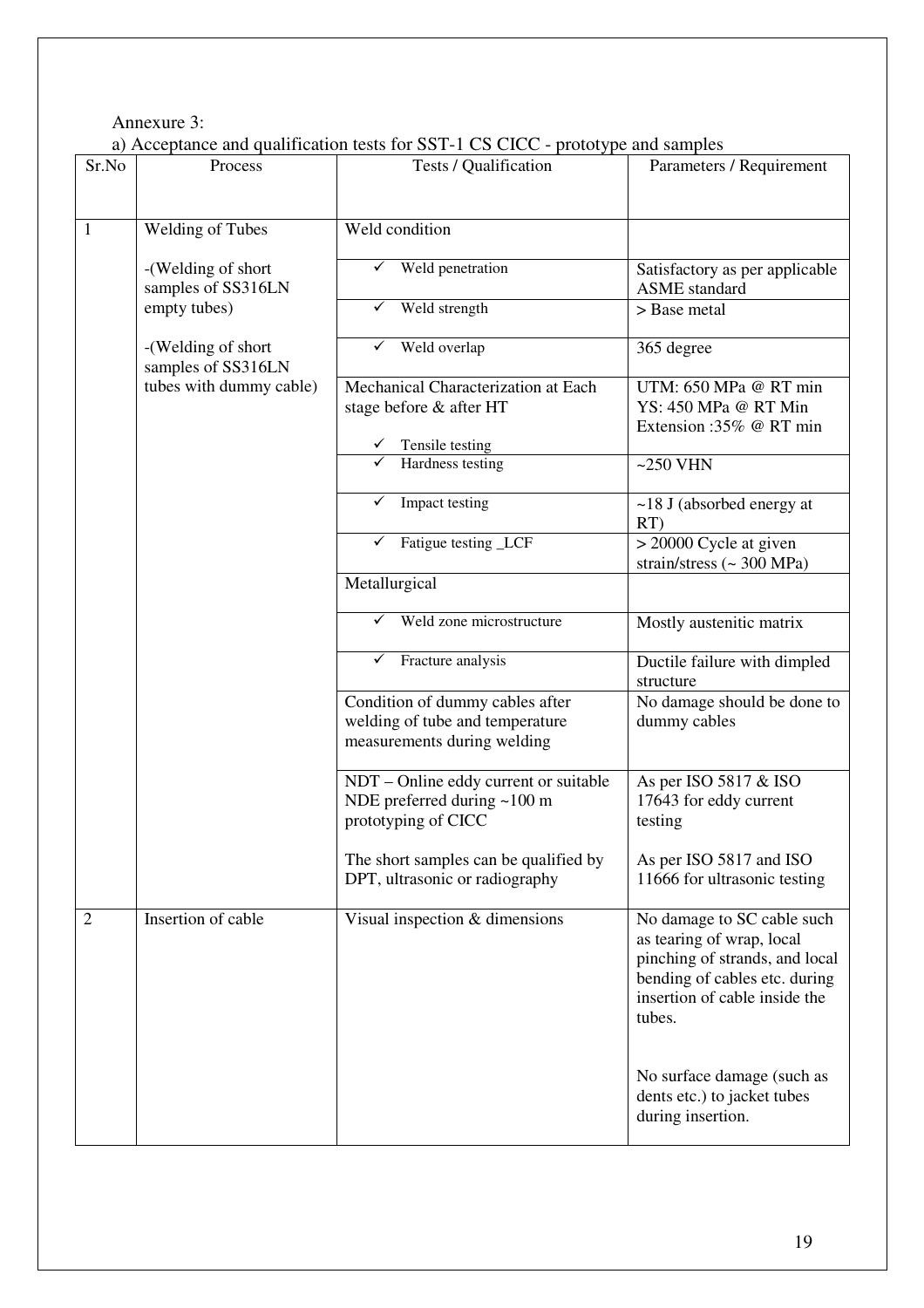| 3              | Compaction of tube                                  | Dimensions and surface condition                                | $\sim$ $\Phi$ 19.5 mm, Satisfactory as<br>mentioned earlier                                                                         |
|----------------|-----------------------------------------------------|-----------------------------------------------------------------|-------------------------------------------------------------------------------------------------------------------------------------|
|                |                                                     | Characterization as mentioned above in<br>Sr.No 1 of this table | Satisfactory as per IPR<br>requirements as mentioned<br>above in Sr.No 1 of this table                                              |
| $\overline{4}$ | Swaging of tube                                     | Dimensions and Surface condition                                | $(15 \text{ mm} \pm 0.1 \text{ mm}) \times (15 \text{ mm})$<br>$\pm 0.1$ mm) as per Annexure 1                                      |
|                |                                                     | Characterization as mentioned above in<br>Sr.No 1 of this table | Satisfactory as per IPR<br>requirements                                                                                             |
| 5              | Bending and spooling                                | Dimensions and surface condition                                | No surface damage (such as<br>dents, wrinkling, twisting,<br>surface cracks etc.) to jacket<br>tubes during bending and<br>spooling |
| 6              | SST-1 CS CICC Prototype<br>(Single length $-100$ m) | <b>Overall dimensions</b>                                       | Satisfactory as per Annexure                                                                                                        |
|                |                                                     | Leak testing in vacuum as well as in<br>sniffer mode            | $3\times10^{(-)}$ -6 mbar l/s in sniffer<br>mode                                                                                    |
|                |                                                     |                                                                 | $1 \times 10^{\circ}$ -7mbarl/s in vacuum<br>mode                                                                                   |
|                |                                                     | Flow test with GHe/GAr at RT                                    | Required mass flow rate -<br>~0.05 g/s at RT@ ~ 1 bar<br>pressure drop                                                              |
|                |                                                     | Surface condition                                               | No surface damage (such as<br>dents, wrinkling, twisting,<br>surface cracks etc.) to CICC                                           |

# b) Acceptance and qualification tests for SST-1 CS CICC - Final CICC

| Sr.No                       | Process            | Tests / Qualification                                                                      | Parameters / Requirement                                                                                                                                                                                       |
|-----------------------------|--------------------|--------------------------------------------------------------------------------------------|----------------------------------------------------------------------------------------------------------------------------------------------------------------------------------------------------------------|
|                             | Welding of tubes   | Random sampling                                                                            |                                                                                                                                                                                                                |
|                             |                    | NDT – Online preferred by Eddy<br>Current technique or any other suitable<br>NDE technique | Online monitoring of weld joints.<br>The acceptance criteria will be as<br>per applicable ISO standard<br>ISO 5817 & ISO 17643 for eddy<br>current testing<br>ISO 5817 and ISO 11666 for<br>ultrasonic testing |
| $\mathcal{D}_{\mathcal{L}}$ | Compaction of tube | Dimensions and surface condition                                                           | $\sim$ $\Phi$ 19.5 mm OD<br>No surface damage (such as dents,<br>twisting, surface cracks etc.) to                                                                                                             |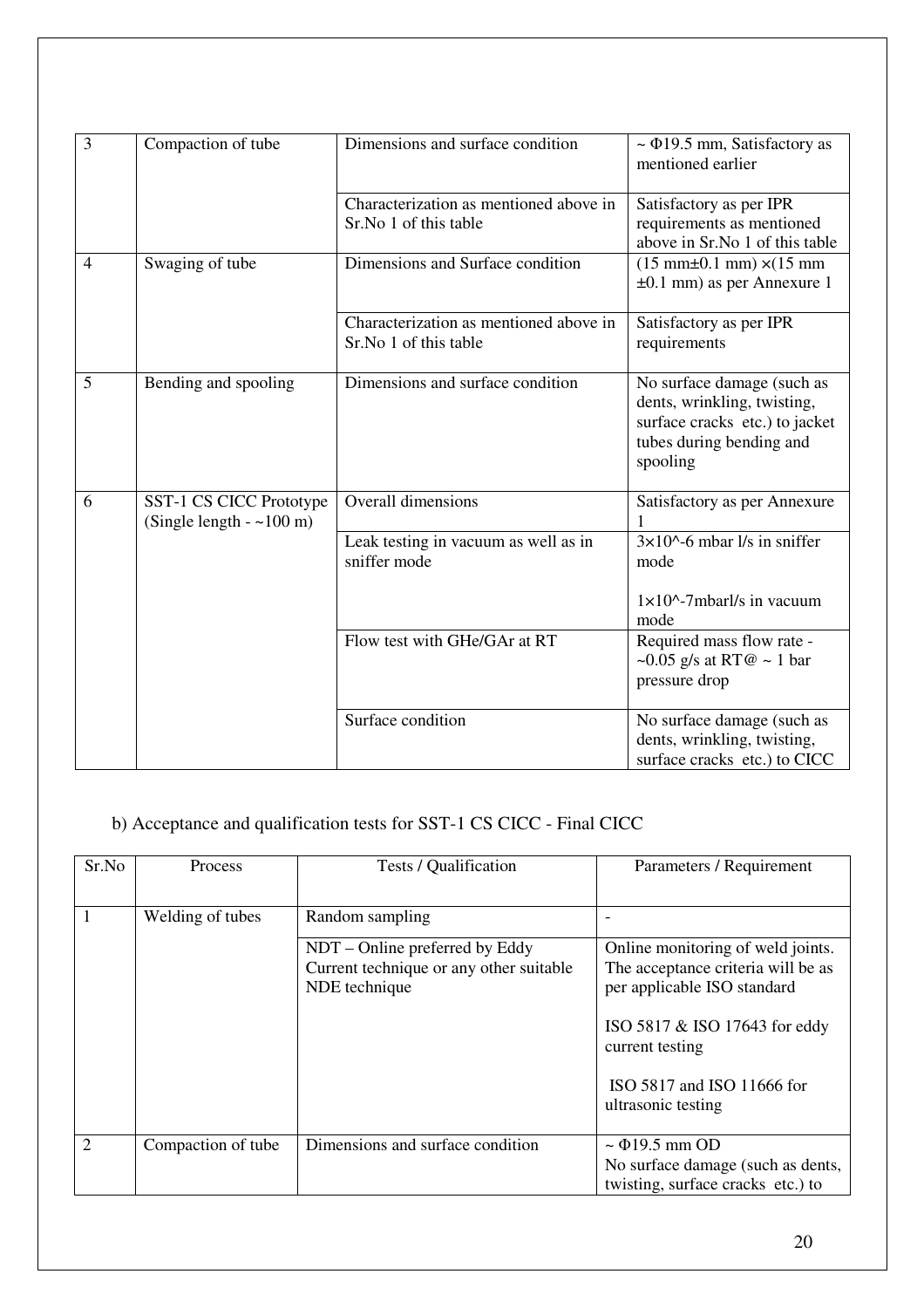|                |                                                            |                                                      | jacket tubes                                                                                                                     |
|----------------|------------------------------------------------------------|------------------------------------------------------|----------------------------------------------------------------------------------------------------------------------------------|
| 3              | Swaging of tube                                            | Dimensions and surface condition                     | $(15 \text{ mm} \pm 0.1 \text{ mm}) \times (15 \text{ mm} \pm 0.1$<br>mm)                                                        |
| $\overline{4}$ | Bending and<br>spooling                                    | Dimensions and surface condition                     | No surface damage (such as dents,<br>wrinkling, twisting, surface cracks<br>etc.) to jacket tubes during<br>bending and spooling |
|                | SST-1 CS CICC<br>(Single length of                         | Overall dimensions                                   | Satisfactory as per Annexure 1                                                                                                   |
|                | L1-215 m, L2-235<br>m, L3-245 m, L4 -<br>$260 \text{ m}$ ) | Leak testing in vacuum as well as in<br>sniffer mode | $3\times10^{6}$ -6 mbar l/s in sniffer mode<br>$1 \times 10^{6}$ -7 mbar $1/s$ in vacuum mode                                    |
|                |                                                            | Flow test with GHe/GAr at RT                         | Required mass flow rate - $~0.01$<br>$g/s$ at RT                                                                                 |
|                |                                                            | Surface condition                                    | No surface damage (such as dents,<br>wrinkling, twisting, surface cracks<br>etc.) to CICC                                        |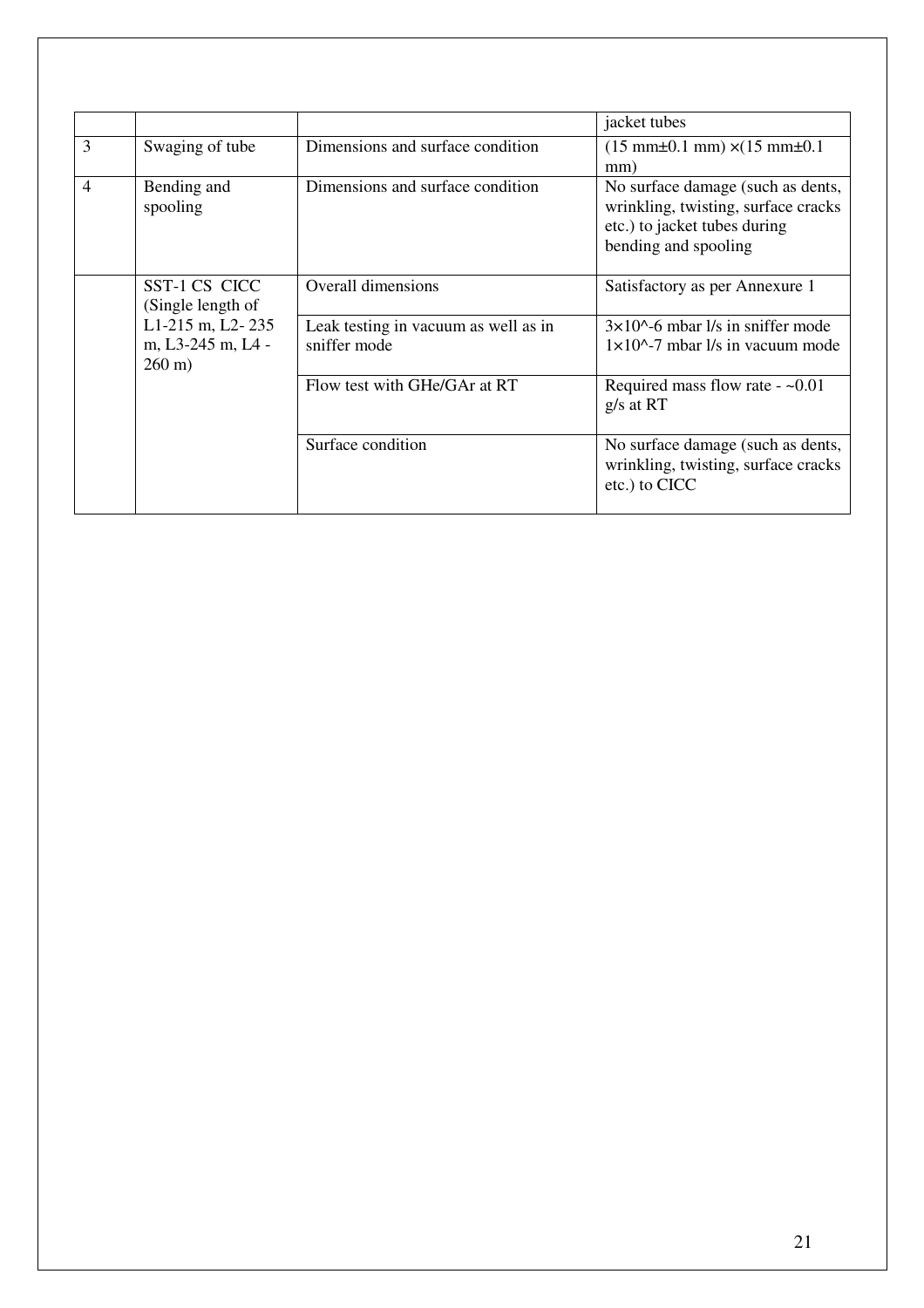## **(1) INSTRUCTIONS TO BIDDERS AND TERMS AND CONDITIONS**

- 1.1 The quotation and any order resulting from this tender/enquiry shall be governed by our General Conditions of contract and supplier quoting this tender shall be deemed to have read and understood the same in toto.
- 1.2 Where counter terms and conditions have been offered by the supplier, the same shall not be deemed to have been accepted by us, unless our specific written acceptance thereof is obtained.
- 1.3 **Tender Fee:** Tenders received without the prescribed Tender fee will be rejected.

### 1.4 **Eligible Bidders**

- 1.4.1 This Invitation of Bids is open to all suppliers who meet the **Eligibility criteria** mentioned in the tender documents.
- 1.4.2 The Bidder shall bear all costs associated with the preparation and submission of its bid and the Purchaser will no case be responsible or liable for these costs, regardless of the conduct or outcome of the bidding process.

### 1.5 **Clarifications:**

- 1.5.1 Any technical and commercial questions, information, clarifications etc. that may be required pertaining to this tender may be obtained from the Purchase officer. Bidder will send the request for such clarifications to the Purchase Officer minimum 10 working days prior to the due date to submit the bid.
- 1.5.2 Bids shall be complete in all respects and shall include properly filled in prices, other specifications, schedules, relevant drawings and catalogues as necessary along with the bid covering letter, all in duplicate.

### 1.6 **Scope of work/Supply and Specifications:**

- 1.6.1 Scope of work/supply, specifications and drawings under this tender notice are given in **Part-A(i).** Materials should be offered strictly conforming to the specifications within acceptable tolerance level given in specifications / drawings given in tender document. Deviations, if any, should be clearly indicated by the bidder in their bid. The supplier should also indicate the Make/Type number of the materials offered and catalogues, technical literature and samples, wherever necessary should accompany the quotation.
- 1.6.2 Any fittings or accessories which may not be specifically mentioned in the Specifications or Particulars but which are usual or necessary for proper and efficient functioning of the Stores as per the specifications of the tender shall be supplied by the Contractor without extra charge to the Purchaser; the Stores supplied shall be complete in all respects.

### 1.7 **Alteration of specifications, Patterns and Drawings:**

1.7.1 The Purchaser reserves the right to alter, whenever necessary, specifications, patterns and drawings. As from the date, the Stores shall be in accordance with the specifications, patterns and drawings so altered, which the contractor is bound to comply with.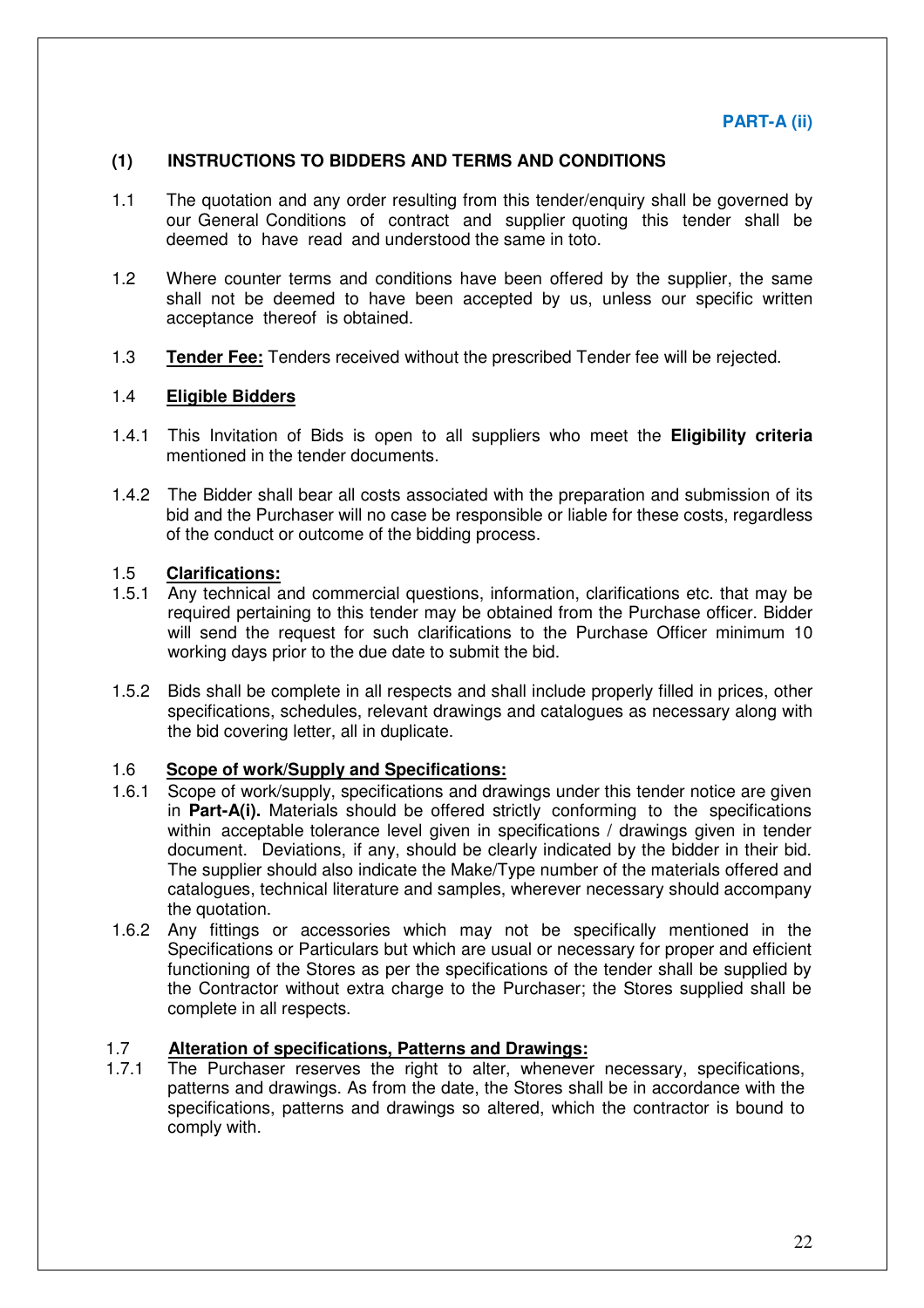- 1.7.2 In the event of such alteration involving a revision in the cost, or in the delivery period, the same shall be discussed and mutually agreed to, taking into account the unit rates of similar items in the Contract. In case of disagreement, the decision of the Purchaser, in the cost or the delivery period, shall be final and conclusive.
- 1.8 **Minor modifications / Additional Scope of Work:** Minor modifications / additional scope of work to the tune of 2% of the total contract value will be carried out by the contractor without any extra cost to IPR.

# 1.9 **Subletting or Assignment of Contract:**

- 1.9.1 The Contractor shall not sublet, transfer or assign the Contract or any part thereof or bills or any other benefits, accruing therefrom or under the contract without the prior written consent of the Purchaser (All Sub-contractors are required to be appraised and approved by the Purchaser before placement of orders by the Contractor/Supplier). However, such consent shall not be unreasonably withheld by the Purchaser, if such stores are not normally manufactured by the Contractor, such assignment or subletting shall not relive the Contractor from any contractual obligation or responsibility under the Contract.
- 1.9.2 Any breach of this condition shall entitle the Purchaser to cancel the Contract or any part thereof and to purchase from other sources at the risk and cost of the Contractor and shall recover from the Contractor damages arising from such cancellations.
- 1.9.3 In case the Contractor sublets, transfers or assigns any part of the Contract with the prior written consent of the Purchaser, all payments to the Sub-Contractor shall be the responsibility of the Contractor and any requests from such sub-Contractor shall not be entertained by the Purchaser.
- 1.10 **Conditional Discount:** In case the tenderer offers any conditional discount with regard to acceptance of their offer within a specific payment terms, delivery, quantity etc. the purchaser will not take into consideration such conditional discount while evaluating their offer.
- 1.11 **Past performance:** In case the past performance of the tenderer is not found to be satisfactory with regard to quality, delivery, warranty obligation and non-fulfillment of terms and conditions of the contract, their offer is liable to be rejected by the purchaser.
- 1.12 **Compliance with the Security Requirements of the Purchaser:** The Contractor shall strictly comply with the Security Rules and Regulations of the Purchaser in force and shall complete the required formalities including verification from Police and any other authority and obtain necessary prior permission for entry into the Purchasers premises, wherever authorized by the Purchaser.

# 1.13 **Manner & method for submission of tenders**

1.13.1 **Language of Bid:** The bid prepared by the Bidder, as well as all correspondence and documents relating to the bid exchanged by the Bidder and the Purchaser, shall be written in English language only especially when the details are technical.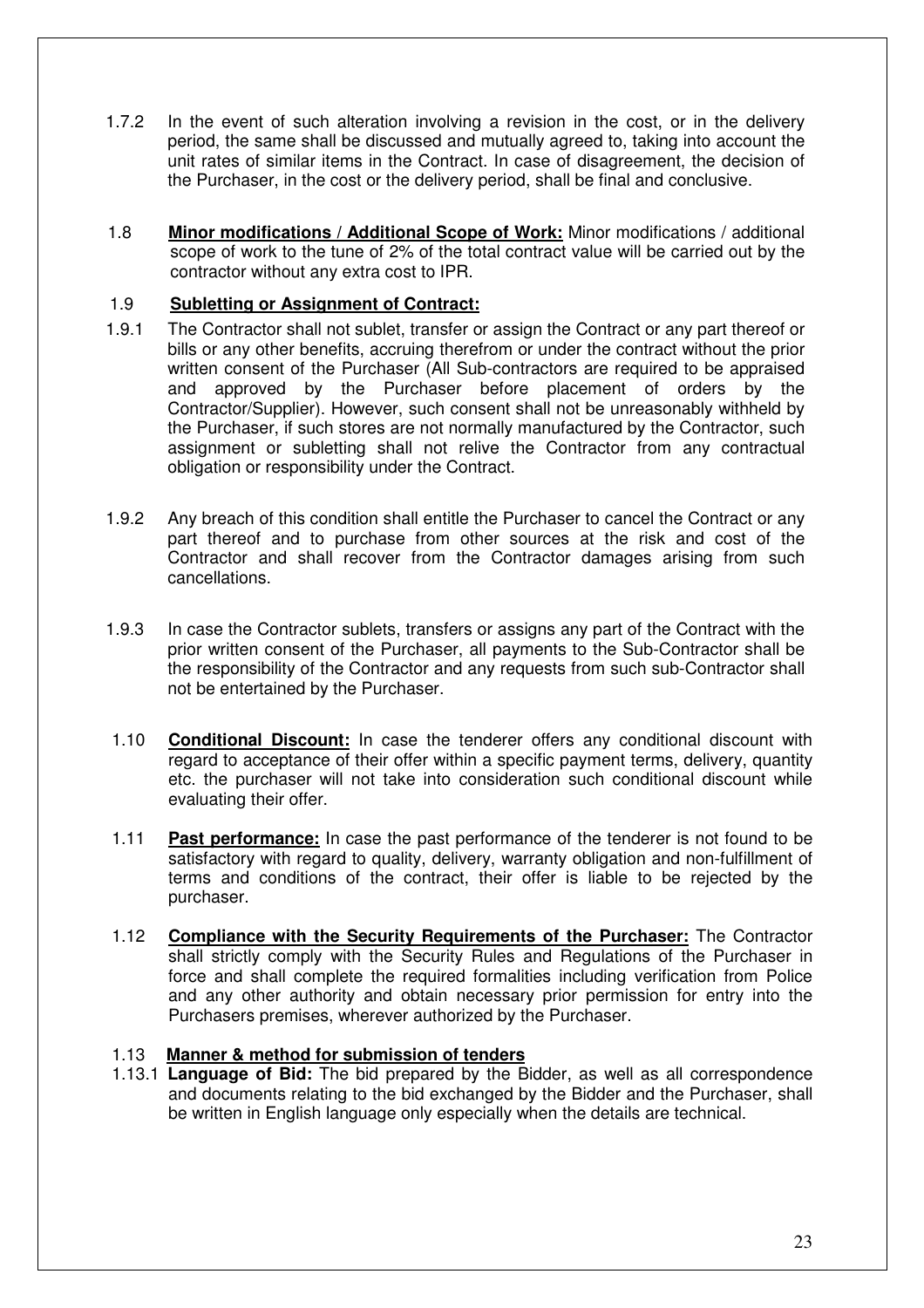# 1.14 **Submission of tenders:**

- 1.14.1 All tenders in response to this invitation shall be submitted in TWO PARTS as under and in the different envelopes.
- 1.14.2 **Part-A (Techno-commercial):** This part of the tender shall include/contain all technical details, technical specifications, drawings and also the commercial terms and conditions of contract for the supplies to be made and the services to be rendered **EXCLUDING ANY PRICE DETAILS THEREOF.**

**Part-A (Techo-commercial)** should contain/include only technical specifications, technical details, literature, reference to earlier supplies of similar equipment, drawings, quantity, time required for submission and approval of drawings, manufacturing and delivery schedule, inspection/testing procedure, itemized list of spares and quantity (without price) recommended by the tenderer for purchase, term of price, mode and terms of payment, mode of dispatch, the quantum/percentage of statutory levies payable by the purchaser as extra and all related commercial terms and conditions for the supplies and for the services like erection and commissioning to be rendered by the tenderers. This part of the tender, i.e. Part-A (Techno-commercial without price) shall be enclosed separately in an envelope duly sealed and super scribed with the purchaser's tender number and the last date and time specified for receipt and opening indicated in the instruction sheet of this tender document. The tenderer shall take special care NOT TO MIX UP the price of the stores in this part of the tender.

1.14.3 **Part-B (Price):** This part should contain only the prices of the stores offered for the services to be rendered.

**Part-B (Price)** shall include/contain only price, price break-up, freight/safe delivery charges, charges for training of the Purchaser's engineers wherever applicable, lumpsum charges for erection and commissioning work or per diem charges for the supervision of erection and commissioning work as is envisaged in the Purchaser's tender document, testing charges, third party inspection charges, etc. This part of the tender, i.e. Part-B (Price) shall be enclosed separately in an envelope duly sealed and superscribed with the Purchaser's tender number and the last date and time specified for receipt and opening of the tenders as in the tender document.

1.14.4 If tenderer includes prices of any nature in Part-A (Techno-commercial) of the tender such offers are liable for rejection without any notice to the tenderers.

### 1.14.5 **Deadline for submission of Bids:**

- 1.14.5.1 Bids must be received by the Purchaser at the address specified in Invitation for bids not later than the time and date specified therein. In the event of the specified date for the submission of Bids being declared a holiday for the Purchaser, the Bids will be received up to the appointed time on the next working day. Any delay / loss in transit for submitting the hard copy of the bid will not be entertained.
- 1.14.5.2 The Purchaser may, at its discretion, extend the deadline for submission of bids by issuing a **Corrigendum** in which case all rights and obligations of the Purchaser and Bidders previously subject to the deadline will thereafter be subject to the deadline as extended.

### 1.14.6 **Late Bids:**

1.14.6.1 Any bid received by the Purchaser after the deadline for submission of bids prescribed by the Purchaser will be rejected.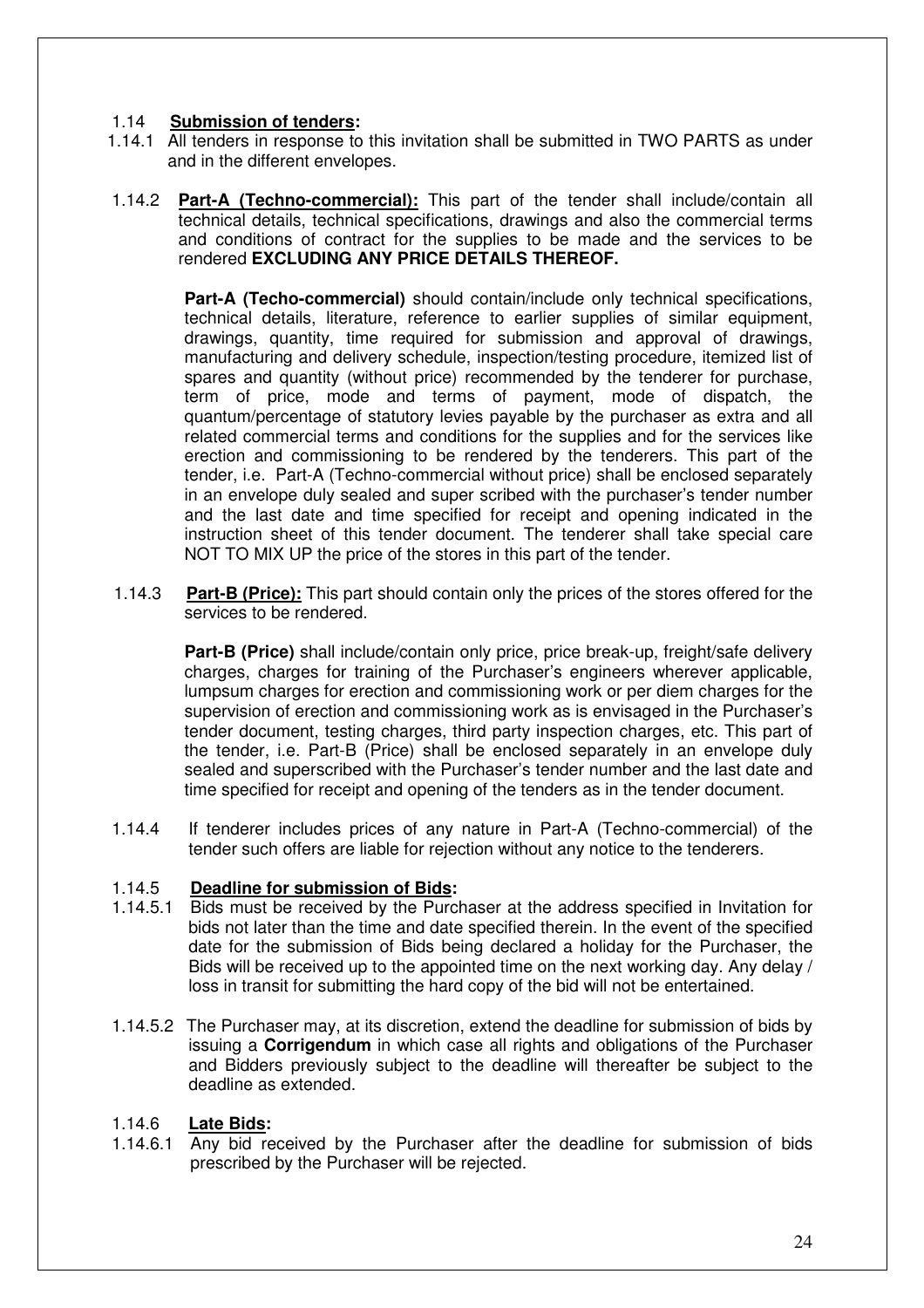1.14.6.2 Such tenders shall be marked as late and not be considered.

# 1.15 **Confidentiality:**

- 1.15.1 Information relating to the examination, evaluation, comparison, and post qualification of bids, and recommendation of contract award, shall not be disclosed to bidders or any other persons not officially concerned with such process until the Purchase Order is released.
- 1.15.2 Any effort by a Bidder to influence the Purchaser in the examination, evaluation, comparison and post qualification of the bids or contract award decisions may result in the rejection of its Bid.

### 1.16 **Bid Prices:**

- 1.16.1 The Bidder shall indicate on the appropriate price schedule form, the Unit prices and total bid prices of the goods it proposes to supply under the contract. Bidders should confirm that the price quoted is the lowest export price applied to scientific and educational institute in India.
- 1.16.2 Quotation should be submitted on door delivery basis without extra charge wherever possible. For quotations on Ex-Works, Ex-godown basis the approximate packing and forwarding charges should be indicated by the supplier. In the case of local suppliers, the material is to be delivered at our stores free of charge. Unit rate/s should be valid throughout the validity of purchase order/contract period for addition/deletion purposes. Break-up of price should be furnished. The quoted price should not be subject to price escalation for whatsoever reasons. The quoted price shall be firm, fixed and non-revisable during the validity/extended validity of purchase order/contract.
- 1.16.3 The prices quoted must be FIRM and preference will be given to such tenders. In exceptional cases (e.g. items involving substantial use of raw materials susceptible to sharp fluctuations in prices) if prices quoted subject to variation it shall be on the basis of a standard 'Price Variation Formula'. The basis for calculation shall be very clearly stated. Here again preference will be given to the tenders with a specific ceiling on escalation. Price escalations occurring during the extended delivery period are not allowed. However, PVC is considered only if the delivery period is more than 18 months.
- 1.16.4 Prices are required to be quoted according to the units indicated in the tender form. When quotations are given in terms of units other than those specified in the tender form, relationship between the two sets of units must be furnished.
- 1.16.5 Wherever options are specified in the tender documents, IPR reserves the right to accept any option/s irrespective of whether all the vendors have quoted for all the options or not. The decision of IPR in this regard will be final.
- 1.16.6 The purchaser reserves the right to accept tenders for any quantity of his choice and the tenderer shall be bound to accept a contract for any quantity. The Purchaser also reserves the right to accept or reject lowest or any tender in full or in part without assigning any reasons. If tenderer wishes, they can offer price for different quantity slabs.
- 1.17 **TDS/Work Contract Tax/or any other leviable taxes or duties:** If applicable, the same shall be recovered from the contractors bill and necessary certificate will be issued to the contractor.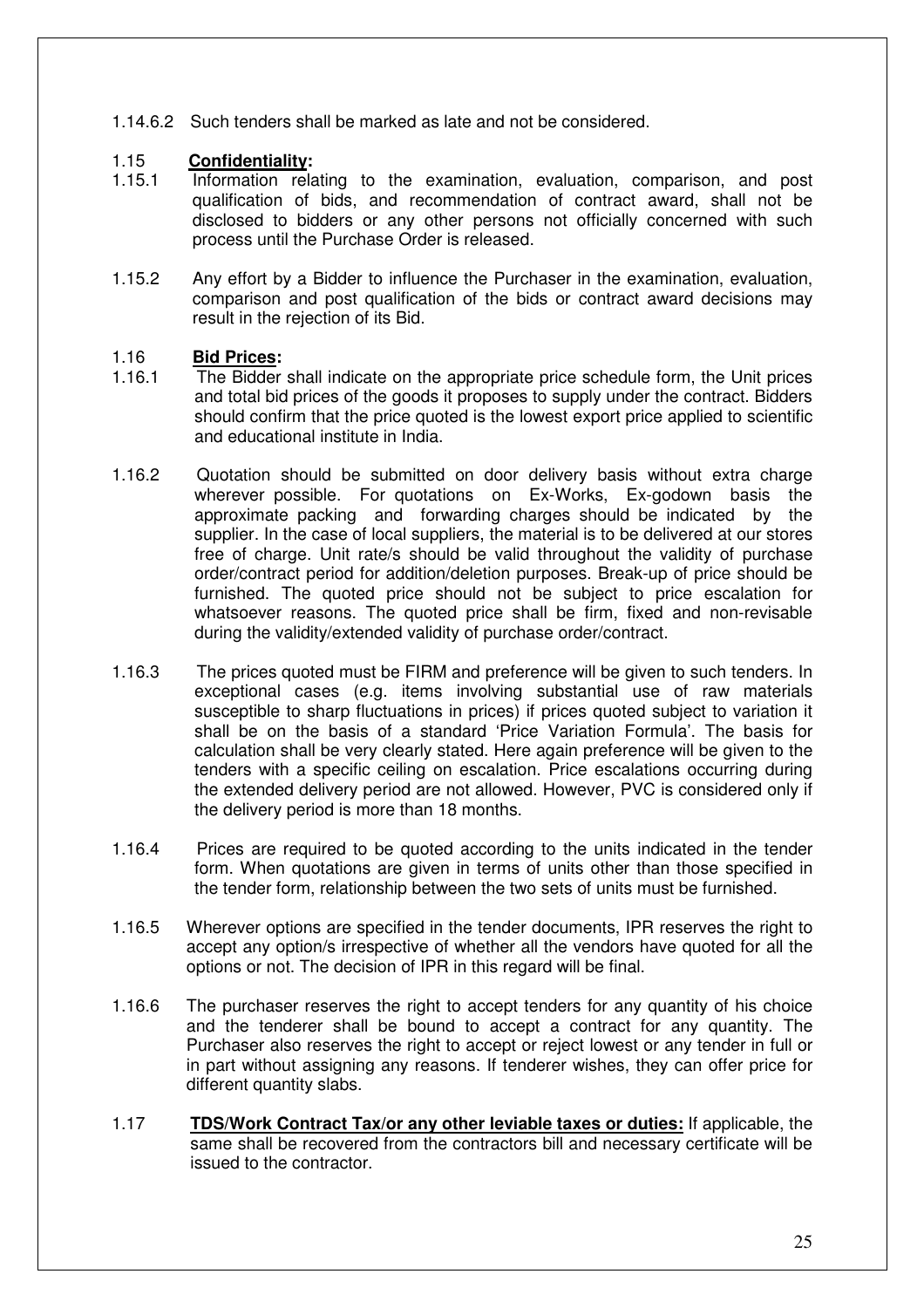- 1.18 Tender should be free from Correction and Erasures. Corrections, if any, must be attested. All amounts shall be indicated both in words as well as in figures. Where there is difference between amounts quoted in words and figures, amount quoted in words shall prevail.
- 1.19 IPR shall be under no obligation to accept the lowest or any tender and reserves the right of acceptance of the whole or any part of the tender or portion of the quantity offered and the tenderers shall supply the same at the rates quoted.
- 1.20 **Sales tax/VAT:** IPR does not issue "C" or "D" form. The percentage of Sales Tax/VAT, surcharge, if applicable and other levies legally leviable and intended to be claimed should be clearly indicated in the tender. Where this is not done, no claim on these accounts would be admissible later.
- 1.20.1 **VAT Registration:** Bidder may submit a copy of VAT Registration certificate along with their quotation (if applicable).
- 1.21 **Service Tax:** Wherever Service tax is applicable, it should be mentioned clearly. You may indicate percentage of Service Tax in your quotation.
- 1.22 **Excise Duty:** IPR is exempted from payment of Excise Duty under Government of India Notification No.10/97-CE (Central Excise) dated 1-3-1997. Excise Duty Exemption Certificate, wherever applicable, and as per rules will be issued at the appropriate time. Hence Excise Duty should not be included in the BID. However, prevailing percentage of Excise Duty may be indicated.
- 1.23 **Customs Duty:** IPR is exempted from payment of Customs Duty as per notification No.51/96 Customs. However from 1st March 2002 the Government of India has imposed an advalorem Customs Duty up to 5% vide Notification 24/2002 Customs on all imports covered under Notification No.51/96 as amended by notification no. 24/2007 Customs dtd. 1-3.2007. Accordingly Certificate will be issued from IPR. Bidders are requested to take into account this at the time of submitting the bids.
- 1.24 **Packing, forwarding and insurance:** The contractor will be held responsible for the stores being sufficiently and properly packed for transport by rail, road, sea or air, to withstand transit hazards and ensure safe arrival at the destination. The packing and marking of the packages shall be done b y and at the expense of the contractor. The purchaser will not pay separately for transit insurance, all risks in transit being exclusively of the contractor and the purchaser shall pay only for such as are actually received in good conditions, in accordance with the contract.
- 1.25 **Octroi:** Octroi is not applicable in our case.
- 1.26 **Delivery Date:** Bidders must indicate the firm delivery date by which the materials will be despatched /delivered by them from the date of our order/contract.

The time for and the date of delivery stipulated in the Purchase Order/Contract shall be deemed to be the essence of the contract. Delivery must be completed within the dates specified in Delivery Schedule.

1.27 **Despatches:** The contractor is responsible for obtaining a clear receipt from the Transport Authorities specifying the goods dispatched. The consignment should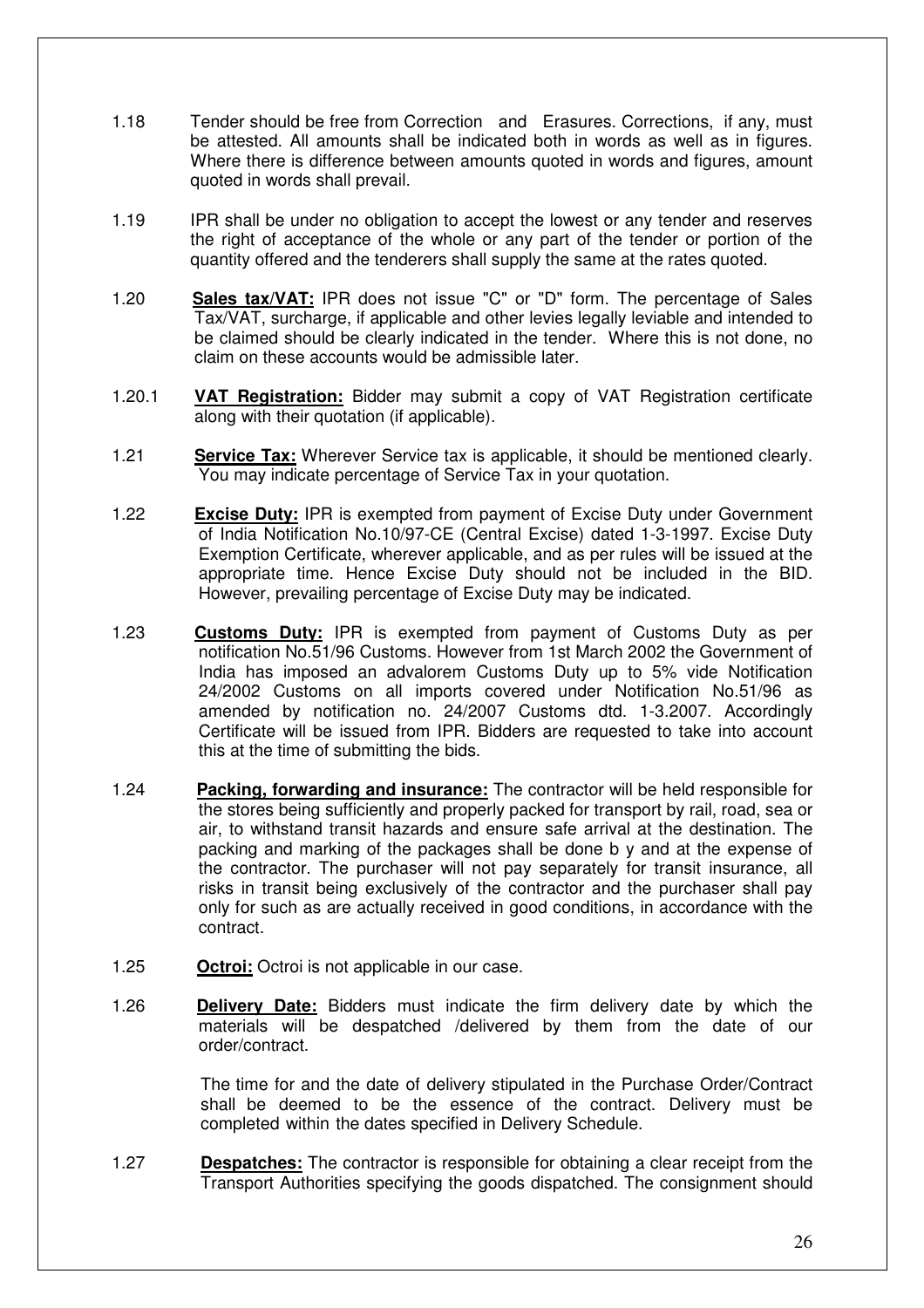be dispatched with clear Lorry Receipt. If sent in any other mode, it is at the risk of the contractor. Purchaser will take no responsibility for short deliveries or wrong supply of goods when the same are booked on 'said to contain' basis Purchaser shall pay for only such stores as are actually received by them in accordance with the contract.

# 1.28 **Acceptance of Stores:**

- (a) The contractor shall tender the stores for inspection at such places as may be specified by the purchaser at the contractor's own risk, expenses and cost.
- (b) It is expressly agreed that the acceptance of the stores contracted for is subject to final approval by the Purchaser, whose decision shall be final.
- 1.29 **Inspection:** Materials on its arrival at IPR will be inspected by Stores Officer, and his decision in the matter will be final.

# 1.30 **Earnest Money Deposit (EMD):**

- 1.30.1 The e Bidder shall submit, as part of its bid, interest free Earnest Money Deposit (EMD) for an amount as specified in the Invitation for Bids. EMD shall be submitted by way of Demand Draft from **SBI/nationalized banks or any one of the scheduled banks mentioned in the bracket (Axis Bank, HDFC Bank, ICICI Bank and IDBI Bank)** issued in favour of **"Institute for Plasma Research**" and payable at **Ahmedabad**. **Tender received without EMD will be rejected at the discretion of IPR. (For this tender, the EMD amount is Rs.1,50,700/-)**
- 1.30.2 The EMD of unsuccessful Bidder will be discharged/returned after finalizing award of the Contract/placement of Purchase order.
- 1.30.3 The successful Bidder's EMD shall be discharged upon the Bidder submitting the Security Deposit as specified in the contract/purchase order, without any interest.
- 1.30.4 **Exemption from payment of EMD:** The firms registered with DGS&D, NSIC and registered MSME's are exempted from payment of EMD subject to submission of valid registration certificate. In the case of foreign bidders, payment of EMD is exempted if they submit their bid directly or through their Indian agent in **foreign currency** against the tender document bought by them, so that the order can be placed directly on their Principals.

### 1.31 **The EMD may be forfeited:**

- 1.31.1 If a Bidder withdraws or amends or modifies or impairs or derogates its bid during the period of bid validity specified by the Bidder on the Bid Form; or
- 1.31.2 In case of a successful Bidder, if the Bidder fails to furnish order acceptance within 15 days of the order or fails to submit the Security Deposit within 21 days from the date of contract/order.

# 1.32 **Period of validity of Bids:**

1.32.1 Bids shall remain valid for minimum of 120 days after the date of bid opening prescribed by the Purchaser.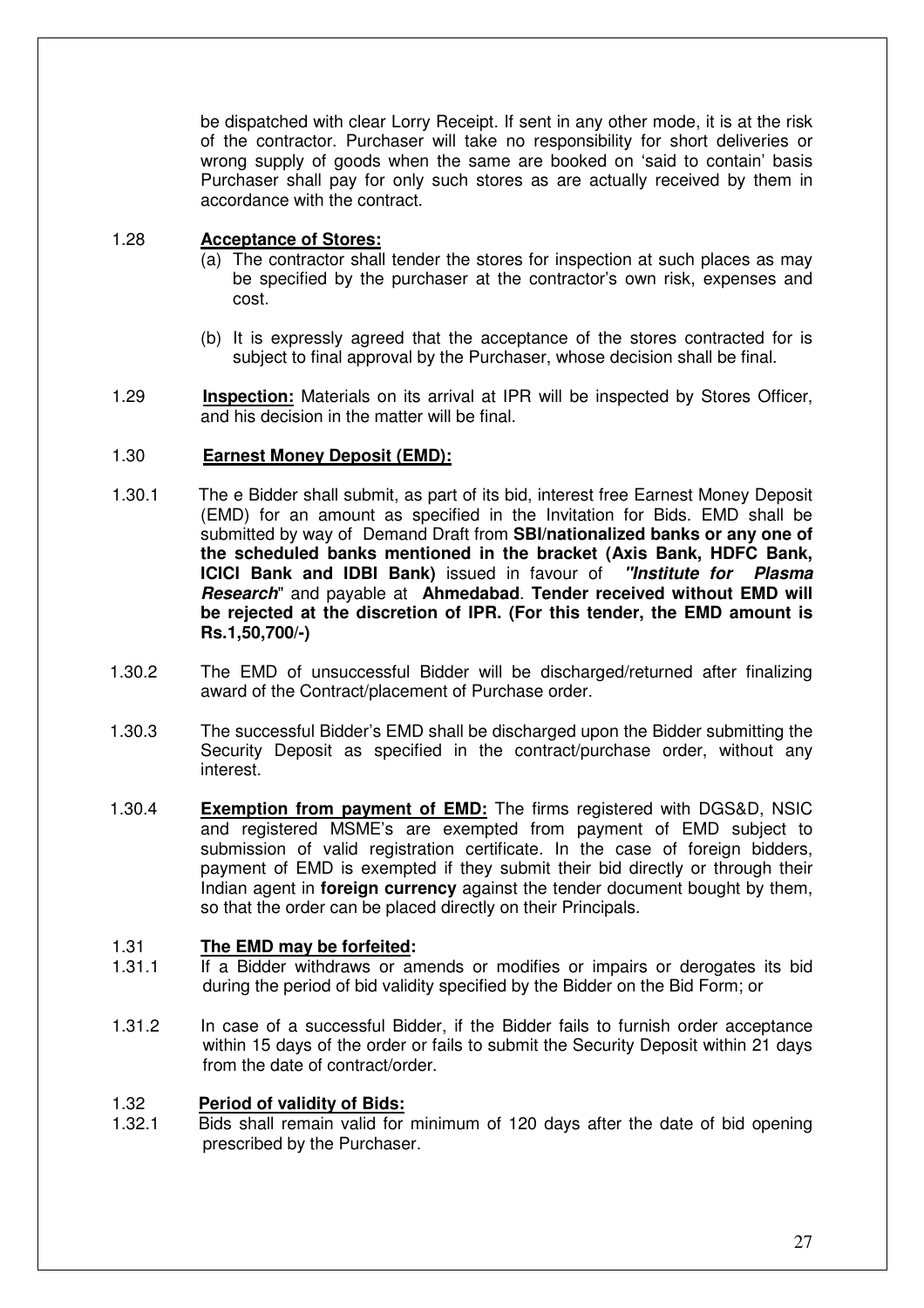1.32.2 In exceptional circumstances, the Purchaser may solicit the Bidder's consent to an extension of the period of validity. The request and the responses thereto shall be made in writing. A Bidder granting the request for extension will not be required nor permitted to modify its bid.

# 1.33 **Clarification of Bids:**

To assist in the examination, evaluation, comparison and post qualification of the bids, the Purchaser may, at its discretion, ask the Bidder for a clarification of its bid. The request for clarification and the response shall be in writing. However, no negotiation shall be held except with the lowest bidder, at the discretion of the purchaser. Any clarification submitted by a bidder in respect to its bid which is not in response to a request by the purchaser shall not be considered.

# 1.34 **Preliminary Examination:**

- 1.34.1 The Purchaser shall examine the bids to confirm that all documents and technical documentation requested in the tender specification/documents have been provided, and to determine the completeness of each document submitted.
- 1.34.2 The Purchaser shall confirm that the following documents and information have been provided in the Bid. If any of these documents or information is missing, the offer shall be rejected.
- 1.34.3 Tenders submitted in accordance with the tender specification/documents.
- 1.34.4 All the tenders received will first be scrutinized to see whether the tenders meet the basic requirements as incorporated in the tender enquiry document. The tenders, who do not meet the basic requirements, are to be treated as unresponsive and ignored. The following are some of the important points, for which a tender may be declared as unresponsive and to be ignored, during the initial scrutiny:
	- (i) The Bid is unsigned.
	- (ii) The Bidder is not eligible.
	- (iii) The Bidder has quoted for goods manufactured by a different firm without the required authority letter from the proposed manufacturer.
	- (iv) Bidder has not agreed to give the required Security Deposit
	- (v) The goods quoted are sub-standard, not meeting the required specification, etc.
	- (vi) Against the schedule of Requirement (incorporated in the tender enquiry), the tenderer has not quoted for the entire requirement as specified in that schedule.
	- (vii) The tenderer has not agreed to any essential condition(s) incorporated in the tender enquiry.

### 1.35 **Responsiveness of Bids:**

- 1.35.1 Prior to the detailed evaluation, the purchaser will determine the substantial responsiveness of each bid to the bidding documents. For purposes of this clause, a substantive responsive bid is one, which conforms to all terms and condition of the bidding documents without material deviations, reservations or omissions. A material deviation, reservation or omission is one that:
- (a) affects in any substantial way the scope, quality, or performance of the Goods and Related Services specified in the Contract; or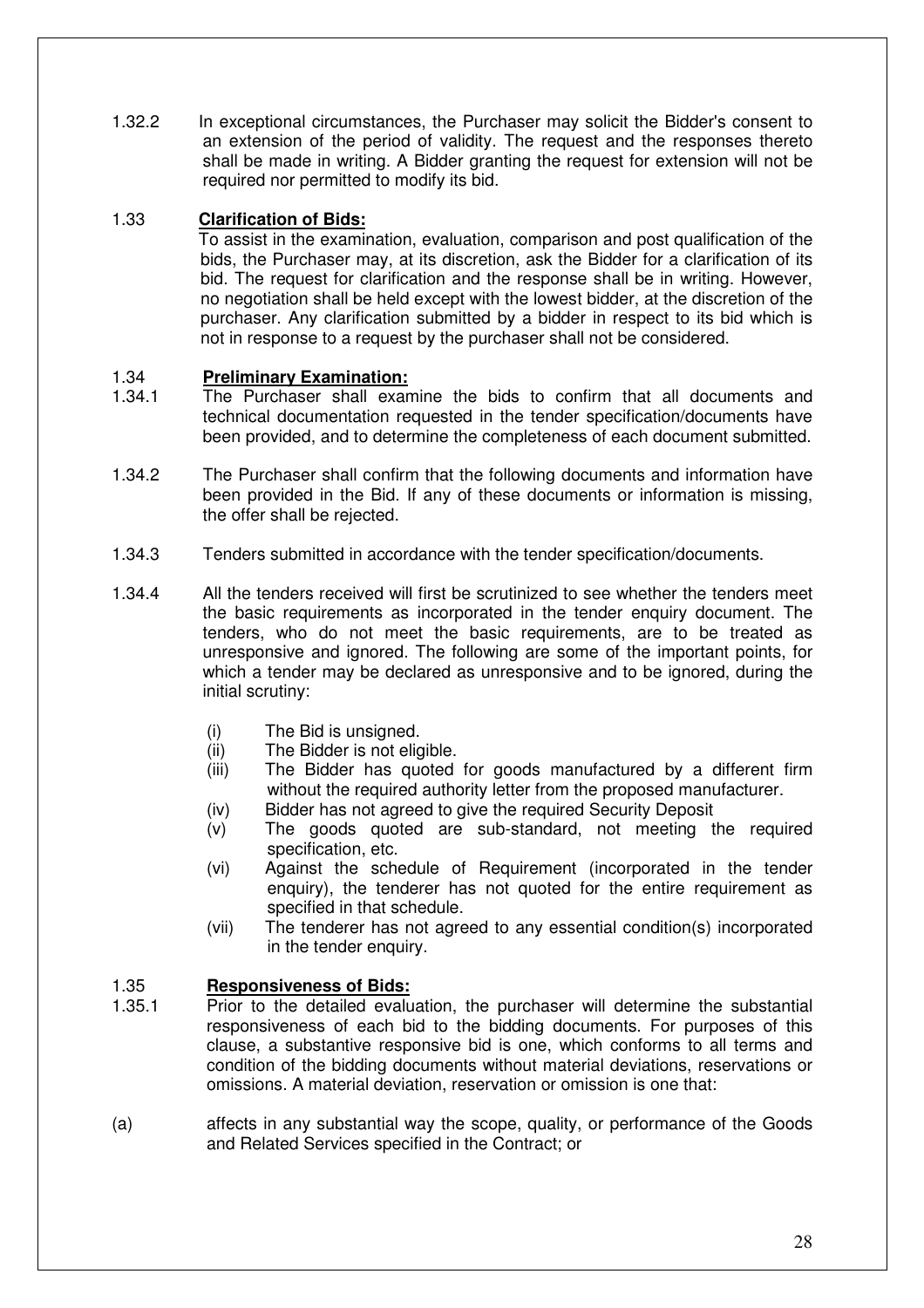- (b) limits in any substantial way, inconsistent with the Bidding Documents, the Purchasers rights or the Bidders obligations under the Contract; or
- (c) if rectified, would unfairly affect the competitive position of other bidders presenting substantially responsive bids.
- 1.35.2 The purchases determination of bids responsiveness is to be based on the contents of the bid itself without recourse to extrinsic evidence.
- 1.35.3 If a bid is not substantially responsive, it will be rejected by the Purchaser and may not subsequently be made responsive by the Bidder by correction of the material deviation, reservation or omission.

#### 1.36 **Non-Conformity, Error and Omission:**

- 1.36.1 Provided that a Bid is substantially responsive, the Purchaser may waive any nonconformities or omissions in the Bid that do not constitute a material deviation.
- 1.36.2 Provided that a bid is substantially responsive, the Purchaser may request that the Bidder submit the necessary information or documentation, within a reasonable period of time, to rectify nonmaterial nonconformities or omissions in the bid related to documentation requirements. Such omission shall not be related to any aspect of the price of the Bid. Failure of the Bidder to comply with the request may result in the rejection of its Bid.
- 1.36.3 Provided that the Bid is substantially responsive, the Purchaser shall correct arithmetical errors on the following basis:
	- (a) if there is a discrepancy between the unit price and the line item total that is obtained by multiplying the unit price by the quantity, the unit price shall prevail and the line item total shall be corrected, unless in the opinion of the Purchaser there is an obvious misplacement of the decimal point in the unit price, in which case the line item total as quoted shall govern and the unit price shall be corrected;
	- (b) if there is an error in a total corresponding to the addition or subtraction of subtotals, the subtotals shall prevail and the total shall be corrected; and
	- (c) if there is a discrepancy between words and figures, the amount in words shall prevail, unless the amount expressed in words is related to an arithmetic error, in which case the amount in figures shall prevail subject to (a) and (b) above.
- 1.36.4 Provided that a bid is substantially responsive, the purchaser may request that a bidder may confirm the correctness of arithmetic errors as done by the purchaser within a target date. In case, no reply is received then the bid submitted shall be ignored and its EMD may be forfeited.

### 1.37 **Examination of Terms & Conditions, Technical Evaluation:**

1.37.1 The Purchaser shall examine the Bid to confirm that all terms and conditions specified in the tender documents have been accepted by the Bidder without any material deviation or reservation.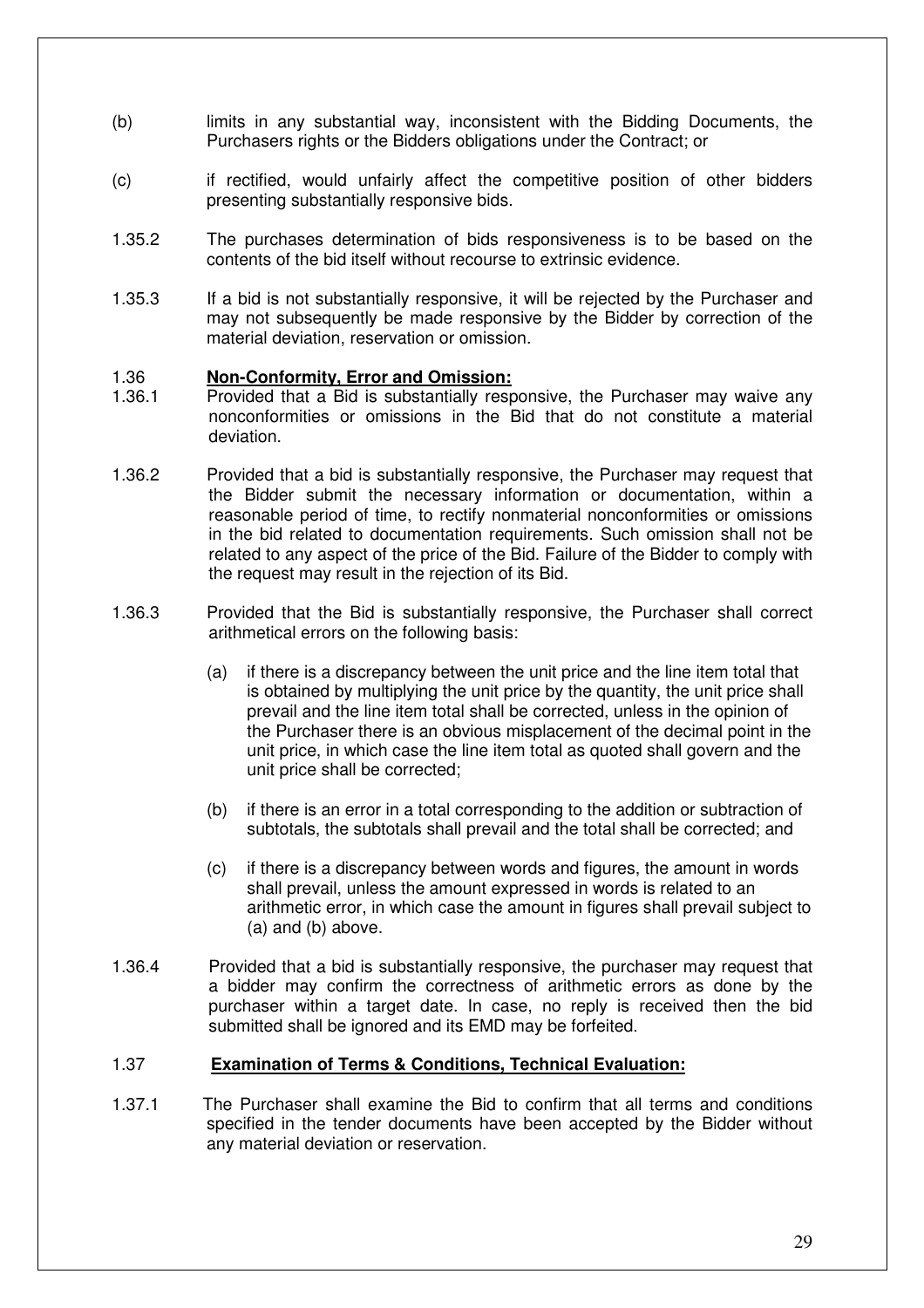- 1.37.2 The Purchaser shall evaluate the technical aspects of the Bid submitted in accordance with the technical specifications mentioned in the tender documents, to confirm that all requirements specified in Schedule of Requirements of the Bidding Documents have been met without any material deviation or reservation.
- 1.37.3 If, after the examination of the terms and conditions and the technical evaluation, the Purchaser determines that the Bid is not substantially responsive in accordance with the tender specification, it shall reject the Bid.

# 1.38 **Conversion to Single Currency:**

 To facilitate evaluation and comparison, the Purchaser may convert all bid prices expressed in the amounts in various currencies in which the bid prices are payable to Indian Rupees.

### 1.39 **Evaluation and comparison of Bids:**

- 1.39.1 The Purchaser shall evaluate each bid that has been determined, up to this stage of the evaluation, to be substantially responsive.
- 1.39.2 The bids shall be evaluated on the basis of final landing cost which shall be arrived as under:
	- (a) The price of the goods quoted ex-works including all taxes already paid.
	- (b) VAT and other taxes like excise duty etc. which will be payable on the goods if the contract is awarded.
	- (c) Charges like packing, forwarding, insurance and transportation/freight required for delivering the goods at the desired destination.

**Note:** Where there is no mention of packing, forwarding, freight, insurance, taxes etc. such offers shall be treated as incomplete.

1.39.4 The Purchaser shall compare all substantially responsive bids to determine the lowest valuated bid, in accordance with the tender specifications.

#### **1.40 Contacting Purchaser**

- 1.40.1 Subject to clause No.1.33 hereinabove, no Bidder shall contact the Purchaser on any matter relating to its bid, from the time of the bid opening to the time the Contract is awarded.
- 1.40.2 Any effort by a Bidder to influence the Purchaser in its decisions on bid evaluation, bid comparison or contract award may result in rejection of the Bidder's bid.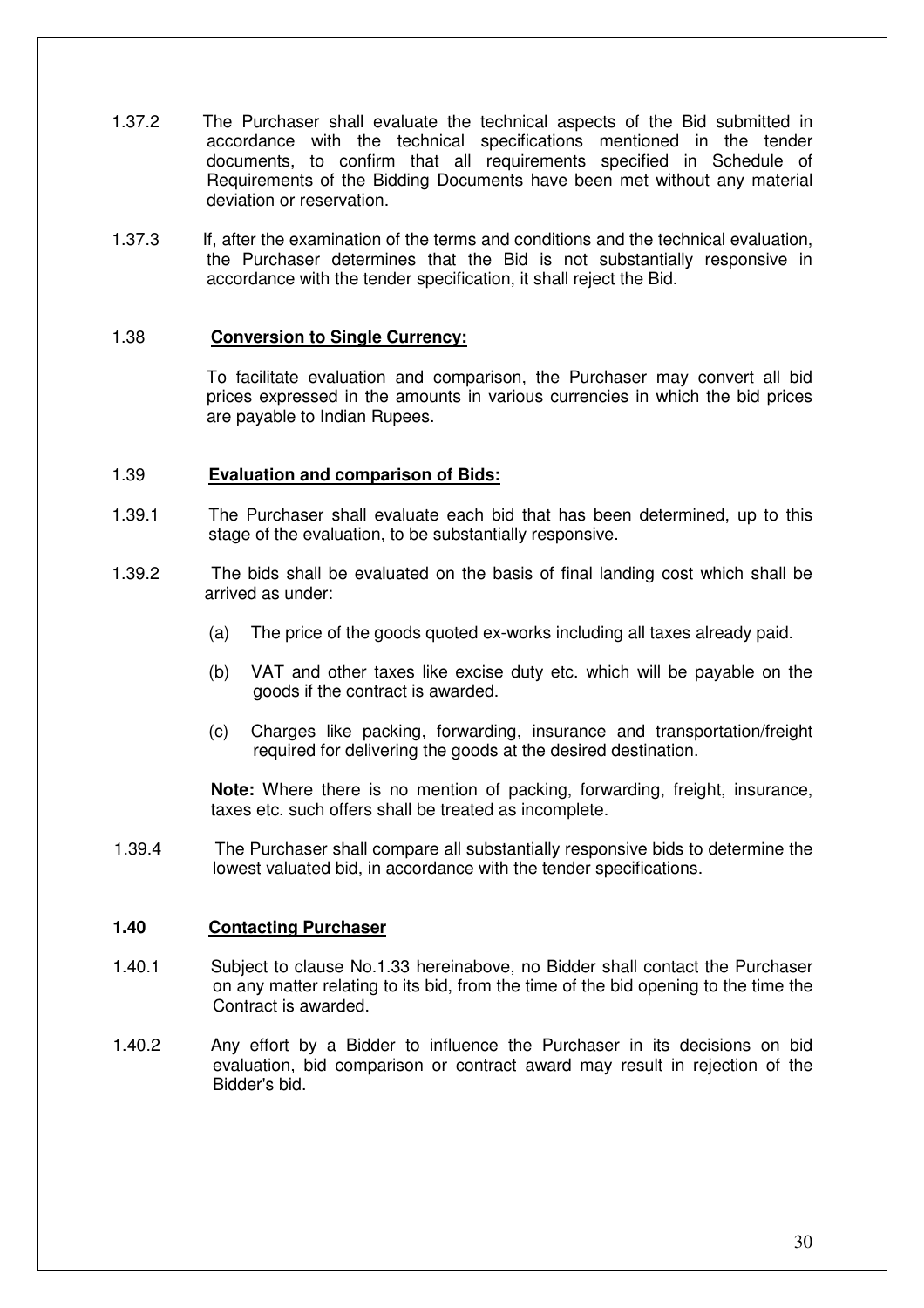# **1.41 Award of Contract:**

- 1.41.1 **Negotiations:** There shall not be any negotiation normally. Negotiations, if at all, shall be an exception with the lowest evaluated responsive bidder.
- **1.41.2 Award Criteria:** Subject to the conditions mentioned under clause No.1.41.3, the Purchaser will award the contract to the successful Bidder whose bid has been determined to be substantially responsive and has been determined to be the lowest evaluated bid, provided further that the Bidder is determined to be qualified to perform the contract satisfactorily.
- **1.41.3 Purchaser's right to accept Any Bid and to reject any or All Bids:** The Purchaser reserves the right to accept or reject any bid, and to annul the bidding process and reject all bids at any time prior to award of Contract, without thereby incurring any liability to the affected Bidder or Bidders.
- 1.41.4 **Purchaser's right to vary Quantities at the time of Award of contract:** The Purchaser reserves the right at the time of Contract award to modify the quantity of goods and services originally specified in the Schedule of Requirements without any change in unit price or other terms and conditions, if it is felt absolutely necessary.
- 1.41.5 **Notification of Award:** The Purchaser will notify the successful bidder in writing by registered letter/speed post or fax or e-mail that the bid has been accepted and a separate purchase order shall follow through post.
- 1.41.6 Until a formal contract/purchase order is prepared and executed, the notification of award should constitute a binding contract.

### **Security Deposit:**

- 1.41.7 Within 21 days of receipt of the notification of award/PO, the Supplier shall furnish Security Deposit for 10% of the contract/order value by way of Bank Guarantee valid till final acceptance of the material.
- 1.41.8 In case the tenderer is registered with DGS&D, NSIC or MSME's, they can be considered for exemption from Security Deposit to the extent of the monetary limit of such registration, subject to production of proof of valid registration certificate.
- 1.41.9 The Security deposit shall be forfeited in case the selected Bidder does not start the work within the time limit specified or fail to complete the work within the stipulated delivery period or fail to comply with any of the terms and conditions in the purchase order/contract.
- 1.41.10 The Security Deposit shall be submitted in Indian Rupees for the offers received for supplies within India and submitted in the currency of the contract in the case of offers received for supply from foreign countries.
- 1.41.11 The Security Deposit shall be in one of the following forms:

 A Bank guarantee issued by SBI/Nationalized Bank or any one of the scheduled banks mentioned in the bracket (Axis Bank, HDFC Bank, ICICI Bank and IDBI Bank) located in India for the offers received for supplies within India and in the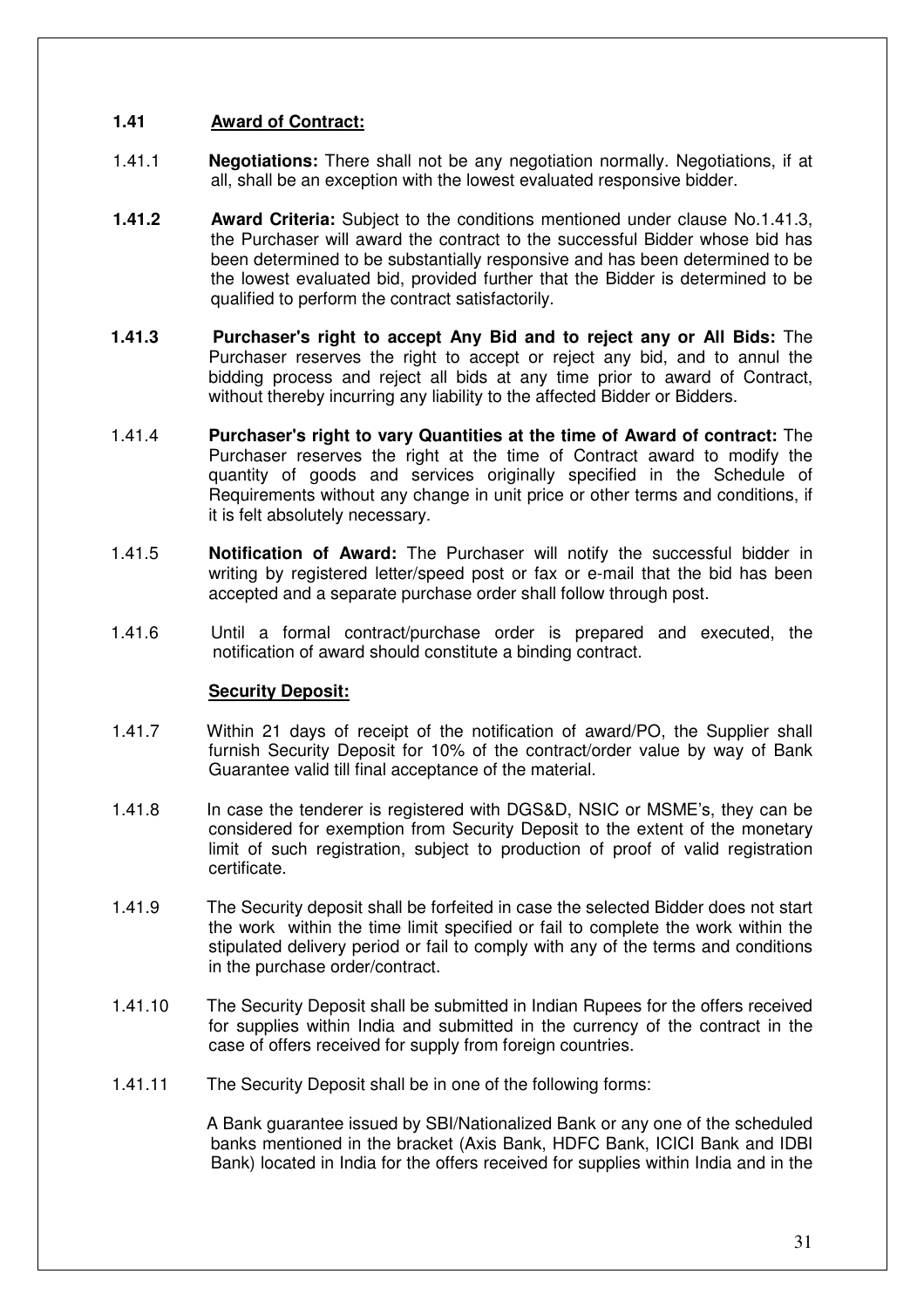case of imports a first class international reputed bank with preferably its operating branch in India in the form provided in the bidding documents.

- 1.41.12 The Security Deposit will be discharged by the Purchaser and returned to the Supplier not later than 60 days following the date of completion of the Supplier's performance obligations without levy of any interest.
- 1.41.13 Whenever, the bidder submits the Security Deposit in the form of Bank Guarantee, he should advise the banker issuing the Bank Guarantee to immediately send by Registered Post (A.D.)/Speed post/Courier an unstamped duplicate copy of the Guarantee directly to the Purchaser with a covering letter to compare with the original BG for the correctness, genuineness, etc.

# **(2) GENERAL CONDITIONS OF CONTRACT**

#### 2.1 **Scope of supply:**

The Goods and related services as specified in the contract/purchase order is/are to be supplied as per the specifications and technical details mentioned in the tender documents.

#### 2.2 **Suppliers Responsibilities:**

The Supplier shall supply all the Goods and Related Services included in the Scope of Supply in accordance with Scope of Supply Clause of the Contract/purchase order, and the Delivery and Completion Schedule, as per Clause relating to delivery and document.

### 2.3 **Standards:**

The Goods supplied and services rendered under this Contract shall conform to the standards mentioned in the Technical Specifications, and, when no applicable standard is mentioned, to the authoritative standard appropriate to the Goods' country of origin and such standards shall be the latest issued by the concerned institution.

# 2.4 **Use of Contract Documents and Information**

- 2.4.1 The Supplier shall not, without the Purchaser's prior written consent, disclose the Contract, or any provision thereof, or any specification, plan, drawing, pattern, sample or information furnished by or on behalf of the Purchaser in connection therewith, to any person other than a person employed by the Supplier in performance of the Contract. Disclosure to any such employed person shall be made in confidence and shall extend only so far, as may be necessary for purposes of such performance.
- 2.4.2 The Supplier shall not, without the Purchaser's prior written consent, make use of any document for information enumerated above except for purposes of performing the Contract.
- 2.4.3 Any document, other than the Contract itself, enumerated above shall remain the property of the Purchaser and shall be returned (in all copies) to the Purchaser on completion of the Supplier's performance under the Contract if so required by the Purchaser.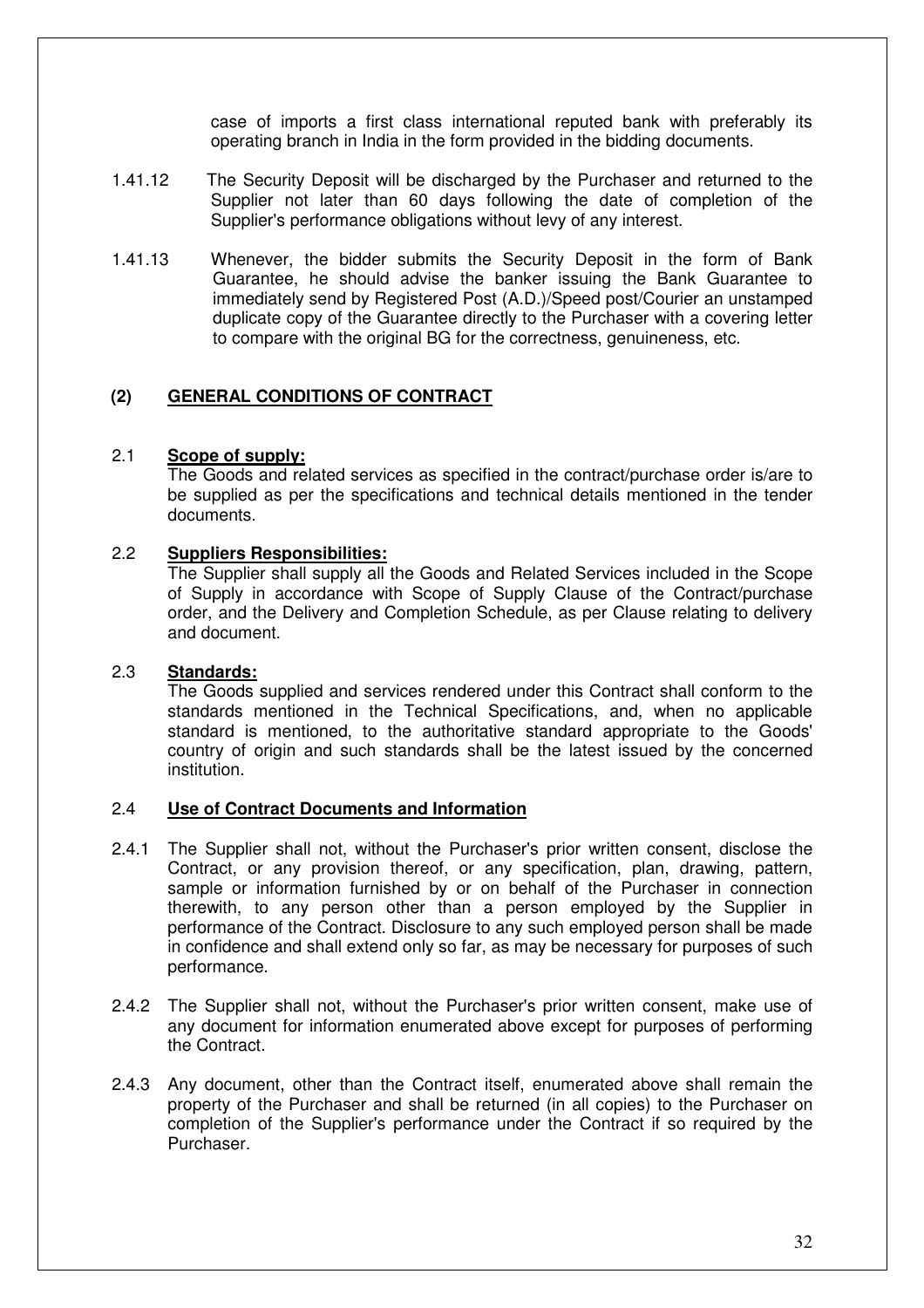# 2.5 **Patent Indemnity**

- 2.5.1 The Supplier shall, subject to the Purchasers compliance with Clause 2.5.2 mentioned herein below, indemnify and hold harmless the Purchaser and its employees and officers from and against any and all suits, actions or administrative proceedings, claims, demands, losses, damages, costs, and expenses of any nature, including attorneys fees and expenses, which the Purchaser may suffer as a result of any infringement or alleged infringement of any patent, utility model, registered design, trademark, copyright, or other intellectual property right registered or otherwise existing at the date of the Contract by reason of:
	- (a) the installation of the Goods by the Supplier or the use of the Goods in India; and
	- (b) the sale in any country of the products produced by the Goods.
- 2.5.2 If any proceedings are brought or any claim is made against the Purchaser, the Purchaser shall promptly give the Supplier a notice thereof and the Supplier may at its own expense and in the Purchasers name conduct such proceedings or claim and any negotiations for the settlement of any such proceedings or claims.

# 2.6 **Security Deposit:**

 The Contractor shall execute a Bank Guarantee from SBI/nationalized banks or any one of the scheduled banks mentioned in the bracket (Axis Bank, HDFC Bank, ICICI Bank and IDBI Bank) valid till final acceptance of the goods for 10% of contract value towards Security Deposit for faithful execution of the contract. This Bank Guarantee shall be furnished within 21 days from the date of LOI/Purchase order.

### 2.7 **Terms of Payment:**

- 2.7.1 10% advance against submission of Bank Guarantee for an equivalent amount from SBI/nationalized banks or any one of the scheduled banks mentioned in the bracket (Axis Bank, HDFC Bank, ICICI Bank and IDBI Bank) valid till delivery of the entire material covered in the contract/purchase order. This payment will be made only after signing the contract/Purchase order and submission of Security Deposit.
- 2.7.2 10% after completion of conceptual fabrication report and manufacturing plan including applicable drawings, R&D & Q/A plan for CS CICC and on receipt of proforma invoice.
- 2.7.3 30% after acceptance of Prototype of long length CICC (~100 m) and on receipt of proforma invoice.
- 2.7.4 50% against delivery of final CICC at IPR site, its verification by IPR representative and on receipt of final invoice.

#### 2.7.5 **Advance payments other than mentioned above will be loaded with interest @ 12% p.a. upto the delivery period quoted for the purpose of comparison of price amongst the bidders.**

- 2.7.6 Wherever, advance payment is involved, it will be paid only against submission of Bank Guarantee from SBI/nationalized banks or any one of the scheduled banks mentioned in the bracket (Axis Bank, HDFC Bank, ICICI Bank and IDBI Bank). Bank Guarantees should be furnished as per IPR format.
- 2.7.7 **Bank Charges:** All bank charges to be borne by the Contractor/Supplier.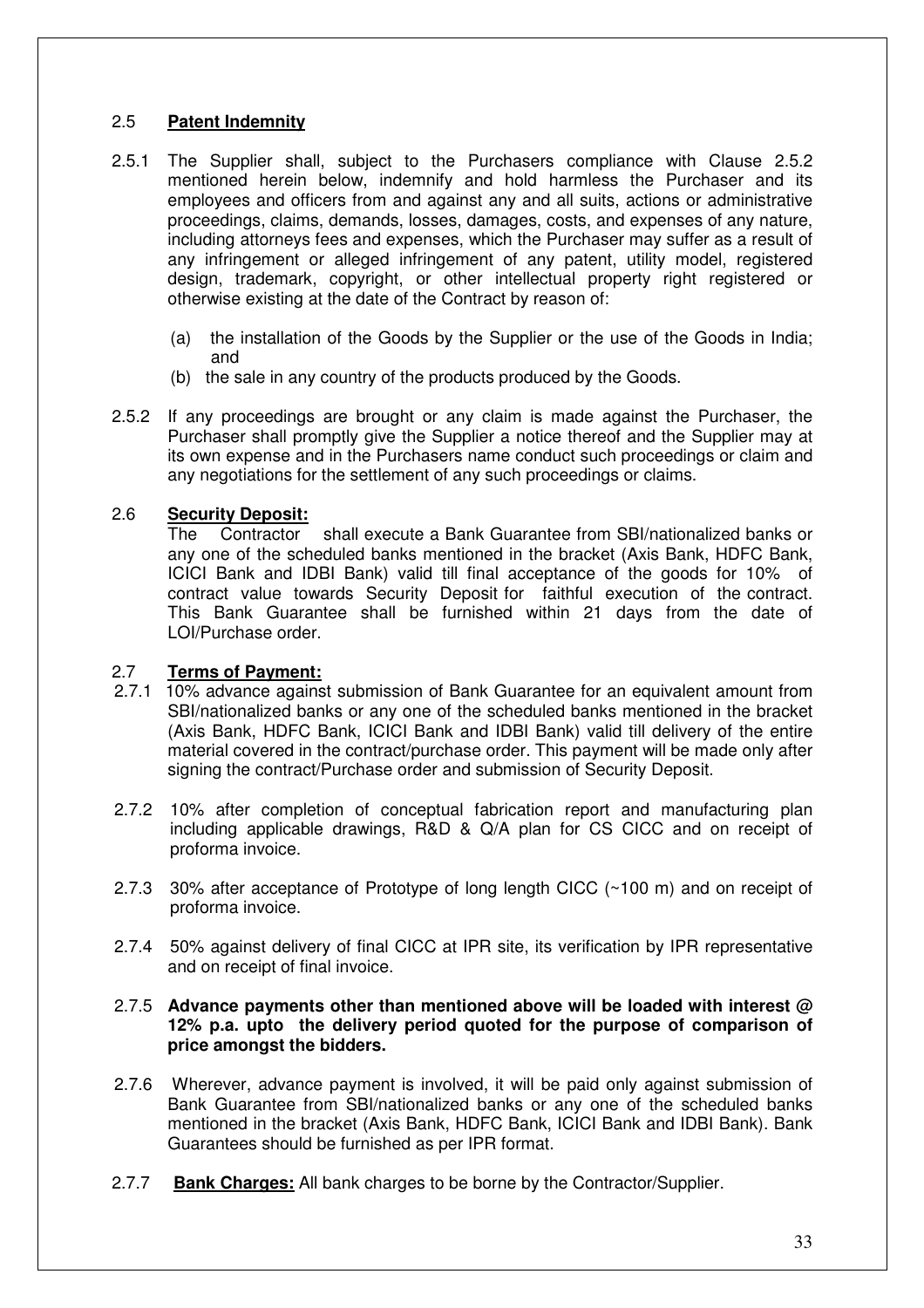2.7.8 No correspondence will be entertained within 30 days from the date of receipt of material and bills, whichever is later.

# **2.8 Delivery:**

Delivery of the Goods and completion and related services shall be made by the contractor in accordance with the terms specified Purchaser in the contract including additional requirements, if any.

### 2.8.1. **Extension of delivery period:**

- 2.8.1.1 Delivery of the Goods and performance of the services shall be made by the supplier in accordance with the time schedule specified by the purchaser
- 2.8.1.2 If at any time during performance of the contract, the supplier or its sub-contractor(s) should encounter conditions impeding timely delivery of the goods and performance of services, the Supplier shall promptly notify the Purchaser in writing of the fact of the delay, its likely duration and its cause(s). As soon as practicable after receipt of Supplier's notice, Purchaser shall evaluate the situation and may, at its discretion, extend the Suppliers time for performance with or without penalty, in which case the extension shall be ratified by the parties by amendment of the Contract.
- 2.8.1.3 If the completion of supply of Stores/Goods is delayed due to reasons of Force Majeure such as acts of God, acts of public enemy, acts of Government, fires floods, epidemics, quarantine, restrictions, strikes and freight embargoes, the Contractor shall give notice within 5 days to the purchaser in writing of his claim for an extension of time. The purchaser on receipt of such notice after verification, if necessary, may agree to extend the Contract delivery date as may be reasonable but without prejudice to other terms and conditions of the contract.

# **2.8.2 Delay in completion/Liquidated Damages:**

- 2.8.2.1 If the contractor fails to deliver the Stores/Goods within the time specified in the Contract or any extension thereof, the purchaser shall recover from the Contractor as liquidated damages sum of half percent (0.5 percent) of the total Contract price (Basic price) for each calendar week of delay. The total liquidated damages shall not exceed five percent (5 %) of the contract price. Stores/Goods will be deemed to have been delivered only when all its component parts are also delivered If certain components are not delivered in time, the Stores/Goods will be considered as delayed until such time as the missing parts are delivered.
- 2.8.2.2 Where the Contract entered into is a composite one with supply cum erection and installation/commissioning activities and the completion of erection and installation/commissioning is delayed irrespective of the fact that whether supply of material has been made within the original delivery period, the contract is to be considered as a whole and Liquidated Damages will be recovered on the total contract value.

### 2.8.3 **Recovery of Sums Due:**

2.8.3.1 Wherever any claim for the payment of Liquidated Damages or loss suffered by the Purchaser arises in terms of money out of the contract against the Contractor, the Purchaser shall be entitled to recover such sums from any due payment under the Contract. In the event of this amount being insufficient, then the amount of damages or loss shall be recoverable from the payment that may become due to the contractor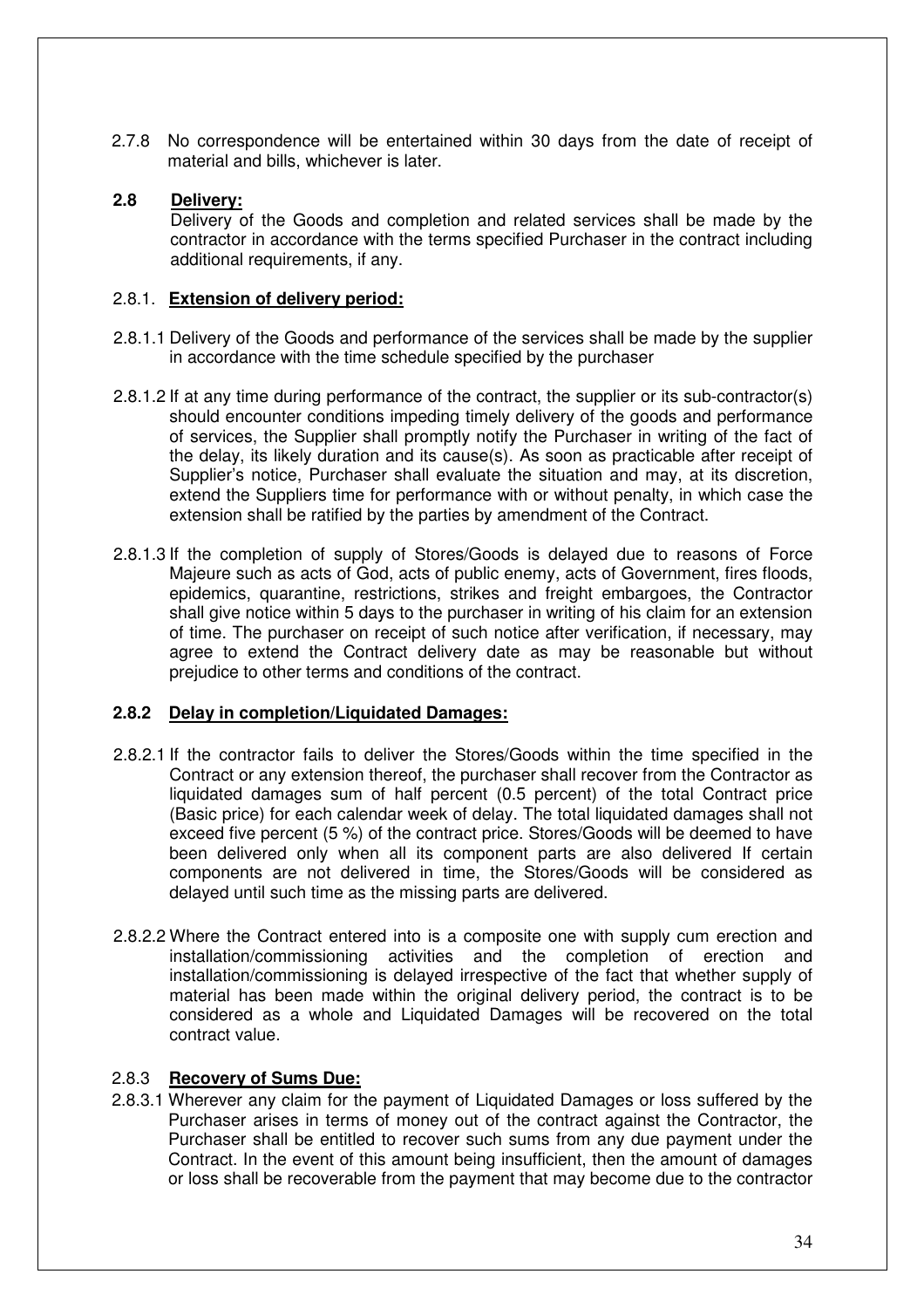from this Contract or any other Contract with the Purchaser. Should this sum be not sufficient to cover the amount of damages or loss that may be recoverable, the Contractor shall pay to the Purchaser on demand, amount due. Similarly if the Purchaser had made any claim against the contractor under this contract or any other contract with the Purchaser, the payment of all sums payable under the Contract to the Contractor shall be withheld to the extent of claims due according to the Purchaser till such claims of the Purchaser are finally paid by the Contractor, pending which the same will be adjusted. Notwithstanding the provision for recovery through adjustment the Purchaser shall be free to recover his claims from the contractor as per the terms of this contract.

2.8.3.2 All demurrage, wharf age and allied expenses incurred by the Purchaser, if any, due to delayed clearance of Stores in view of non receipt, incomplete or delayed receipt of documents by the Purchaser, shall be recovered from the payment due to the Contractor.

### **2.9 BAR/PERT Chart:**

To be provided as per the requirement of Purchaser.

#### **2.10 Subcontracts:**

The Contractor shall not subcontract, awarded under this Contract/purchase order if not already specified in the tender document.

### **2.11 Assignment:**

The Contractor shall not assign, in whole or in part, its obligations to perform under the Contract, except with the Purchaser's prior written consent.

### 2.12 **Termination for Default**

- 2.12.1 The Purchaser may upon written notice of default to Contractor terminate the contract in whole or in part in circumstances detailed hereunder:
	- (a) If in the judgment of the Purchaser the Contractor fails to make delivery of Stores/Goods within the time specified in the Contract Agreement or within the period for which extension has been granted by the Purchaser to the Contractor.
	- (b) If in the judgment of the Purchaser the Contractor fails to comply with any of the other provisions of this contract.
- 2.12.1 In the event the Purchaser terminates the contract in whole or in part as provided in clause No.2.12.1 hereinabove, the Purchaser terminates the right to Purchase upon such terms and in such a manner as he may deem appropriate stores similar to that terminated and the Contractor shall be liable to the Purchaser for any additional costs for such similar stores and / or for liquidated damages for delay as defined in clause No.2.8.2 above until such reasonable time as may be required for the final supply of stores.
- 2.12.2 If the contract is terminated as provided in clause No.2.12.1, the Purchaser in addition to any other rights provided in the Article, may require the Contractor to transfer title and deliver to the Purchaser under any of the following cases in the manner and as directed by the Purchaser.
	- (a) Any completed Stores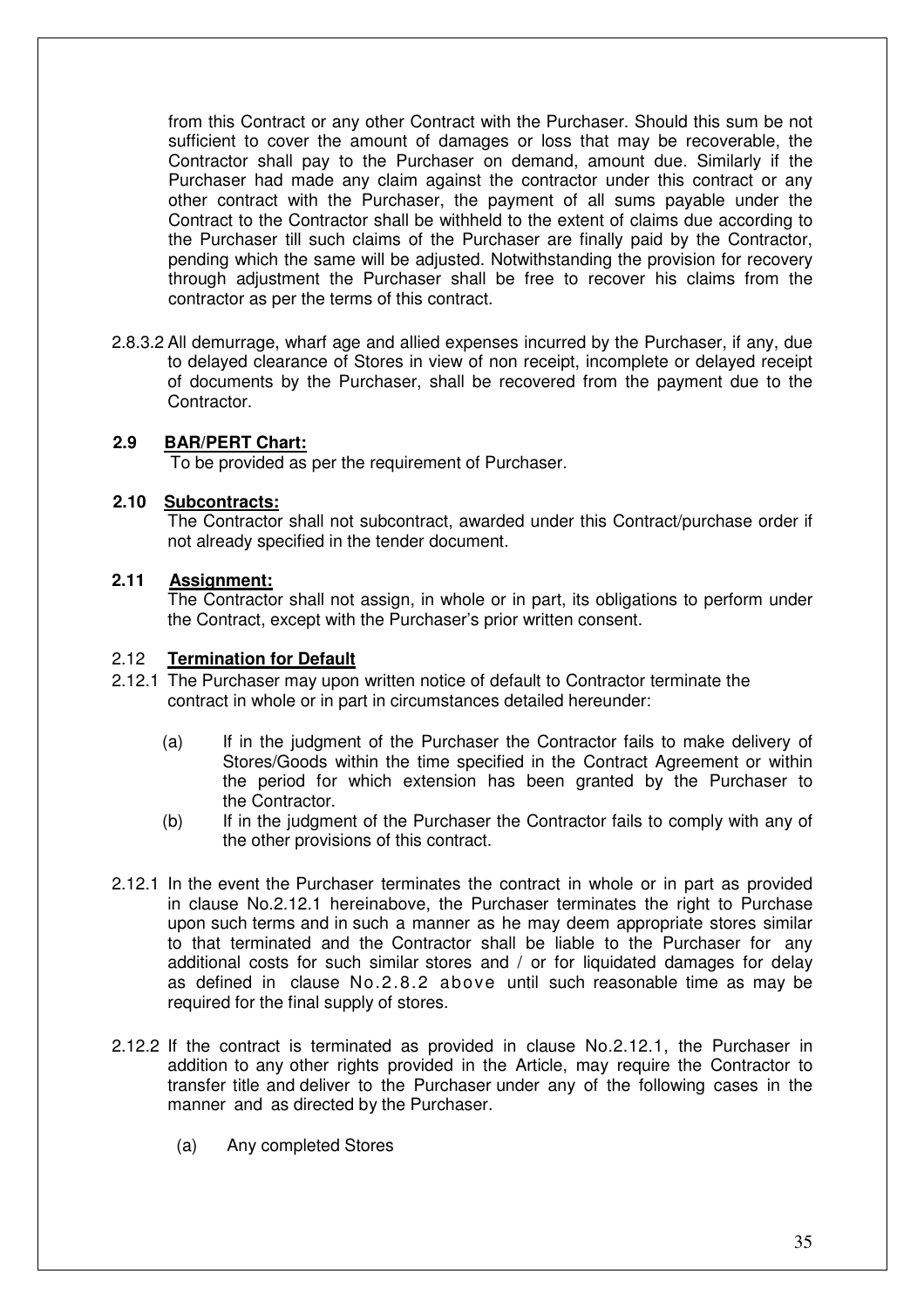- (b) Such partially completed Stores, drawing information and contract rights there in after called manufacturing material as the Contractor has specifically produced or acquired for the performance of the contract as terminated. The Purchaser shall pay to the Contractor the Contract price for completed Stores delivered to and accepted by the Purchaser and for manufacturing materials delivered and accepted.
- 2.12.4 In the event the Purchaser does not terminate the Contract as provided in Clause No. 2.12.1 the Contractor shall continue the performance of the Contract in which case he shall be liable to the purchaser for liquidated damages for delay as set out in Clause 2.8.2 until the Stores are accepted.

# 2.13 **Termination for Insolvency:**

The Purchaser may at any time terminate the contract by giving written notice to the Supplier, if the Supplier becomes bankrupt or otherwise insolvent. In this event, termination will be without compensation to the Supplier, provided that such termination will not prejudice or affect any right of action or remedy, which has accrued or will accrue thereafter to the Purchaser.

# 2.14 **Termination for Convenience:**

- 2.14.1 The Purchaser, by written notice sent to the Supplier, may terminate the Contract, in whole or in part, at any time. The notice for termination shall specify that termination is for the Purchaser's convenience, the extent to which performance of the Supplier under the contract is terminated, and the date upon which such termination becomes effective.
- 2.14.2 IPR shall have the right to accept or to cancel the remainder and pay to the Supplier an agreed amount for partially completed Goods and for materials and parts previously procured by the Supplier.

# 2.15 **Replacement:**

If the Stores/Goods or any portion thereof is damaged or lost during transit, the purchaser shall give notice to the Contractor setting forth particulars of such stores damaged or lost during transit. The replacement of such Stores shall be effected by the Contractor within a reasonable time to avoid unrecessary delay in the intended usage of the stores.

# **2.16 Rejection:**

In the event that any of the Stores/Goods supplied by the Contractor is found defective in material or workmanship otherwise not in conformity with the requirements of the Contract specification, the purchaser shall either reject the Stores/Goods or request the Contractor, in writing to rectify the same. The Contractor, on receipt of such notification shall either rectify or replace the defective Stores/Goods free of cost to the Purchaser.

If the Contractor fails to do so, the purchaser may at his option either:

- (a) replace or rectify such defective Stores/Goods and recover the extra cost so involved from the Contractor or
- (b) terminate the Contract for default as provided under Clause No.2.12 and its sub-clauses above
- **(c)** acquire the defective Stores/Goods at a reduced price considered equitable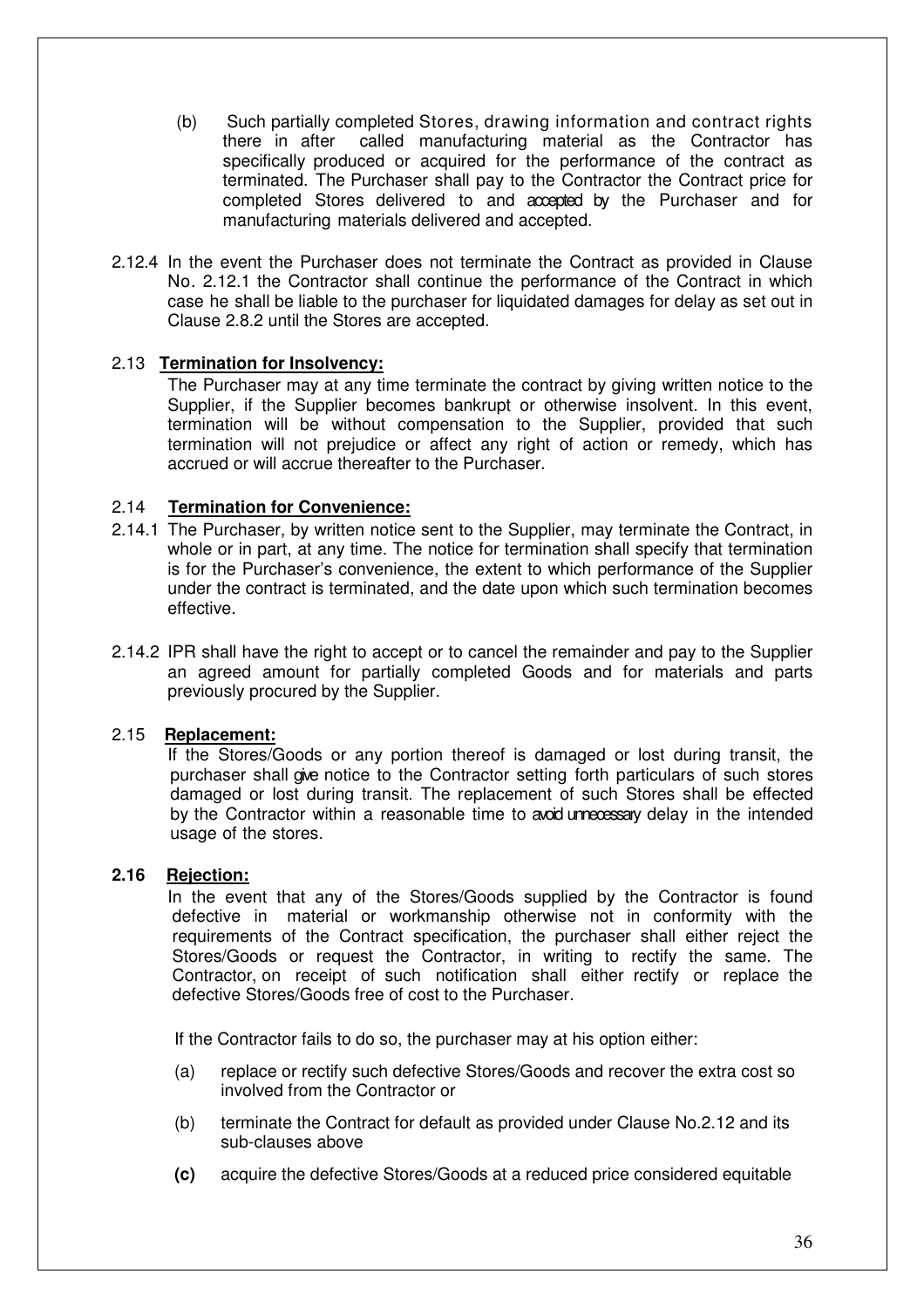under the circumstances. The provision of this article shall not prejudice the purchaser's rights under Clause No. 2.17**.** 

# **2.17 Guarantee/Warranty & Replacement:**

- (a) The Contractor shall guarantee the stores/goods supplied shall comply fully with the specifications laid down, for material, workmanship and performance.
- (b) The Stores/material/goods/equipment offered by the bidder should be guaranteed for a minimum period of twelve months from the date of acceptance, against defective materials, design, workmanship, operation or manufacture. If any defects are discovered therein or any defects therein are found to have developed under proper use arising from faulty materials, design or workmanship, contractor shall remedy such defects at his own cost provided he is called upon to do so within a period of 12 months from the date of acceptance thereof.
- (c) Should Contractor fails to rectify, the purchaser shall have the right to reject or repair or replace at the cost of the Contractor the whole or any portion of the defective Stores.
- (d) The decision of the purchaser, notwithstanding any prior approval or acceptance or inspection thereof on behalf of the Purchaser, as to whether or not the Stores supplied by the Contractor are defective or any defect has developed within the said period of twelve months after the acceptance of the stores or as to whether the nature of the defects requires renewal or replacement, shall be final, conclusive and binding on the Contractor.
- (e) To fulfill guarantee/warranty conditions outlined in Clause 2.17 (a) to (c) above, the Contractor shall furnish a Bank Guarantee as per IPR format from a nationalized/scheduled Bank for an amount equivalent to 10% of the value of the Contract. The Bank Guarantee shall be valid through out the guarantee/warranty period. On the performance and completion of the Contract in all respects, the Bank Guarantee will be returned to the Contractor without any interest.
- (f) All the replacement Stores/Goods shall also be guaranteed for a period of 12 months from the date of arrival of Stores/Goods at Purchaser's site.

### **2.18 Contractor's Liability for Defective Stores:**

2.18.1 The Purchaser may accept the Stores, if it is complete in all respects or alternatively accept the same on such terms as may be considered appropriate. If the Stores, after the acceptance thereof is discovered to have defects, latent or otherwise, notwithstanding that such defects could have been discovered at the time of inspection, or any defects therein are found to have developed during the Guarantee Period while under proper use of subsequently it is found that Stores failed to fulfill the requirements or Particulars of the Contract or developed defects after erection / put into use within a period of 12 (twelve) months from the date of acceptance, the Purchaser shall be entitled to give a notice to the Contractor within 12 months from the date of acceptance of stores setting forth details of such defects or failure and Contractor shall forthwith make the defective Stores good or alter the same to make it comply with the requirements of the Contract at his own cost. Further, if in the opinion of the Purchaser, defects are of such a nature that the same cannot be made good or repaired without impairing the efficiency or workability of the Stores or if in the opinion of the Purchaser, such opinion being final, the Stores cannot be repaired or altered to make it comply with the requirements of the Contract, the Contractor shall remove and replace the same with a Stores confirming in all respects to the stipulated specifications at the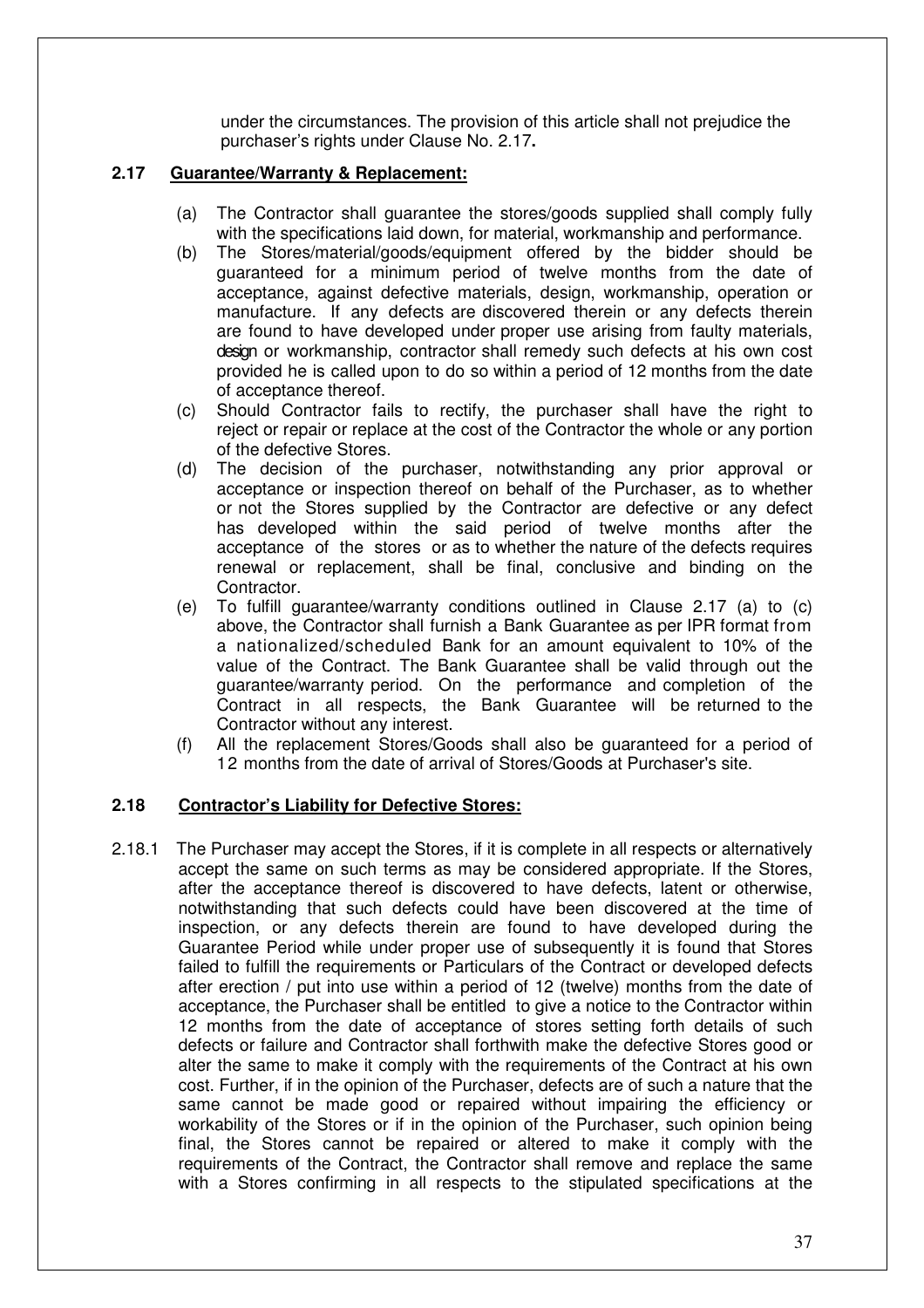Contractor's own cost. If the Contractor fails to make the desired repairs/ replacement within reasonable time then such repairs/replacement at the cost of the Contractor shall be carried out by the Purchaser, with Stores of the same Particulars or when the stores conforming to the stipulated particulars are not in opinion of the Purchaser readily procurable, such opinion being final, then the nearest available substitute thereof.

- 2.18.2 Should the Contractor fails to comply within a reasonable time of issue of notice, the Purchaser may reject at the cost of the Contractor, the whole or any part of the Stores as the case may be, which is defective or fails to fulfill the requirements of the Contract and make the desired repairs/replacement as stipulated above.
- 2.18.3 In the event of such rejection the Purchaser shall be entitled to use the Stores in a reasonable and proper manner for such time as sufficient to enable the Purchaser to obtain replacement, as hereinbefore provided.
- 2.19 The Contractor/Supplier shall at all times indemnify the purchaser against all claims which may be made in respect of the stores/material/goods/equipment for infringement of any right protected by Patent Registration of design or Trade Mark and shall take all risk of accidents or damage, which may cause failure of supply from whatever cause arising and the entire responsibility for sufficiency of all means used by him for the fulfillment of the contract.

# 2.20 **Cancellation/Termination of Contract for default**

The Purchaser may, without prejudice to any other remedy for breach of contract, by written notice of default sent to the supplier, terminate the contract whole or in part:

- (a) if the supplier fails to deliver any or all of the stores within the time period(s) specified in the contract, or any extension thereof granted by the Purchaser; or
- (b) if the supplier fails to perform any other obligation under the contract within the period specified in the contract or any extension thereof granted by the Purchaser.

In the event the Purchaser terminates the contract in whole or in part; the Purchaser may take recourse to anyone or more of the following actions. The termination will not relieve the Contractor from submitting the Performance Bank Guarantee for the portion not terminated.

- (a) the Security Deposit is to be forfeited
- (b) the Purchaser may procure, upon such terms and in such manner as it deems appropriate, stores similar to those undelivered, and the supplier shall be liable for all available actions against it in terms of the contract.
- (c) However, the supplier shall continue to perform the contract to the extent not terminated.
- (d) Recovery of Liquidated Damages as per the Contract.

### 2.21 **Amendments:**

 Any amendment to the Contract which may be necessary will be a result of a mutual agreement between the Parties. It will be established within a reasonable time in the form of an amendment to the Contract, to be signed by both the Parties.

### 2.22 **Force Majeure:**

Force Majeure is herein defined as any cause which is beyond the control of the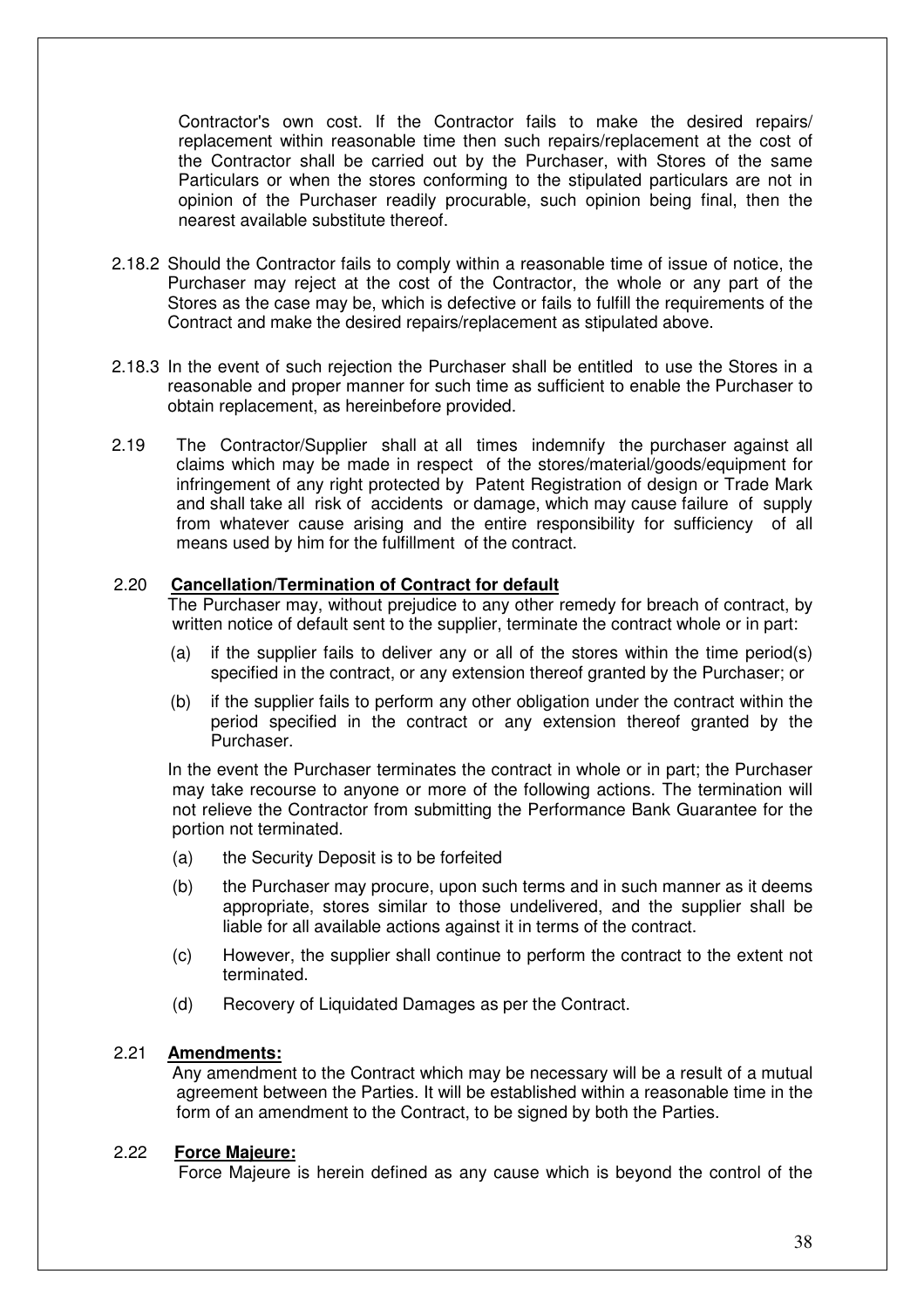Contractor or the Purchaser, as the case may be which they could not foreseen or with a reasonable amount of diligence could not have foreseen and which substantially affects the performance of the Contract, such as:-

- (i) Natural Phenomena, including but not limited to floods, droughts, earthquakes, and epidemics.
- (ii) Acts of any Government, domestic or foreign including but not limited to wardeclared or undeclared, priorities, quarantines, embargoes.
- (iii) Other Phenomena including but not limited to hostilities riots, civil commotion and declared lock-out in Contractor's works.
- (iv) Provided that Parties shall not be liable for delays in performing its obligations resulting from any Force Majeure causes as referred to/or defined above. The date of completion will subject to hereinafter provided, be extended by reasonable time even though such cause may occur after contractors performance of his obligations has been delayed for other cause. However, the Contractor is not entitled to increase in statutory levies that have come into force during the extended delivery period.

### 2.23 **Exercising the Rights and Powers of the Purchaser:**

All the rights, discretion and powers of the Purchaser under the Contract shall be exercised by the Purchaser through written communications which shall be given by the Director or other officers authorized by him for and on behalf of the Purchaser.

2.24 **Jurisdiction:** The contract/Purchase order shall be governed by the Laws of India for the time being in force. The Courts of Ahmedabad only shall have jurisdiction to deal with and decide any legal or dispute arising out of this contract.

#### 2.25 **Settlement of disputes:**

- 2.25.1 The Purchaser and the Contractor shall make every effort to resolve amicably by direct informal negotiation any disagreement or dispute arising between them under or in connection with the Contract.
- 2.25.2 If the parties have failed to resolve their dispute or different by such mutual consultation, then either the Purchaser or the Supplier may give notice to the other party of its intention to commence arbitration, as hereinafter provided, as to the matter in dispute, and no arbitration in respect of this matter may be commenced unless such notice is given. Any dispute or difference in respect of which a notice of intention to commence arbitration has been given in accordance with this Clause shall be finally settled by arbitration. Arbitration may be commenced prior to or after delivery of the Goods under the Contract.
- 2.25.3 The dispute settlement mechanism/arbitration proceedings shall be concluded as under:

In case of Dispute or difference arising between the Purchaser and a domestic supplier relating to any matter arising out of or connected with this agreement, such disputes or difference shall be settled in accordance with the Indian Arbitration & Conciliation Act, 1996, the rules there under and any statutory modifications or re-enactments thereof shall apply to the arbitration proceedings. The dispute shall be referred to the Arbitrators one each nominated by the Purchaser and Contractor from their respective organizations. In case the said Arbitrators are not able to settle the dispute by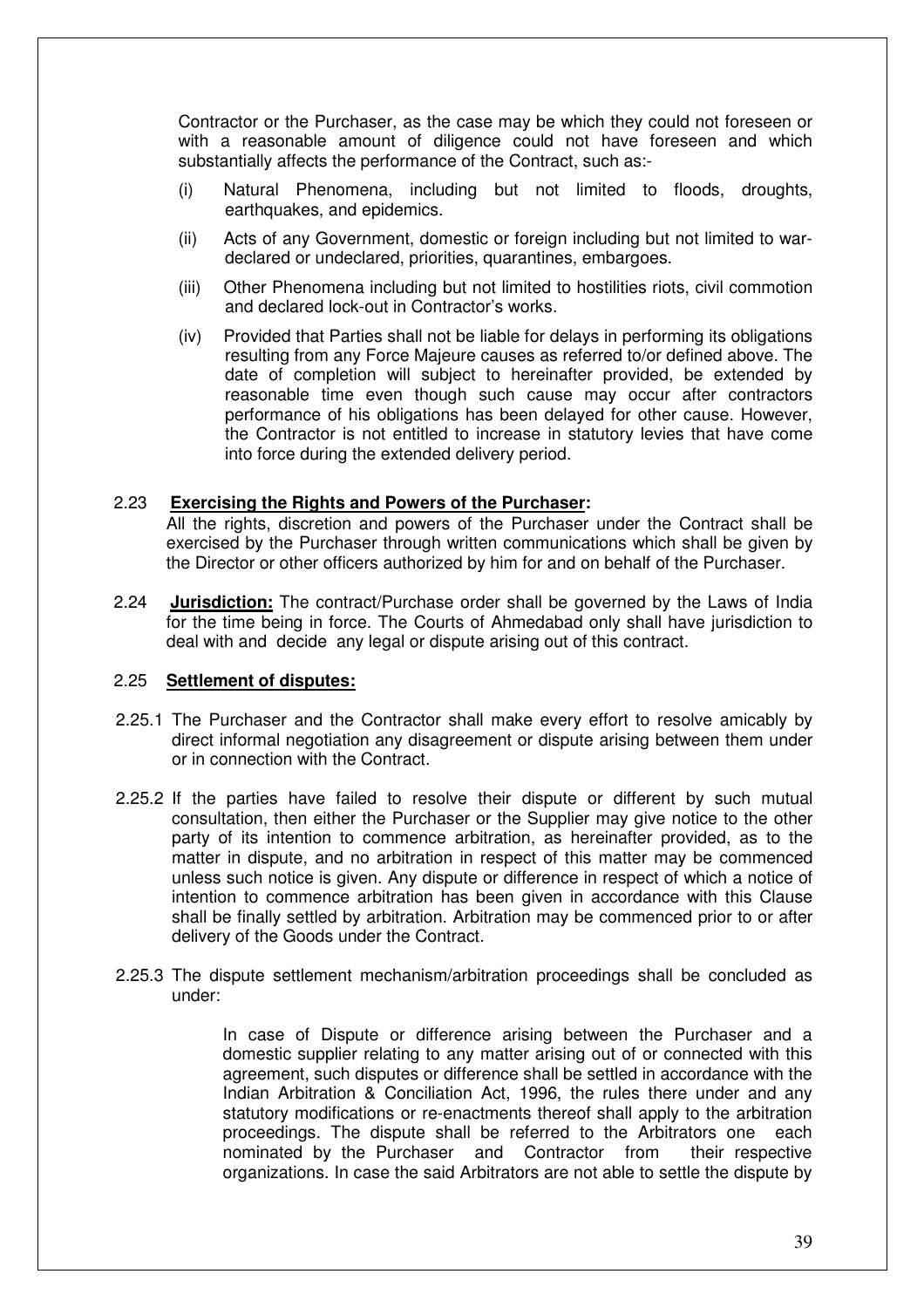themselves, the matter shall be referred to the Arbitrator mutually nominated by the Purchaser and the Contractor and whose decision will be final and binding on both the parties.

- 2.25.4 The venue of the arbitration shall be the place from where the purchase order or contract is issued.
- 2.25.5 Notwithstanding any reference to arbitration herein, the parties shall continue to perform their respective obligations under the Contract unless they otherwise agree; and the Purchaser shall pay the Supplier any due to the Supplier.
- 2.26 **Permits and Licenses:** The Contractor shall secure and pay for all permits and licence which he may require to comply with in respect of all laws, ordinances and regulations of the Government or Public Authorities in connection with the performance of his obligations under the Contract. The successful contractor shall be responsible for all damages and shall indemnify and save the Purchaser harmless from and against all claims for damages and liability which may arise due to his failure to comply with what is stated above.
- 2.27 **Training:** The successful tenderer shall, if required by the Purchaser, provide facilities for the practical training of Purchaser's engineering or technical personnel for their active association on the manufacturing process throughout the manufacturing period of the Contract/stores, number of such personnel to be mutually agreed upon. If demanded by the Purchaser, such training shall be conducted at Purchaser's site by the Contractor free of charge. The duration of training shall be mutually decided upon by the Purchaser and the Contractor.
- 2.28 **Operation/Instruction Manual:** Where operation/instruction manual is essential to enable the Purchaser to put the Stores to proper use, the Contractor shall furnish such operation/instruction manual along with the Stores in duplicate or the quantity required by the Purchaser.
- 2.29 **Test Certificate:** Wherever required, test certificates should be sent along with the despatch documents.
- 2.30 **Indemnity:** The Contractor shall warrant and be deemed to have warranted that all stores supplied against this contract are free and clean of infringement of any Patent, copy right or trade mark and shall at all times indemnify the Purchaser against all claims which may be made in respect of the stores for infringement of any right protected by patent. Registration of design or Trade Mark and shall all risk of accidents of damage which may cause a failure of the supply from whatever cause arising and the entire responsibility for the sufficiency of all the means used by him for the fulfilment of the contract.
- 2.31 **Counter terms and conditions of Suppliers:** Where counter terms and conditions printed or cyclostyled conditions have been offered by the supplier, the same shall not be deemed to have been accepted by the Purchaser unless specific written acceptance thereof is obtained.

### 2.32 **Erection of plant & Machinery:**

2.32.1 Tenderers must clearly and separately furnish in their offers the terms of supervision of erection and commissioning particularly in respect of plant/machinery/equipment.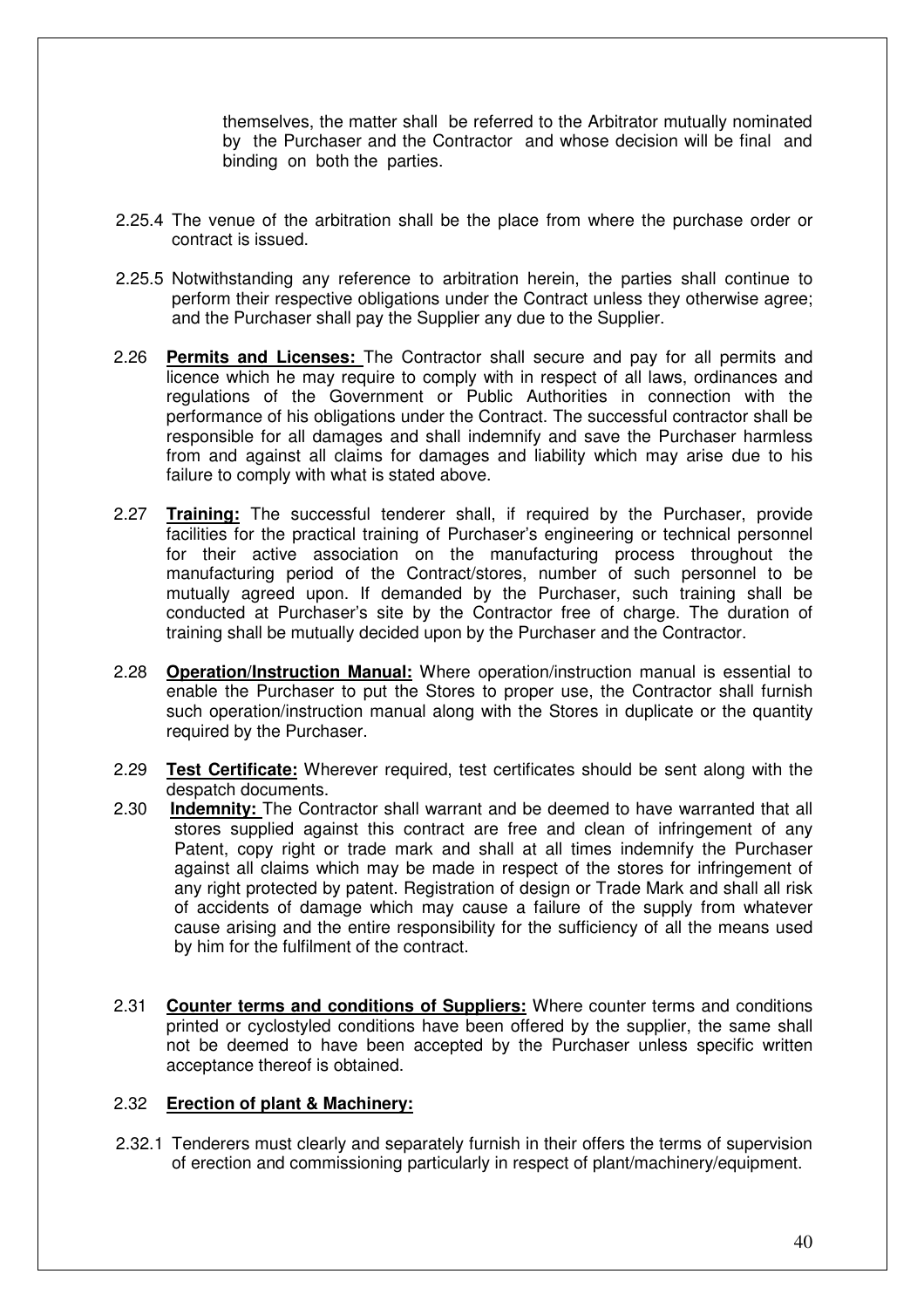- 2.32.2 Whether erection of a plant or machinery is the responsibility of the contractor as per the terms of the contract and in case the contractor fails to carry out the erection as and when called upon to do so within the period specified by the purchaser, the purchaser shall have the right to get the erection done through any source of his choice. In such an event, the contractor shall be liable to bear any additional expenditure that the purchaser is liable to incur towards erection. The contractor shall, however, not be entitled to any gain due to such an action by the Purchaser.
- 2.32.3 In respect of Contractors involving installation and commissioning by the overseas supplier where identifiably charges for the same has been quoted by the tenderer, he shall bear the income tax liability as per the rates prevailing at the time of undertaking the job in accordance with the income tax act in force in India, which at present is 20% on the installation and commissioning charges.
- 2.32.4 In all cases where contracts provide for supervision of erection and commissioning or for test at the Purchaser's premises the Purchaser except where otherwise specified, shall provide free of charge, such labour, Materials, fuels, stores, apparatus and instruments as may be required from time to time and as may reasonably be demanded by the contractor to carryout efficiently such supervision of erection and commissioning and for the requisite test. In case of contracts requiring electricity for the completion of erection and commissioning and testing at site, such electricity shall be supplied free to the Contractor.

### 2.33 **Free Issue Material (FIM) (If specified in the tender documents):**

- 2.33.1 Wherever contracts envisage supply of Free Issue Material (FIM) by the Purchaser to the contractor, such Free Issue Material shall be safeguarded by an insurance policy to be provided by the Contractor at his own cost for the full value of such materials and the insurance policy shall cover, the following risks specifically and shall be valid for six months beyond the contractual delivery date.
	- o **Risk to be covered:** Any loss or damage to the Purchaser's material due to fire, theft, riot, burglary, strike, civil commotion, terrorist act, natural calamities etc. and any loss or damage arising out of any other causes such as other materials falling on purchaser's materials.
	- o **Insured by:** (Name of the Contractor)
	- o **Beneficiary:** Institute for Plasma Research, Near Indira Bridge, Bhat, Gandhinagar-382428.
	- o **Amount for which insurance policy to be furnished:** The amount will be indicated in the respective contract.

Free Issue Material (FIM) will be issued to the Contractor only after receipt of the Insurance Policy from the Contractor. The contractor shall arrange collection of the FIM from the Purchaser's premises and safe transportation of the same to his premises at his risk and cost.

Notwithstanding the insurance cover taken out by the Contractor as above, the contractor shall indemnify the purchaser and keep the Purchaser indemnified to the extent of the value of free issue materials t be issued till such time the entire contract is executed and proper account for the FIM is rendered and the left over/surplus and scrap items are returned to the Purchaser. The contractor shall not utilize the Purchaser's free issue materials for any job other than the one contracted out in this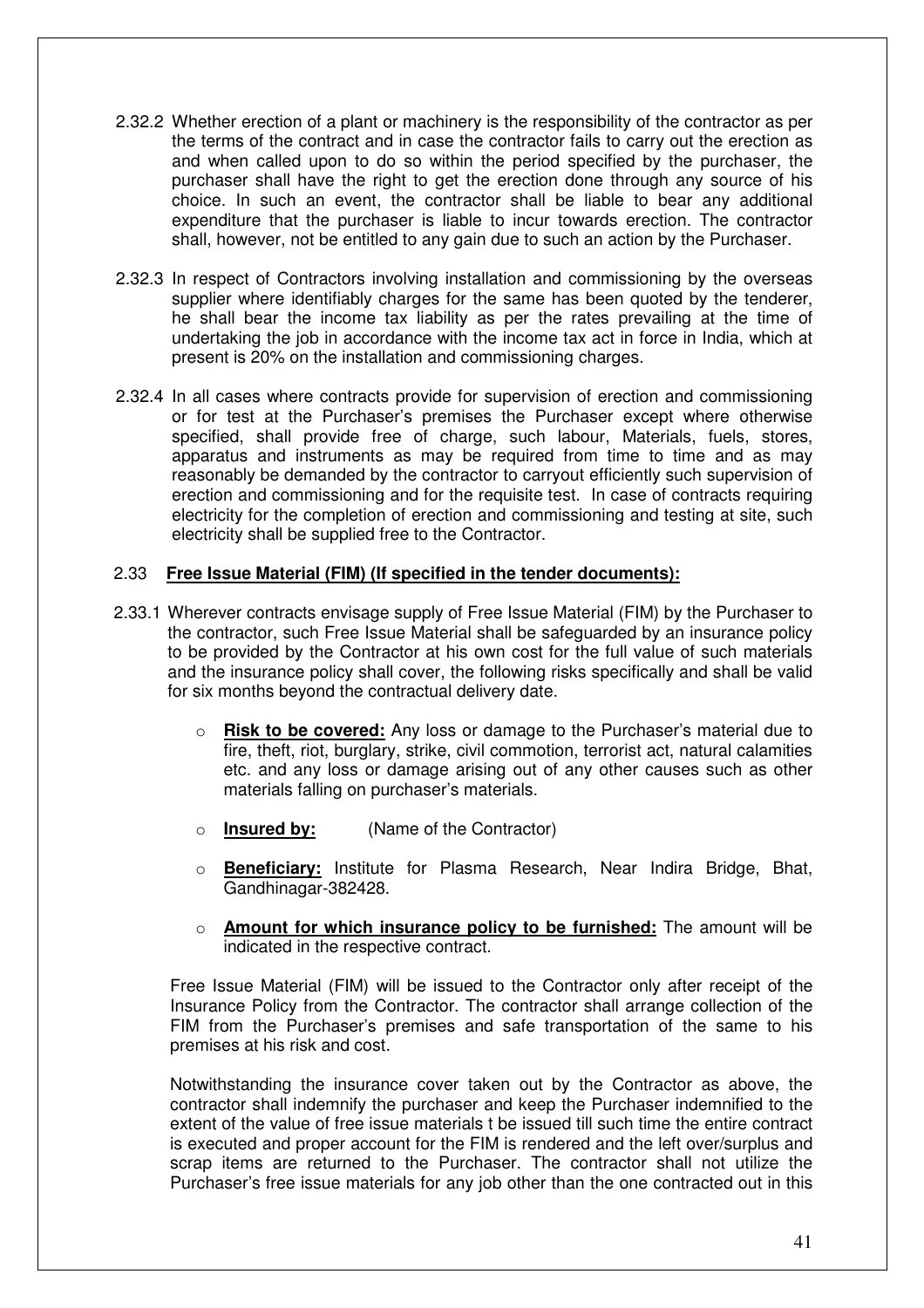case and also not indulge in any act, commission or negligence which will cause/result in any loss/damage to the Purchaser and in which case, the Contractor shall be liable to the Purchaser to pay compensation to the full extent of damage/loss. The Contractor shall be responsible for the safety of the free issue materials after these are received by them and all through the period during which the materials remain in their possession/control/custody. The free issue materials on receipt at the Contractor's works shall be inspected by them for ensuring safe and correct receipt of the material. The Contractor shall report the discrepancies, if any, to the Purchaser within 5 days from the date of receipt of the material. The Contractor shall take all necessary precautions against any loss, deterioration, damage or destruction of the FIM from whatever cause arising whilst the said materials remain in their possession/custody or control. The FIM shall be inspected periodically at regular intervals by the Purchaser for ensuring safe preservation and storage. The contractor shall also not mix up the FIM with any other goods and shall render true and proper account of the materials actually used and return balance remaining unused material on hand and scrap along with final product and if it is not possible within a period of one month from the date of delivery of the final product covered by this purchase order. The Contractor shall also indemnify the Purchaser to compensate the difference in cost between the actual cost of the FIM lost/damaged and the claim settled to the Purchaser by the insurance company. The decision of the Director, Institute for Plasma Research, as to whether the Contractor has caused any loss, destruction, damage or deterioration of the FIM while in his possession, custody or control from whatever cause arising and also on the quantum of damage suffered by the government, shall be final and binding upon the Contractor.

- 2.34 **Governing Language:** The contract shall be written in English language which shall govern its interpretation. All correspondence and other documents pertaining to the Contract, which are exchanged by the parties, shall be written in the English language only.
- 2.35 **Applicable Law:** The Contractor shall be interpreted in accordance with the laws of the Union of India and all disputes shall be subject to place of jurisdiction as specified in the Contract.

#### 2.36 **Taxes and Duties:**

- 2.36.1 For goods manufactured outside India, the Supplier shall be entirely responsible for all taxes, stamp duties, license fees, and other such levies imposed outside India.
- 2.36.2 For goods Manufactured within India, the Supplier shall be entirely responsible for all taxes, duties, license fees, etc., incurred till its final manufacture/production.
- 2.36.3 If any tax exemptions, reductions, allowances or privileges may be available to the Supplier in India, the Purchaser shall make its best efforts to enable the Supplier to benefit from any such tax savings to the maximum allowable extent.
- 2.36.4 All payments due under the contract shall be paid after deduction of statutory levies (at source)(like ESIC, WCT, IT, etc.) wherever applicable.
- 2.36.5 **Excise Duty:** If the supply is within India, this institute is exempted from payment of Excise Duty as per notification No.10/97 Central Excise, dated 1st March, 1997 as amended by notification no. 16/2007 - Central Excise dtd. 1.03.2007.
- 2.36.6 **Customs Duty:** If the supply is from abroad this institute is permitted to import goods as per notification No.51/97 as amended by notification No.24/007 Customs dated 01.03.2007.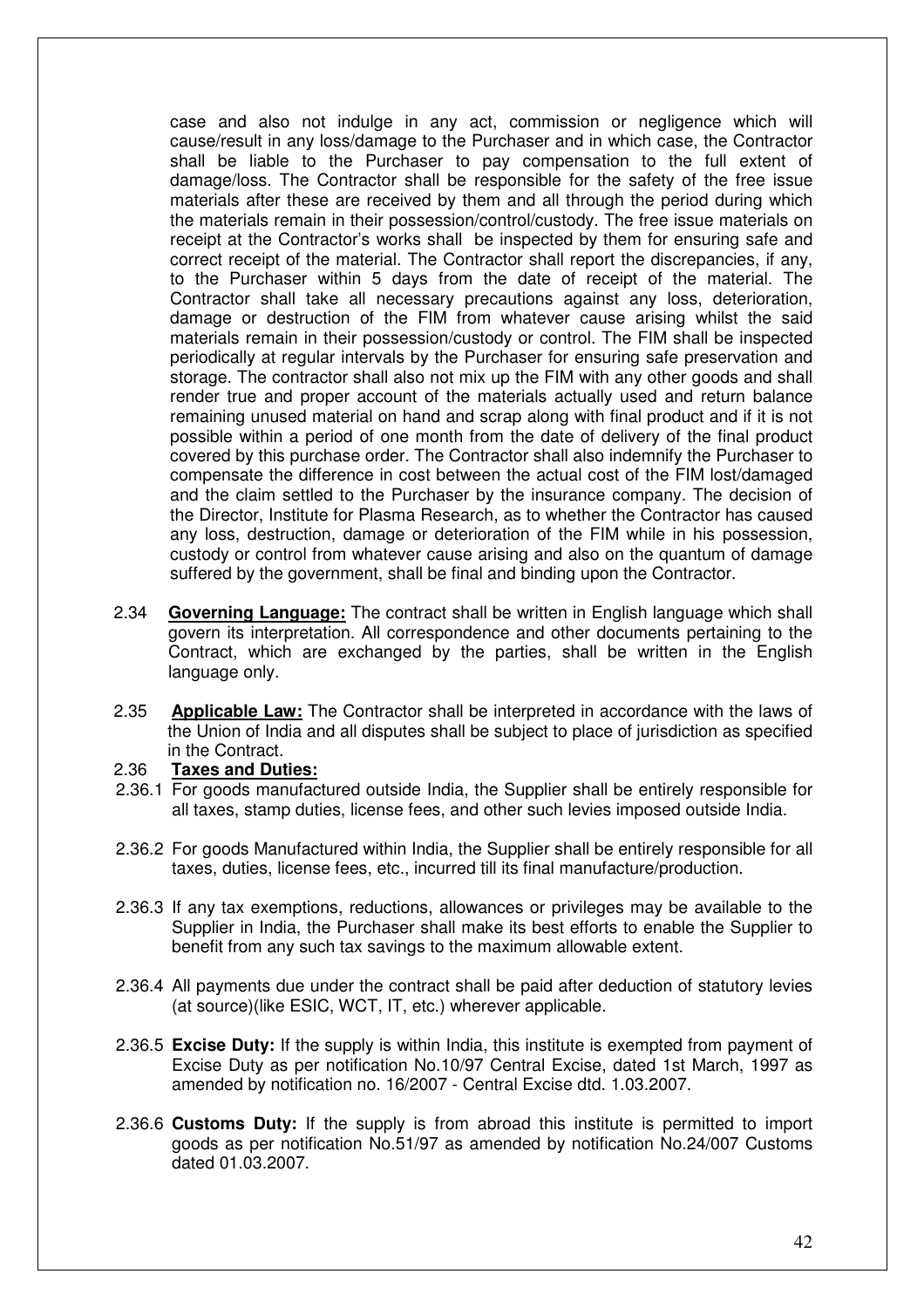- 2.37 Late/delayed tenders will not be accepted. Incomplete tenders may be rejected at the discretion of IPR.
- 2.39 **IPR is not bound to accept the lowest tender. IPR reserves the right to select any vendor at its sole discretion.**
- 2.40 **Result of the tenders:** Unsuccessful tenderers will not be informed of the result of their tenders.
- 2.41 he Director, IPR reserves the right to accept or reject any quotation/tenders fully or partly without assigning any reason.
- 2.42 IPR reserves the right to place order on a single party or to split the order at its sole discretion.

# **CONFIRMATION LETTER FROM BIDDER:**

#### Bidder will attach a confirmation letter (draft given below) with Part-A of the bid.

"This is to confirm that we have studied all documents and specifications of Tender notice for "Fabrication and supply of long length cable in conduit conductor (CICC) for SST-1 new CS coil" (Tender No.IPR/TN/PUR/1/15-16 dated 07/04/2015). We also hereby confirm that our Price Bid is in-line with the terms and conditions, management specifications and technical specifications given in this tender."

Place: Signature

**bidder:** 

**Date: Name: Name of the** 

 **Official Seal:** 

**Note: A copy of the terms and conditions {Part-A(ii)} duly signed should accompany your quotation.**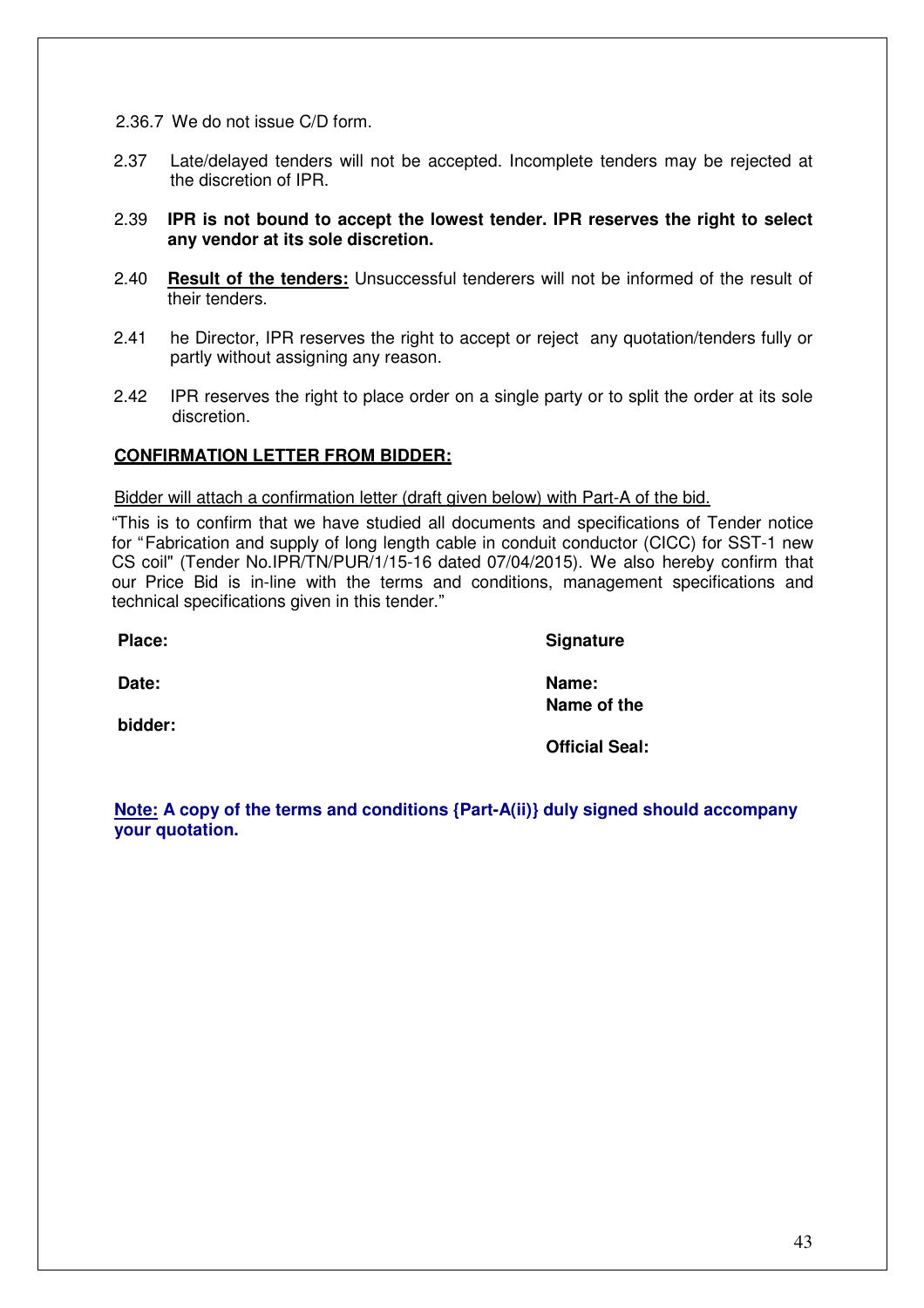# **PART-B**

# **PRICE BID FORMAT**

*(Bidders are requested to offer their price bid in the following format)* 

| Sr.No. | <b>Item Description</b>                                                                                                                                                                                                                                                                                                                                                                                                         | Quantity | <b>UOM</b> | <b>Currency</b> | <b>Unit Price</b> | <b>Total Price</b> |
|--------|---------------------------------------------------------------------------------------------------------------------------------------------------------------------------------------------------------------------------------------------------------------------------------------------------------------------------------------------------------------------------------------------------------------------------------|----------|------------|-----------------|-------------------|--------------------|
|        | Fabrication and supply of long length cable in<br>conduit conductor (CICC) consists of followings:<br>• Tube cleaning and preparation<br>Cable insertion<br>$\bullet$<br>Orbital welding<br>$\bullet$<br>NDT online testing<br>$\bullet$<br>Circular compaction<br>$\bullet$<br>Swaging<br>$\bullet$<br>Straightening, Spooling<br>$\bullet$<br>Testing and validation<br>$\bullet$<br>Packaging and<br>$\bullet$<br>forwarding | 1100     | Mtrs.      |                 |                   |                    |
| 2.     | Other charges, if any                                                                                                                                                                                                                                                                                                                                                                                                           |          |            |                 |                   |                    |
|        | <b>Total</b>                                                                                                                                                                                                                                                                                                                                                                                                                    |          |            |                 |                   |                    |